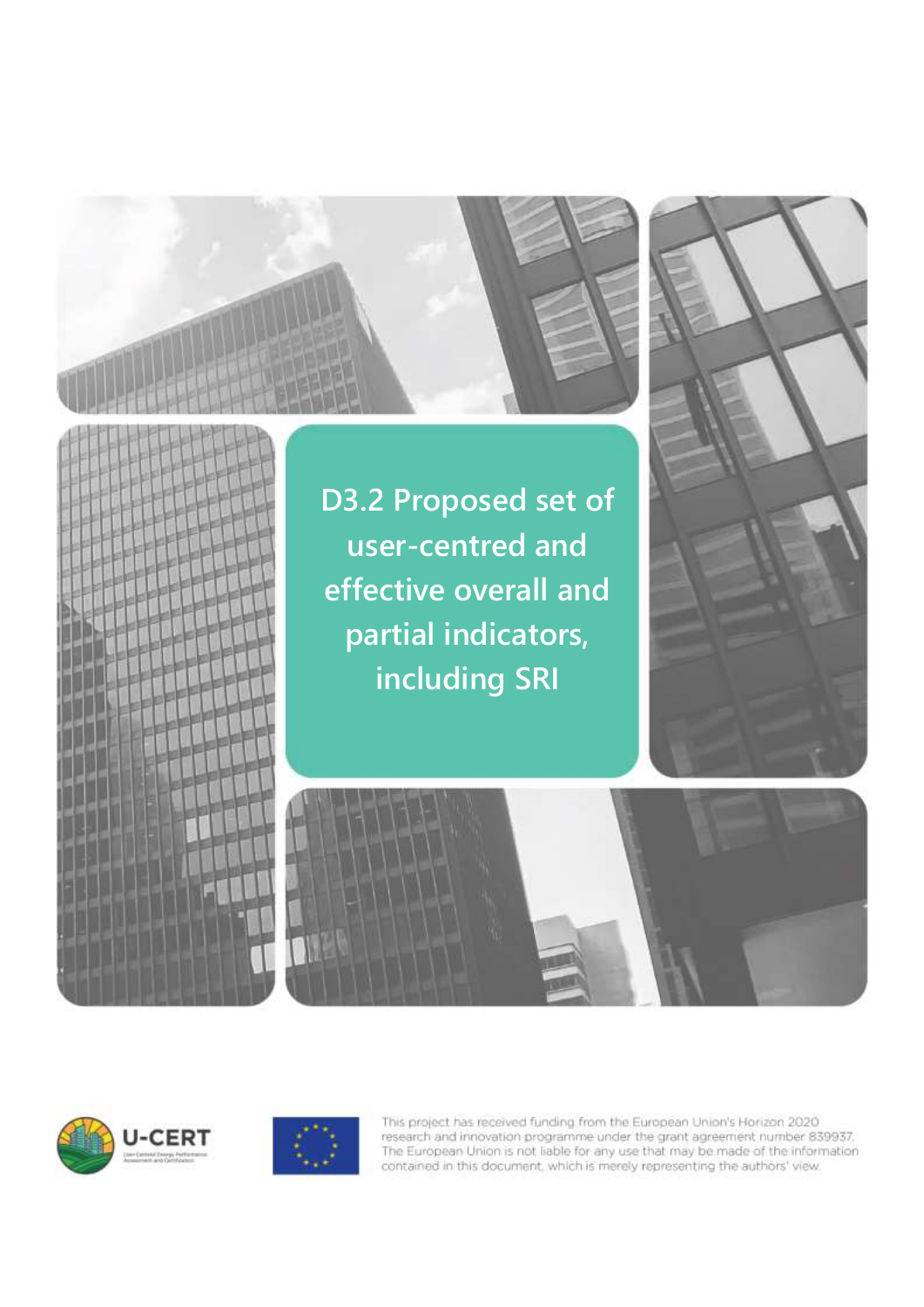**Project duration: 1st September 2019 – 31st August 2022 Grant Agreement number: 839937 (Coordination and Support Action) WP: 3 Deliverable: 3.2 Lead beneficiary**: **EPB Submission Date:** 30 May 2021 **Dissemination Level**: Public **Due date**: M18

**U-CERT Website**: [www.u-certproject.eu](http://www.u-certproject.eu/)

### **Revision History:**

| <b>DATE</b> | <b>VERSIO</b><br>N | AUTHOR/CONTRIBUTOR <sup>1)</sup>                                           | <b>REVISION</b><br>$BY^1$        | <b>COMMENTS</b>                                   |
|-------------|--------------------|----------------------------------------------------------------------------|----------------------------------|---------------------------------------------------|
| 21/04/2021  | O.1                | Pablo CARNERO MELERO,<br>IVE:<br>Dick VAN DIJK, EPBC                       | Jaap<br>HOGELING,<br><b>EPBC</b> | First draft version                               |
| 30/06/2021  | O.2                | Pablo CARNERO MELERO.<br>IVE:<br>Dick VAN DIJK, EPBC                       |                                  | First submitted<br>version                        |
| 28/02/2022  | 1.1                | Pablo CARNERO MELERO,<br>IVE; Marleen SPIEKMAN, TNO;<br>Gabriela ANA, EPBC | Dick VAN<br>DIJK, EPBC           | After D3.1 update:<br>After EPBD 2021<br>proposal |
|             |                    |                                                                            |                                  |                                                   |
|             |                    |                                                                            |                                  |                                                   |
|             |                    |                                                                            |                                  |                                                   |

**Disclaimer: The information in this document is provided as is and no guarantee or warranty is given that the information is fit for any particular purpose. The user thereof uses the information at its sole risk and liability. The document reflects only the author's views and the Agency is not responsible for any use that may be made of the information contained therein.**

**Acknowledgements:**



**U-CERT Consortium would like to acknowledge the financial support of the European Commission under the H2020 programme. This project has received funding from the European Union's Horizon 2020 research and innovation programme under grant agreement number 839937.**

### **© Copyright 2021 U-CERT Consortium**

**This document may not be copied, reproduced, or modified in whole or in part for any purpose without written permission from U-CERT Consortium. In addition to such written permission to copy, reproduce, or modify this document in whole or part, an acknowledgement of the authors of the document and all applicable portions of the copyright notice must be clearly referenced.**

**All rights reserved.**

**<sup>1</sup> Name SURNAME, ORGANIZATION**

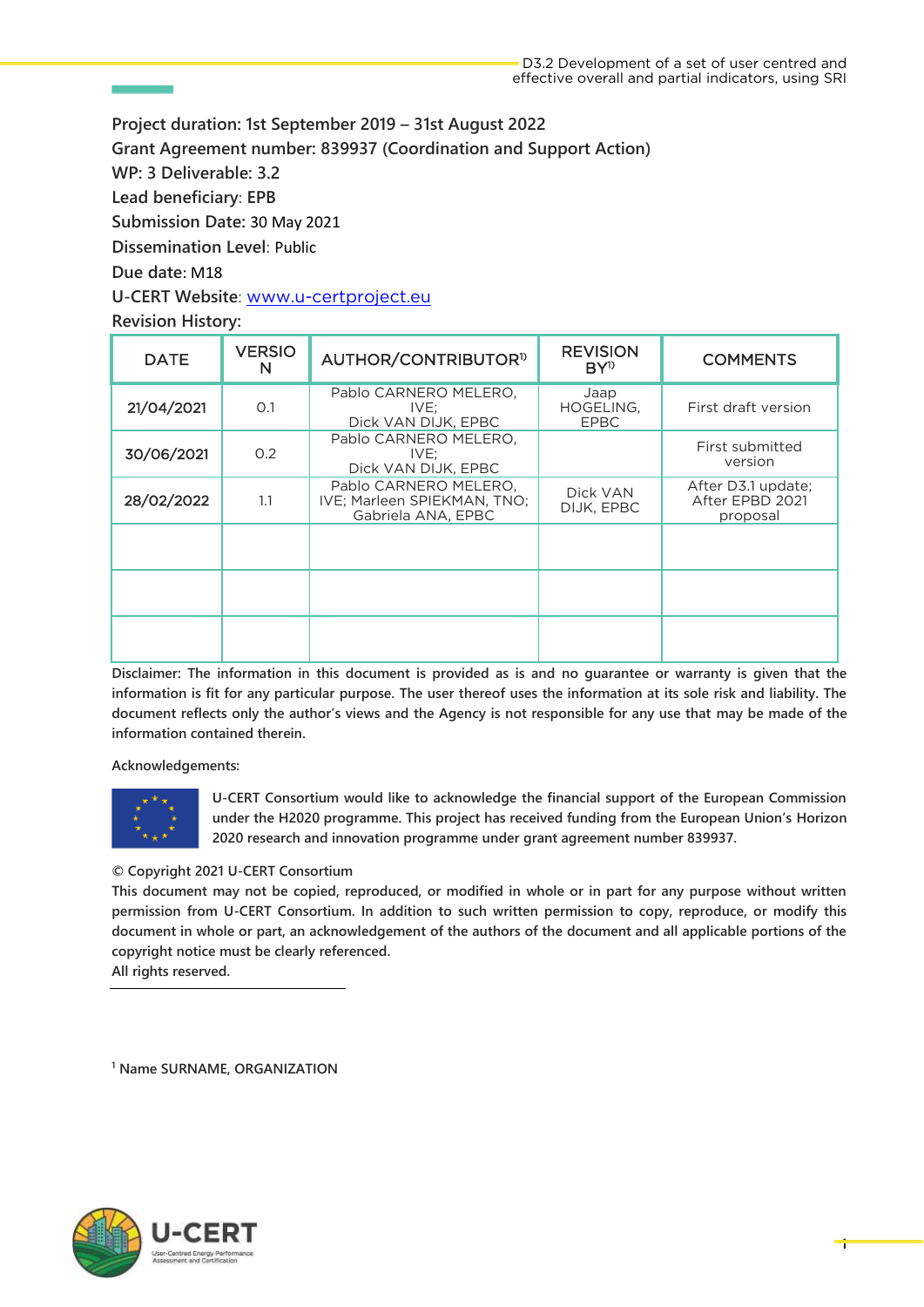## **Contents**

| Introduction to U-CERT                                    | 5       |
|-----------------------------------------------------------|---------|
| <b>Executive Summary</b>                                  | 6       |
| <b>Definitions</b>                                        | 7       |
| Introduction                                              | 8       |
| <b>Indicators</b>                                         | 9       |
| Applicability to building situation                       | 10      |
| Area for the specific indicators                          | 11      |
| Assessment type dependency                                | 11      |
| Renovation potential<br>Marcador no definido.             | iError! |
| <b>Calculated EPB Assessment</b>                          | 13      |
| Principle assumed presence of systems                     | 13      |
| <b>Overall EP indicators</b>                              | 14      |
| Partial EP indicators                                     | 16      |
| <b>Smart Readiness</b>                                    | 20      |
| <b>Indoor Environmental Quality</b>                       | 23      |
| Cost                                                      | 24      |
| Summary of indicators                                     | 24      |
| Renovation potential                                      | 25      |
| <b>Measured EPB Assessment</b>                            | 26      |
| Overall EP indicators                                     | 26      |
| Partial EP indicators                                     | 27      |
| <b>Smart Readiness</b>                                    | 27      |
| Indoor Environmental Quality                              | 28      |
| Cost                                                      | 28      |
| Summary of indicators                                     | 28      |
| <b>Calculated vs Measured</b>                             | 28      |
| Performance gap                                           | 30      |
| <b>Energy Performance Certificate</b>                     | 32      |
| <b>General information</b>                                | 33      |
| <b>Indicators</b>                                         | 34      |
| <b>Scales</b>                                             | 34      |
| Energy Performance scale                                  | 34      |
| Thermal comfort scale                                     | 37      |
| <b>Smart Readiness scale</b>                              | 38      |
| <b>U-CERT EPC report</b>                                  | 38      |
| Graphical representation                                  | 39      |
| <b>EPC</b> databases                                      | 40      |
| References                                                | 42      |
| I. Annex A. EPC report. U-CERT Calculated EPB Assessment  | $I-1$   |
| II. Annex B. EPC report. U-CERT Calculated EPB Assessment | $II-2$  |

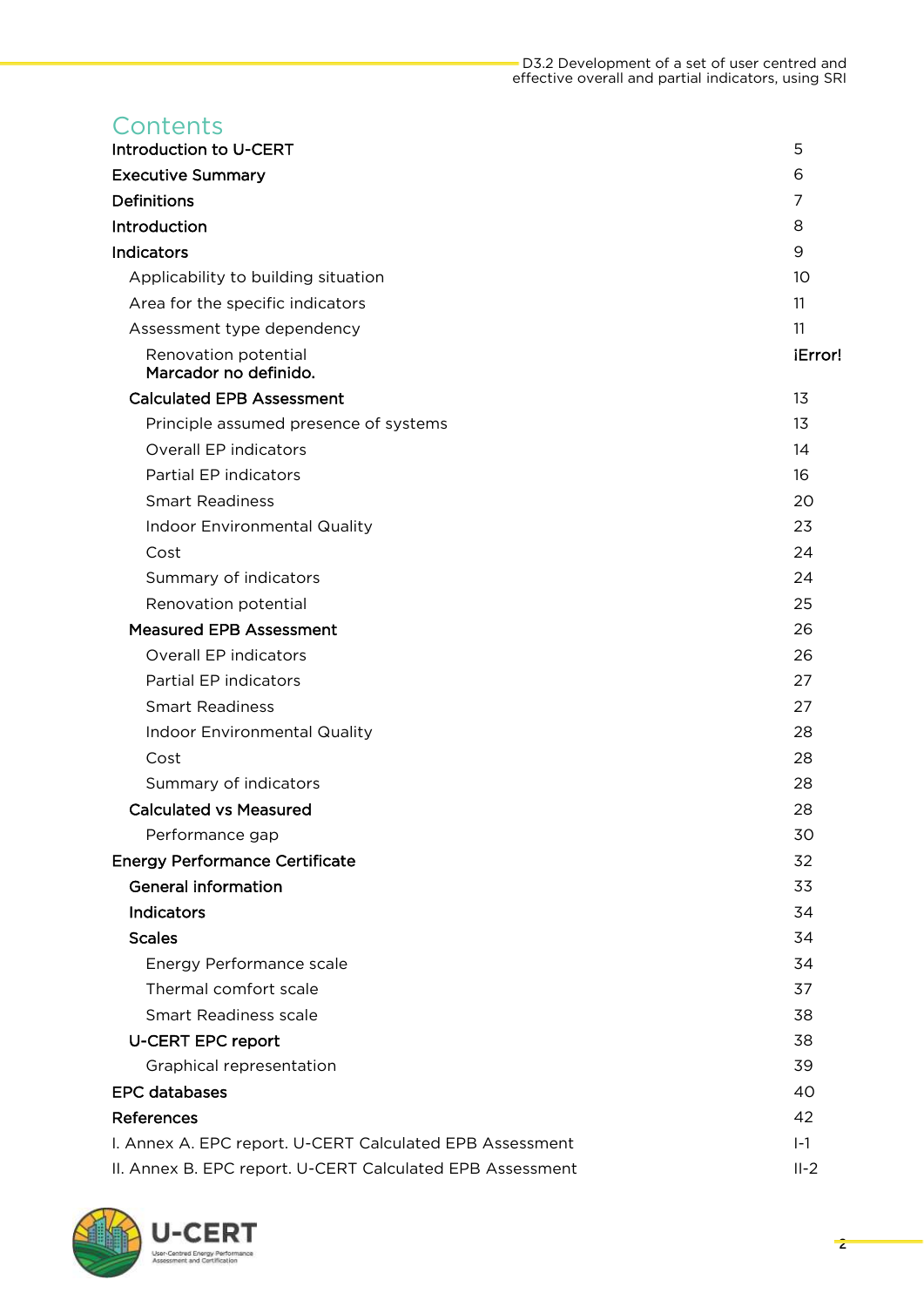| III. Annex C. Protocol for more user-centric EP calculation | $III - 3$ |
|-------------------------------------------------------------|-----------|
| Introduction                                                | $III - 3$ |
| Protocol                                                    | $III - 4$ |
| Data collection protocol - occupants' behaviour             | $III - 4$ |
| Occupants presence                                          | $III - 4$ |
| Setpoint profiles for heating systems                       | $III-5$   |
| Terminal heating unit                                       | $III-5$   |
| Interaction with windows                                    | $III-6$   |
| Shading devices                                             | $III-6$   |
| Appliances use                                              | $III-6$   |
| Translation of occupants data to model input                | $III - 7$ |
| Occupants presence                                          | $III - 7$ |
| Setpoint profiles for heating systems                       | $III - 7$ |
| Interaction with windows                                    | $III - 7$ |
| Shading devices                                             | $III - 8$ |
| Appliances use                                              | $III - 8$ |
| Model construction and zoning                               | $III-8$   |
| Model calibration                                           | $III-10$  |
| Data for model calibration                                  | $III-10$  |
| Model calibration procedure                                 | $III-10$  |
| Concluding remarks                                          | $III-11$  |
|                                                             |           |

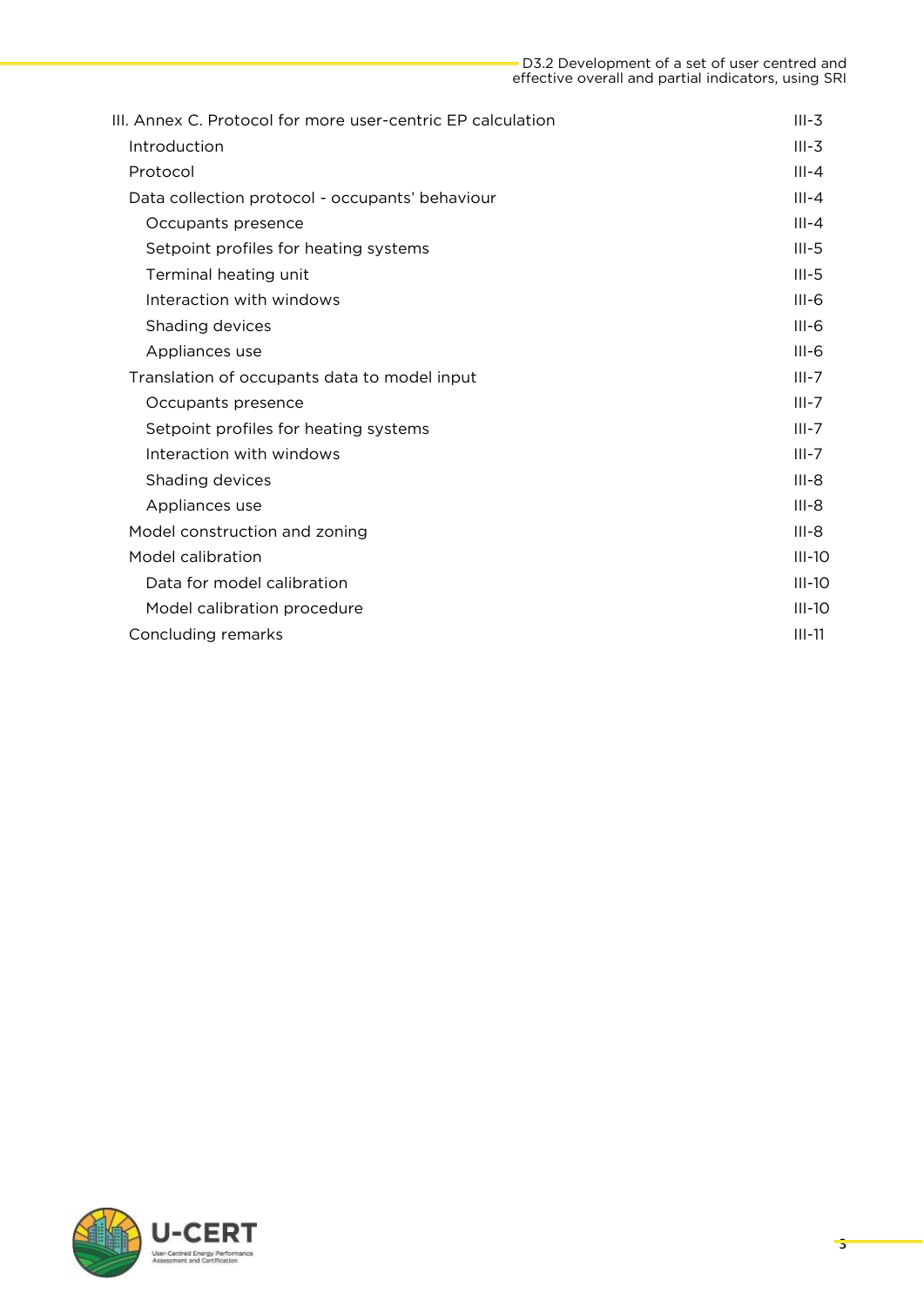## [List of Figures](#page-6-1)

**Contract Contract** 

| Figure 1. Synergies between Work Packages within U-CERT. Source: U-CERT's GA  6                 |  |
|-------------------------------------------------------------------------------------------------|--|
|                                                                                                 |  |
| Figure 3. Energy performance assessment with presence of system principle.  14                  |  |
|                                                                                                 |  |
|                                                                                                 |  |
|                                                                                                 |  |
|                                                                                                 |  |
| Figure 8. Illustration of the class boundaries (from CEN ISO/TR 52003-2, adapted)35             |  |
| Figure 9. Default model for the graphical representation of the energy rating (11.3.2 in EN ISO |  |
|                                                                                                 |  |
|                                                                                                 |  |
|                                                                                                 |  |
|                                                                                                 |  |
|                                                                                                 |  |
|                                                                                                 |  |
|                                                                                                 |  |

## List of Tables

| Table 4. Indicators related to U-CERT's Calculated EPB Assessment and Certification Scheme                                                                                                                                                                                                     |  |
|------------------------------------------------------------------------------------------------------------------------------------------------------------------------------------------------------------------------------------------------------------------------------------------------|--|
| Table 5. Indicators related to U-CERT's Measured EPB Assessment and Certification Scheme.28<br>Table 6. Indicators related to U-CERT's Measured EPB Assessment and Certification Scheme 38<br>Table III-2. Schedule of the setpoint for heating systems for every day of a typical winter week |  |
| Table III-3. Schedule of the setpoint for heating and ventilation systems for a typical winter<br>Table III-5. Occupants' interaction with each window in a typical winter dayIII-6                                                                                                            |  |

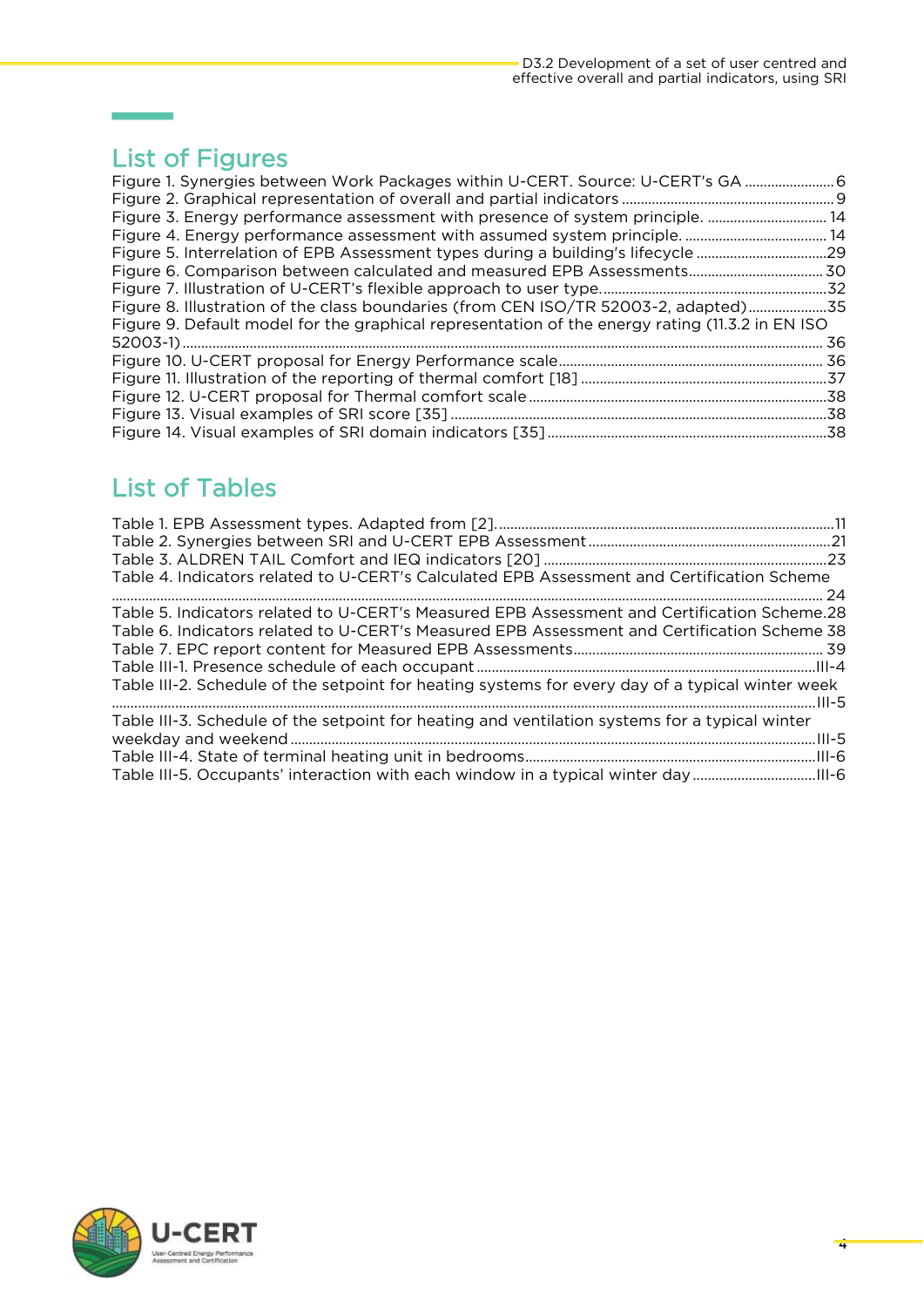## <span id="page-5-0"></span>Introduction to U-CERT

ŗ

Under the Energy Performance of Buildings Directive (EPBD), all EU countries have established independent energy performance certification systems supported by independent mechanisms of control and verification. These Energy Performance Certification (EPC) schemes have stood in the past as one of the most important sources of knowledge on the energy performance (EP) of the European building stock. However, there are still several barriers to overcome towards a widely supported and successful implementation of the EPCs as effective tools to support the revised EPBD [1]. One of the main obstacles is users' understanding and acceptance of EPCs, nowadays held back by the lack of user-friendliness, reliability - and therefore lack of credibility - and cost effectiveness. Another barrier is that some implementations of the certification and assessment schemes seem to be not fully compliant with EU legislation, which is necessary to instil trust in the market and to incite investments and to support decision making, both on new energy efficient buildings as on deep renovation. Moreover, EPCs often fail in evaluating the impact of innovative technical solutions on buildings energy performances. Current calculation methods used in EPCs typically do not enable realistic prediction of performances of innovative technologies. so that building designers and EPCs assessors are led to miscalculate or even discard daring design options, thus hindering their market uptake. daring design options, thus hindering their market uptake.

Since 2017, there is a new opportunity as the EPCs can rely on the new set of EPB standards for their assessment methodology. These standards address the aforementioned challenges by proposing a holistic and modular approach. In principle, this modular approach can enable a step-by-step implementation, starting with the overarching EPB standard and other key modules. However, there is still a clear need for guidance and support with respect to the structure of the set of EPB standards and the application of individual standards or clusters of standards, both on a local and a national level. The standards and technical reports provide a lot of information, but based on the feedback received so far, it appears difficult to find or recognize the information that is searched for. Information must be made accessible and applicable for the Member States (MS) to support them in their investigation on how the EPB standards can be used. standards can be used.

Summarizing, current practices and tools of EPB Assessment and certification applied reliable, by being compliant with EU legislation and facilitating convergence of EPCs across EU. They also should become more user-friendly, by offering support in decision making; and more cost-effective, increasingly reflecting the smart dimension of buildings and ensuring a technology neutral approach. buildings and ensuring a technology neutral approach.

In this context is where the U-CERT project is developed.

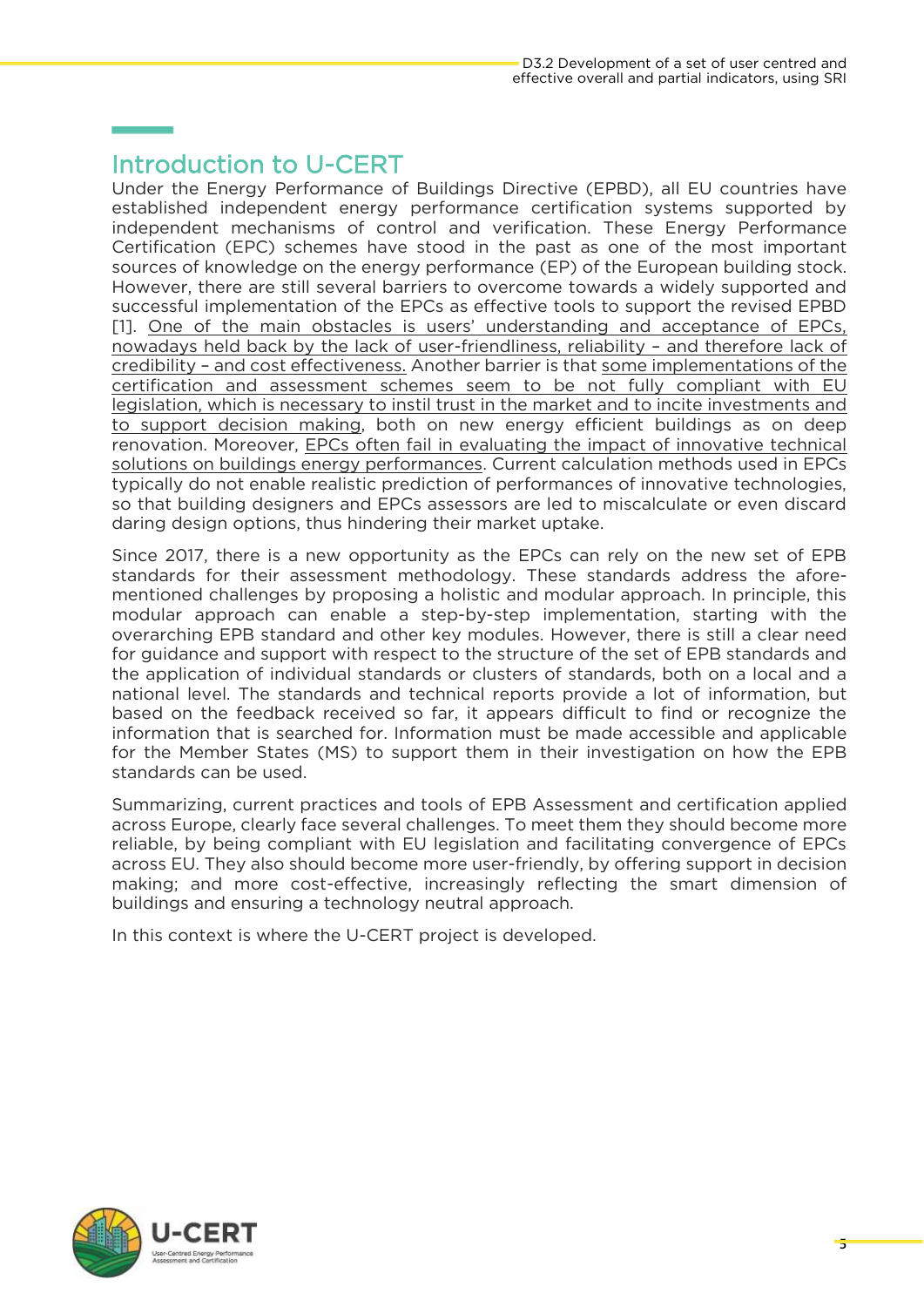## <span id="page-6-0"></span>**Executive Summary**

I

The U-CERT project is focused on introducing a next generation of user-centred EPCs to value buildings in a holistic and cost-effective manner by means of five measurable to value buildings in a holistic and cost-effective manner by means of five measurable objectives:

- Stimulating and enabling the co-creation and implementation of the new generation of EPC Schemes with a wide based support.
- Enhancing the new certification schemes to be more practical, reliable,<br>understandable and desirable by a bolistic and user-centred approach
- Making the new certification schemes easily accessible for a wide range of users<br>and stakeholders by the services of the FPB Center
- Providing evidence of applicability and usefulness developed schemes by testing<br>the LLCERT approach in selected cases
- To foster the EU-wide uptake by motivating and activating EU interest groups<br>and national certifying and standardization bodies and national certifying and standardization bodies.

Stimulating and enabling the co-creation and implementation of the new generation of EPC Schemes with a wide based support; enhancing the new certification schemes to be more practical, reliable, understandable and desirable by a holistic and user-centred approach; and making the new certification schemes easily accessible for a wide range of users and stakeholders by the services of the EPB Center are Work Package (WP) of users and stakeholders by the services of the EPB center are Work Package (WP).<br>3's main contribution to U-CERT 3's main contribution to U-CERT.

T[he gener](#page-6-1)al fitting of WP3 with the U-CERT project is depicted the U-CERT project is depicted. in Figure *1*.

(GA), "the objective of WP3 is that U-CERT will use and strengthen the services CERT will use and strengthen the services of the EPB Center to assist the eleven involved Member States in the process of drafting the national implementation of the Energy Performance Assessment and Certification, including application of the M/480 results and the integration of the Smart Readiness Indicator with a holistic end user centric approach".

Thus, WP3 tasks are strongly intertwined<br>with the tasks from other WPs. Task 2.3 provides valuable findings in relation to the quality of user experience regarding EPCs. The review and analysis of holistic indicators for measured data and quantification of effects of EPCs developed in Task 2.4 yields relevant inputs for the design of next generation



<span id="page-6-1"></span>CERT. Source: U-CERT's GA

EPC indicators. All of it considering Task  $3.1$ 's design of the choices to be made in the selection of EPB Standards towards the U-CERT EPB Assessment and Certification Scheme. It is within this context that this deliverable about Task 3.2: Development of a set of user-centred and effective overall and partial indicators, including SRI is completed. As exposed in Task 4.1, some of the indicators included in this value proposition will be tested on U-CERT case studies, others are only listed since they require further tool development. require further tool development.

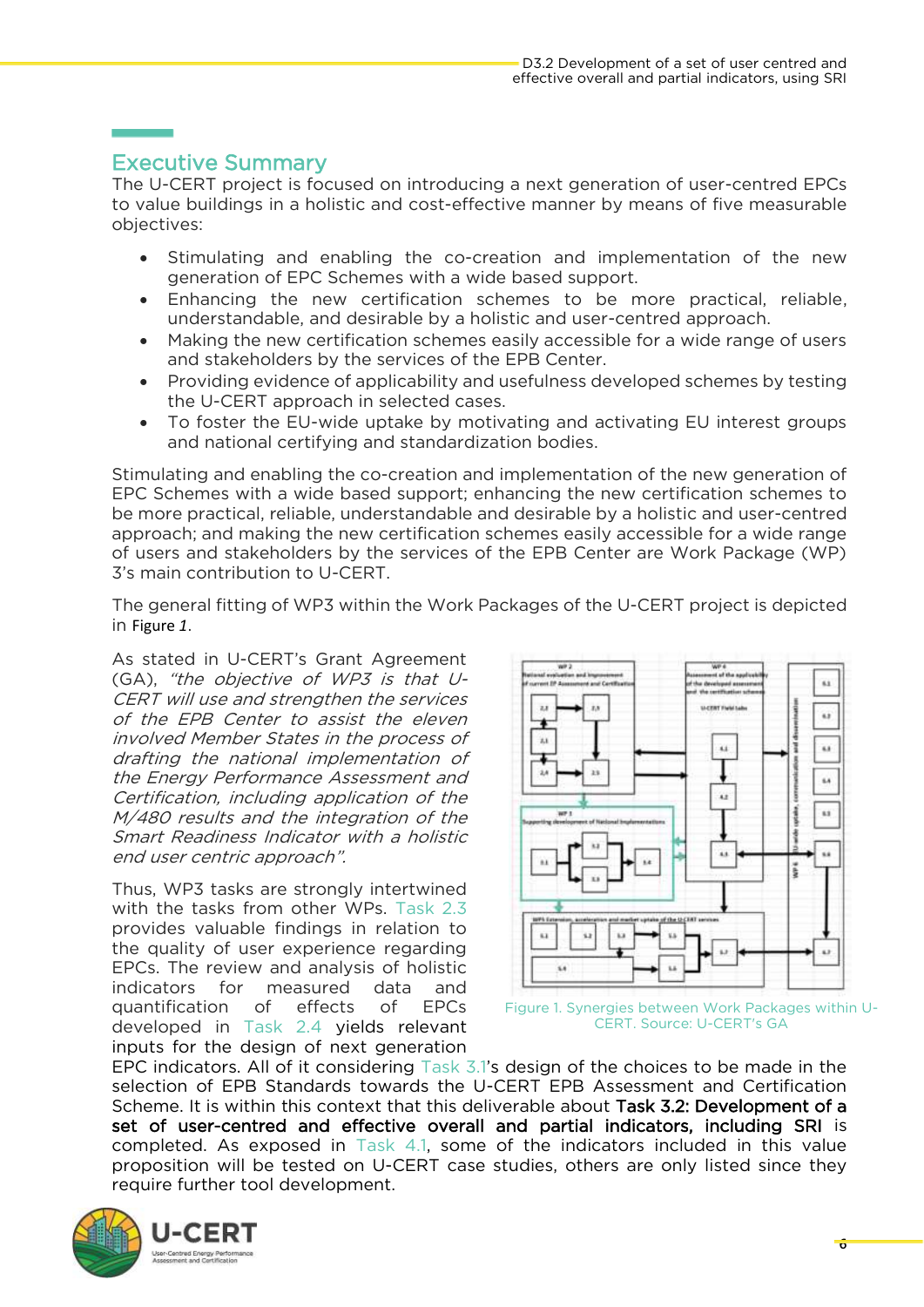## <span id="page-7-0"></span>**Definitions**

L

The underlying document uses certain concepts which may be unfamiliar to the  $\frac{1}{2}$  mubic and for FPR assessors without deep knowledge of the FPR standards public and for EPB assessors without deep knowledge of the EPB standards.

For deeper knowledge of the terms and definitions used in the scope of energy performance calculations, refer to EN ISO 52000-1 section 3 [2], EN ISO 52016-1 performance calculations, refer to EN ISO 52016. The CONCRETE  $\frac{1}{2}$ , EN ISO 52016-1 section 3 [4] section 3 [3], and EN ISO 52018-1 section 3 [4].

Also, refer to [5] for the latest definitions on energy performance of buildings.

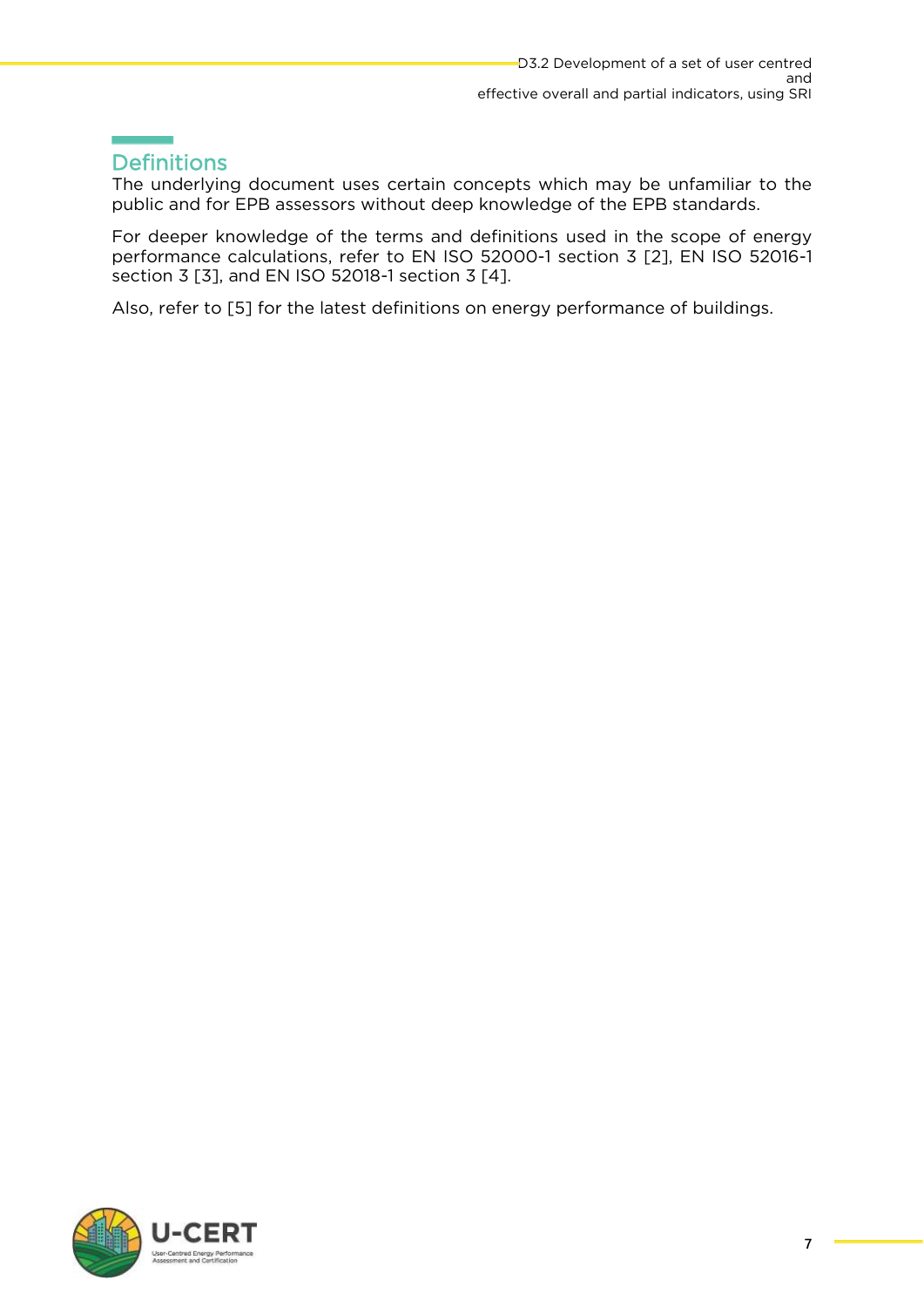## <span id="page-8-0"></span>Introduction

Next generation energy performance (EP) assessment and certification schemes should value buildings in a holistic and cost-effective manner across several complimentary dimensions. Thus, U-CERT is focused on including added value indicators and criteria based on a holistic user-centred perspective. In particular indicators to support decision making by end-users on deep renovation. Similar efforts are also undertaken by U-CERT's sister projects<sup>1</sup>.

Previous endeavours with the control of the control and the CERT, mainly task 2.3 million of the Task 2.4 mill relation schemes

In addition, the experts of U-CERT's partner, EPB Center [8][9][10], have led the development of key EPB standards in the field of EPB indicators:  $\mathcal{L}$  development of  $\mathcal{L}$  standards in the field of EPB indicators:

- EN ISO 52003-1. Energy performance of buildings Indicators, requirements, energy performance [11].
- EN ISO 52018-1. Energy performance of buildings Indicators for partial EPB<br>• requirements related to thermal energy balance and fabric features Part 1: requirements related to thermal energy balance and fabric features - Part 1:<br>Overview of options [4]. Overview of options [4].

And the accompanying two technical reports containing a justification and explanation, [12] and [13] respectively.

and recent H2020 initiatives; namely, ALDREN<sup>2</sup>, CEN-CE<sup>3</sup>, Triple A-reno<sup>4</sup>, among<br>others, Thus U-CEPT, being a Coordination and Support Action (CSA), will learn others. Thus, U-CERT, being a Coordination and Support Action (CSA), will learn from such outcomes and will build upon them when possible. from such outcomes and will build upon them when possible.

All these sources of information will be leveraged towards the **proposal of a set of user centred and effective overall and partial indicators**. These indicators will serve to check compliance with normative EP requirements, given that the current main goal of Energy Performance Certificates (EPCs) is to provide an EP value for a building under standard conditions and use. Furthermore, additional informative indicators will be included in the EPC with a view of increasing their holisticness and user-friendliness, also with a view of allowing to leverage measured data. and user-friendliness, also with a view of allowing to leverage measured data.

This deliverable is only focused in selecting relevant indicators for next-generation<br>EP Assessment and Certification schemes. The specifics concerning the calculation and assessment methodology are out of the scope of this document. Refer to Deliverable 3.1 [14] for further details. Deliverable 3.1 [14] for further details.

<sup>&</sup>lt;sup>1</sup> See more on U-CERT sister projects at https://u-certproject.eu/epc-sister-projects/.

 $\frac{1}{2}$  More information at https://aldren.eu/

<sup>&</sup>lt;sup>3</sup> More information at: https://www.cen-

 $4$  More information at: https://triplea-reno.eu/ More information at: https://triplea-reno.eu/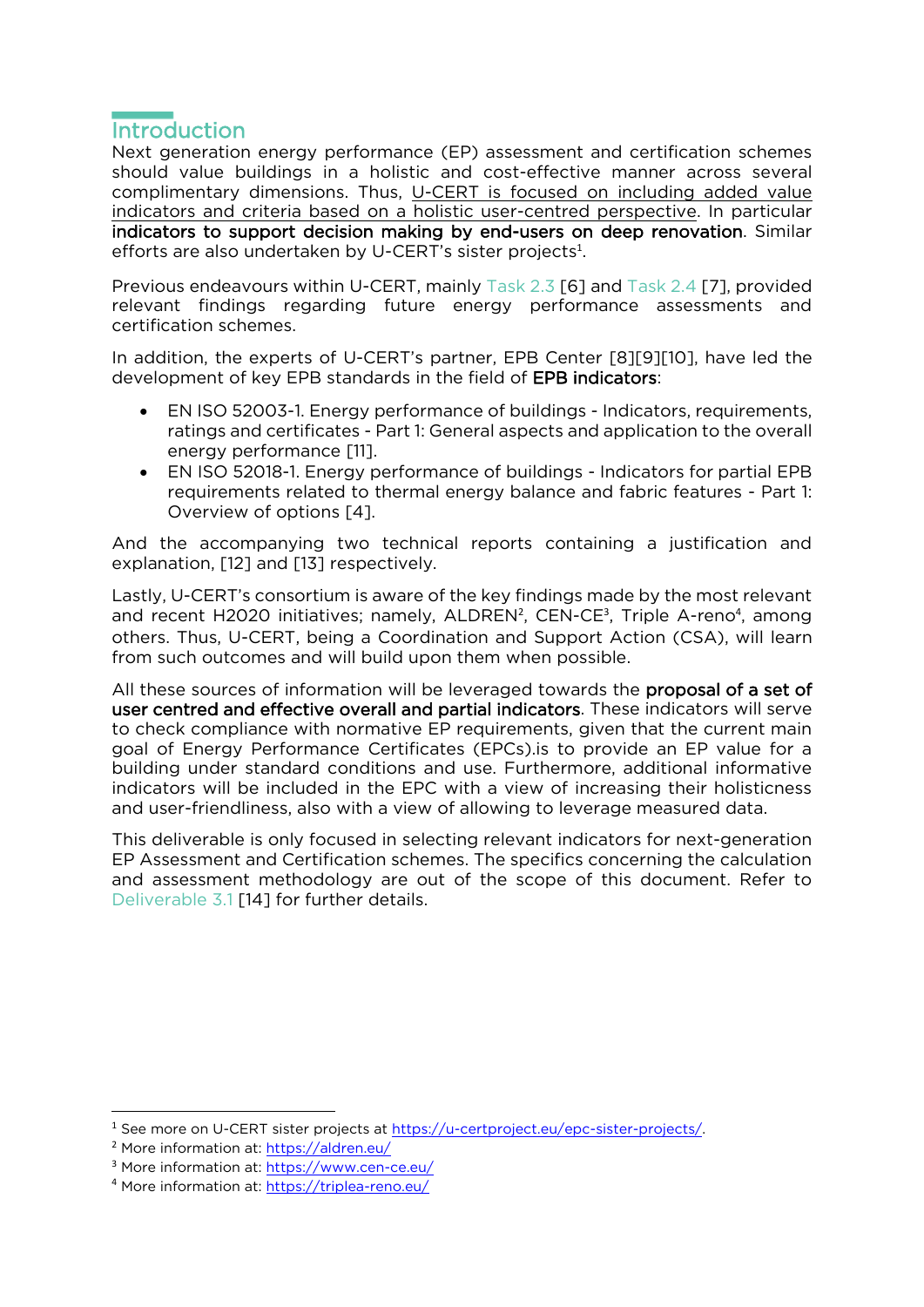## <span id="page-9-0"></span>**Indicators**

The indicators proposed by U-CERT cover many dimensions (i.e., energy performance, smart readiness; Indoor Environmental Quality and cost). A core idea behind U-CERT is that the information contained in EPB Assessments and, specially for the application of EPCs, should be leveraged to the highest extent as possible. Thus, rather than overload EPB Assessments with additional analysis, the philosophy is to define EPB elements and indicators in a way that can be further exploited by complementary assessments and supporting tools. This is very much in line with the connection with digital building logbooks.

in line with the connection with digital building logbooks. On the one hand, U-CERT aims to avoid exaggerating the number of indicators related to requirements with a view to nor overburdening EPB assessors and final users. On the other hand, U-CERT shall not limit the useful information offered simply for the sake of having more compact outputs. Thus, the project proposal is to make an explicit difference between indicators related to **requirements**, others of informative nature, which can be part of U-CERT value proposition or rather represent a connection with additional voluntary assessments. The indicators can also be referred to the whole building (i.e., overall indicators), to a part of the building (i.e., **partial indicators**), which, in turn, can be referred to a single element, or to a combination of elements. Moreover, the indicators and their visual representation in the EPC should be designed to achieve the objectives pursued for buildings in general (e.g., energy efficiency, indoor environmental quality,  $\frac{1}{2}$  digitalization and connectivity) and specifically for existing buildings (i.e., deep digitalisation, and connectivity), and, specifically, for existing buildings (i.e., deep<br>renovations) renovations).

The **overall indicators** represent a comprehensive view of the building. They allow for design freedom, provided certain limitations are fulfilled. They could be regarded as an "outer" limitation, a maximum that should not be exceeded. The partial indicators at elemental level constitute the most specific assessment and focus on a single item. They are the basis from which the design is built. They could be regarded as an "inner" limitation, a minimum that should always be fulfilled. When a **combined** partial indicator is defined, a certain design freedom is created in the region between the elemental and the combined indicator. These concepts are illustrated in Figure 2. The "design freedom" is represented by the diagonal line are in Figure 2. The strategies in Figure 2. The diagonal line diagonal line diagonal line diagonal line diagonal line diagonal line diagonal line diagonal line diagonal line diagonal line diagonal line diagonal line diago pattern.



Figure 2. Graphical representation of overall and partial indicators

<span id="page-9-1"></span>For example, in a new building, the features of a <u>window</u> may need to meet certain elemental requirements (i.e., glazing thermal transmittance), while also, as part of the envelope, may be required to contribute to meeting certain combined the envelope, may be required to contribute to meeting certain <u>combined</u>

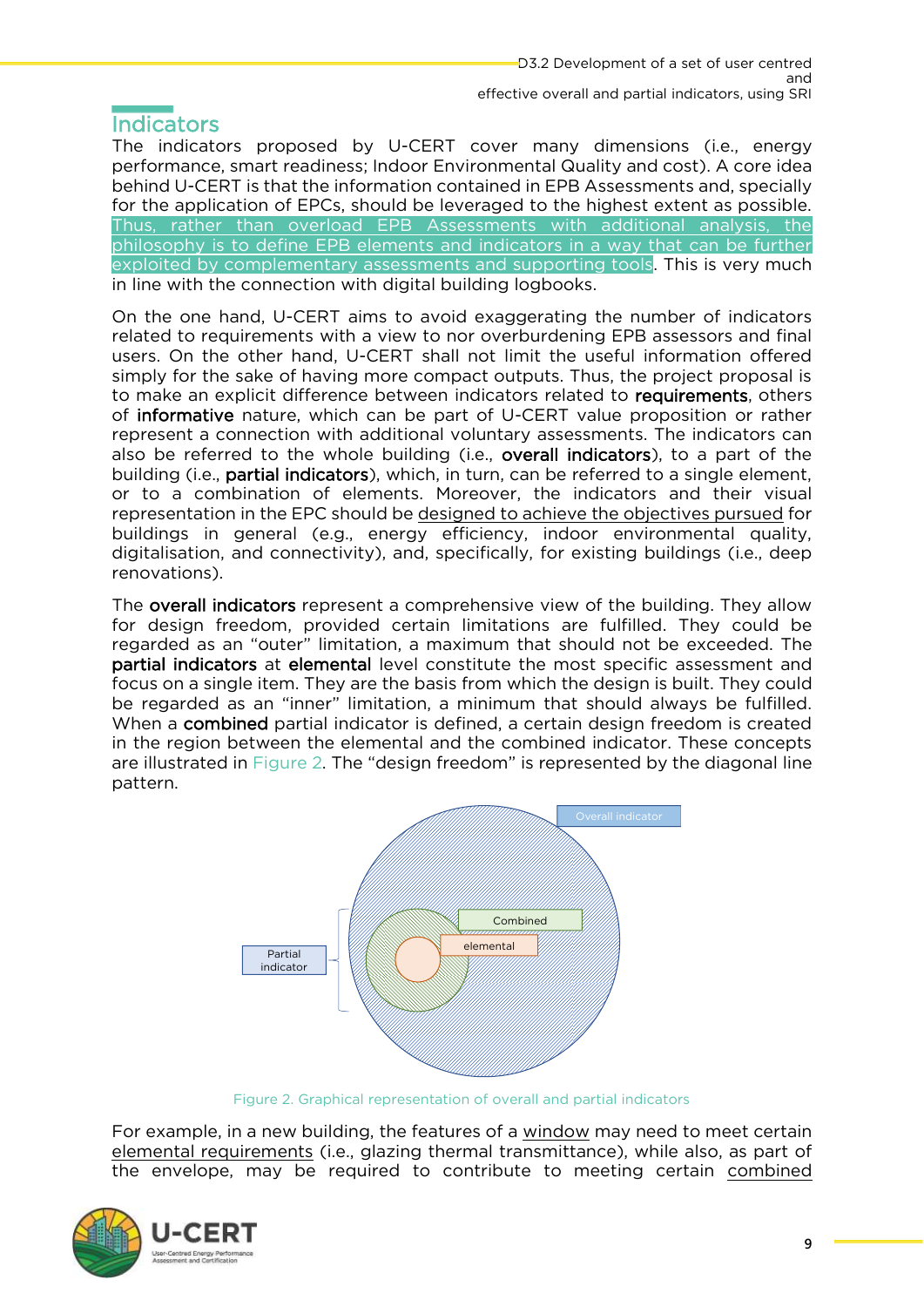effective overall and partial indicators, using SRI requirements (i.e., overall envelope thermal transmittance). Furthermore, as building element it should also play its part in reaching a given overall requirement  $(i.e., overall non-renewable primary energy)$ . Thus, all three conditions should be fulfilled, meaning that meeting the elemental requirements is not a quarantee of meeting the combined nor the overall requirements. meeting the combined nor the overall requirements.

Depending on the **application** (e.g., energy performance certificate, building permit, permit to use, etc.) of EPB assessment, some indicators may be applicable or not. Moreover, they may rely on calculations or measurements. Moreover, they may rely on calculations or measurements.

This document constitutes a proposal, which could serve as the basis for an EU-<br>harmonized set of EPB indicators and Energy Performance Certificate design. It should serve as quidelines for Member States towards defining more user centred and effective EPB Assessments and Certification Schemes. The provisions from the proposal of EPBD recast [5] have been considered. proposal of EPBD recast [5] have been considered.

<span id="page-10-0"></span>Applicability to building situation<br>Although the indicators proposed may be the same regardless the building situation (e.g., new building, buildings that have undergone major renovations, existing building, etc.), the numerical benchmark should adapt accordingly, and considerations of Clause 9 in EN ISO 52003-1 should be considered when deciding the benchmarks, and its strictness. The definition of each indicator's benchmark is out of the scope of the document, in Deliverable  $4.3$  [15] additional information out of the scope of the document, in Deliverable 1.3 [15] additional information.<br>about the differences between each U-CERT partner country can be found about the differences between each U-CERT partner country can be found.

Three main differences regarding the building situation can be defined: namely, shallow-medium renovations in existing buildings, deep renovations in existing buildings, and newly constructed buildings. The requirements they should meet can be defined in an incremental manner: be defined in an incremental manner:

- **Shallow-medium renovations**. The elements renovated should abide by the applicable elemental partial indicators. So, items that are completely fully replaced by new components or products must have great energetic quality.
- Majorly renovated buildings. If building components are modified to a certain<br>degree apart from the elemental partial indicators certain combined partial degree, apart from the elemental partial indicators certain combined partial<br>indicators may also apply. Moreover, with a view to giving flexibility and design freedom to deep renovations, the possibility of abiding by the combined partial indicators while not meeting certain elemental indicators could be considered.

What should always be considered is that partial interventions in existing buildings should not block or lock-in future interventions towards reaching the deep renovation potential. The requirements in terms of indicators should be designed with that in mind.

• New buildings. It is the greatest opportunity to reach cost-effective high<br>energy efficiency. Thus the requirements should be most ambitious not just energy efficiency. Thus, the requirements should be most ambitious, not just covering overall energy performance indicators, but also meeting the covering <u>overall energy performance indicators</u>, but also meeting the minimum partial indicators at elemental and combined level.

In light of the foreseen recast of the EPBD [16] with regards to minimum energy performance requirements for existing buildings, this could be included as a fourth item. For instance, the latest EPBD recast proposal [5] mandates worst performing public buildings (G-rated) to reach, at least, class F by 2027, and class E by 2030 at the latest. Residential buildings are to reach a minimum class  $F$  by 2030, and  $E$  $\frac{1}{2}$  by 2033 at the latest. Residential buildings  $\frac{1}{2}$  by 2033 at the latest. by 2033 at the latest.

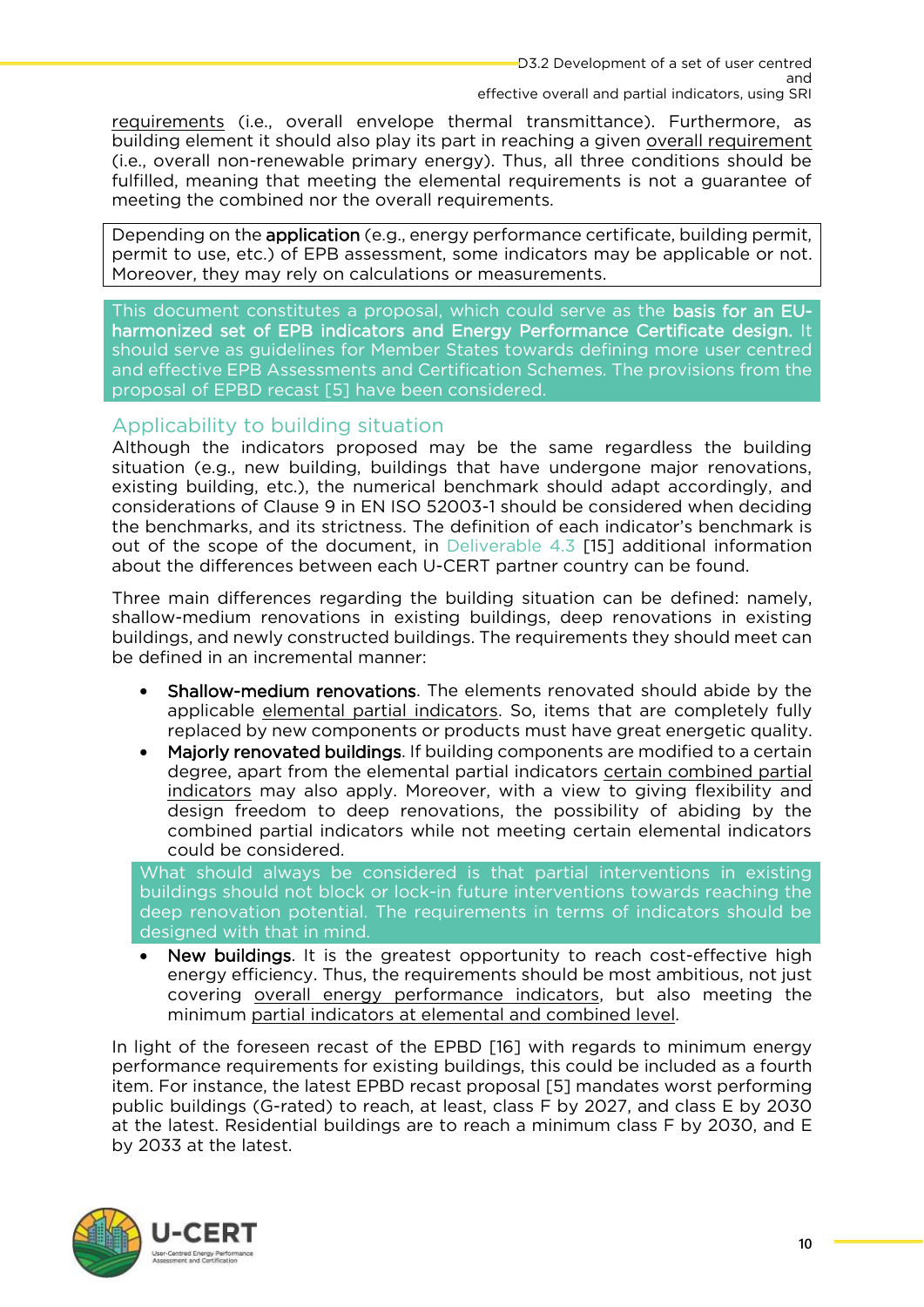<span id="page-11-0"></span>Area for the specific indicators<br>For all the indicators expressed per  $m^2$ , the surface considered should be the For all the indicators expressed per m<sub>2</sub>, the surface considered should be the *reference floor area* as defined in Deliverable 3.1.

### <span id="page-11-1"></span>Assessment type dependency

According to Table UU.8 and UU.9 under EN ISO 52000-1 in Deliverable 3.1, a basic distinction can be made when dealing with EPB Assessments depending on whether they are calculated or measured. A more detailed definition can be seen in whether they are calculated or measured. A more detailed definition can be seen in

<span id="page-11-2"></span>

| Type       | <b>Building situation</b>      | <b>Use</b> | <b>Climate</b> | <b>Example of application</b>                                                                                          |
|------------|--------------------------------|------------|----------------|------------------------------------------------------------------------------------------------------------------------|
|            | Design for new<br>construction | Standard   | Standard       | <b>Energy Performance</b><br>Certificate;<br>check compliance with<br>EPB requirements;<br>obtain a building<br>permit |
|            |                                | Project    | Project        | Tailored assessment                                                                                                    |
| Calculated | As built existing<br>building  | Standard   | Standard       | <b>Energy Performance</b><br>Certificate;<br>check compliance with<br>EPB requirements;<br>obtain a permit to use      |
|            |                                | Actual     | Actual         | Tailored assessment<br><u>(e.g., energy audit)</u>                                                                     |
|            | Design for<br>renovation       | Standard   | Standard       | <b>Energy Performance</b><br>Certificate;<br>check compliance with<br>EPB requirements;                                |
|            |                                | Project    | Project        | Tailored assessment                                                                                                    |
|            |                                | Actual     | Actual         | Tailored assessment                                                                                                    |
|            |                                | Actual     | Actual         | Tailored assessment                                                                                                    |
| Measured   | As built existing<br>building  | Standard   | Standard       | Energy Performance<br>Certificate;<br>check compliance with<br>EPB requirements;<br>obtain a permit to use             |

|  |  | Table 1. EPB Assessment types. Adapted from [2]. |  |  |
|--|--|--------------------------------------------------|--|--|

The calculated assessment can be applicable to all building situations. In the design for a new construction, the calculations can be arranged to represent standard use and climate, or other project conditions. The first option is usually preferred when dealing with official EPB assessments, whereas the second option is always available for any other tailored analysis. Similarly, when having an existing building, standard or actual conditions can be applied to calculations representing the as built status. In the case of design for renovation, the calculated EPB assessments can reflect standard conditions, usually applicable for checking requirements or fulfilling regulatory obligations; or project conditions, which can be related to actual building use. The latter of special relevance when envisioning tailored-to-actual use renovation roadmaps. In contrast, the measured assessment is only applicable to as built existing buildings since they require having access to metered data. However, such measurements can be normalised to reflect standard conditions or left as measured to represent actual building use and climate influence and as such to be measured to represent **actual** building assembled and contact to and as such to be compared with a tailored calculation.

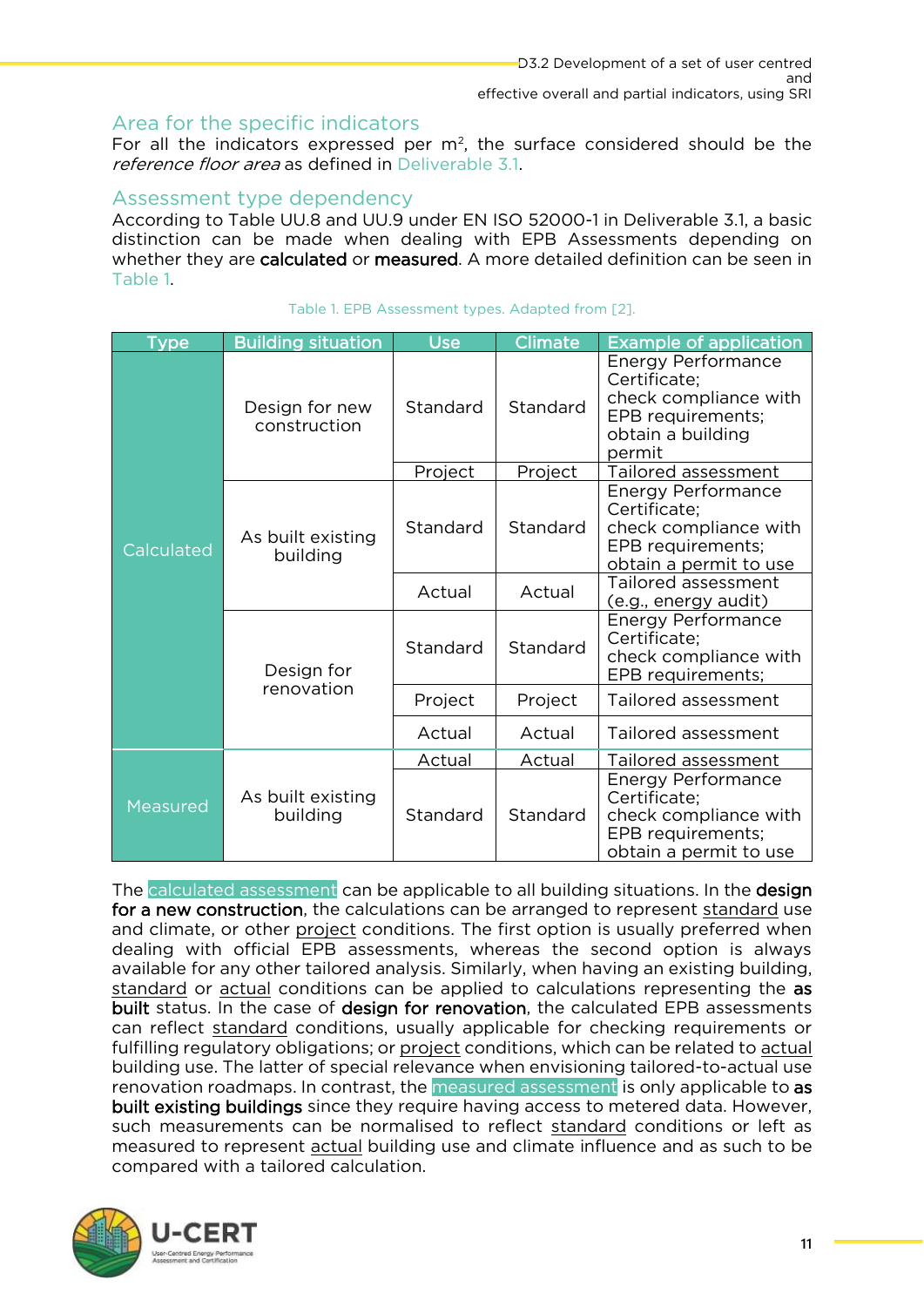effective overall and partial indicators, using SRI [In the following sections, the difference between Calculated](#page-25-1) [EPB Assessment](#page-13-0) and These indicators could be arranged in some sort of factsheets to be easily compared and/or merged with information coming from other repositories (e.g., databases. Eurostat. etc.) or sources (e.g., building and systems inspections, etc.). [databases, Eurostat, etc.\) or sources \(e.g., building and systems inspections, etc.\).](#page-25-1)

### Renovation potential

With a view to nudging renovation actions. EPB Assessments of existing buildings ought to reflect the potential change in indicators should the building or its technical systems be improved. Thus, the indicators exposed in section Calculated EPB Assessment should be recalculated representing the foreseen status of the building after each proposed renovation scenario. The potential should be calculated aiming for deep renovation, while considering the option of staged deep renovation The change in the partial indicators could be made explicit, along with a detailed estimation of the cost of each renovation action, and the complete renovation scenario. renovation scenario.

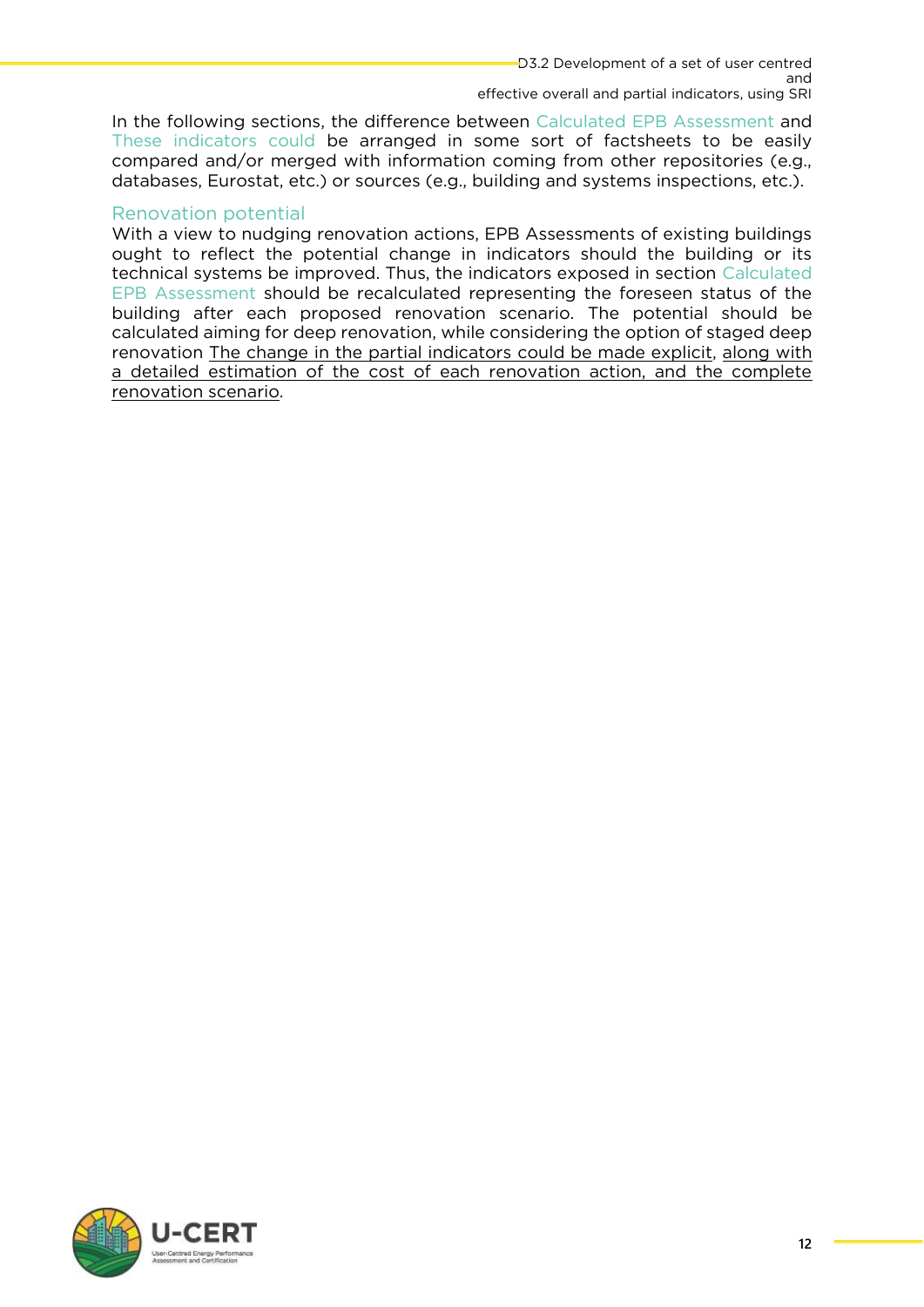[Measured EPB Assessment](#page-25-1) is going to be maintained, explicitly stating the applicability of the proposed indicators in each case. applicability of the proposed indicators in each case.

<span id="page-13-0"></span>Calculated EPB Assessment<br>The calculated EPB Assessment under standard conditions and standard weather data is often referred to as asset performance, and it is the most widely used for regulatory applications. This is the focus of this section, given the main application is the generation of U-CERT EPC. However, the indicators proposed could also be of relevance when dealing with tailored EPB Assessments. of relevance when dealing with tailored EPB Assessments.

Calculated EPB Assessments can be referred to the building as a whole and on specific parts. The indicators should be the result of performing building EP assessments following U-CERT quidelines recommendations. Refer to Deliverable 3.1 for details on the calculation methodology. Note that it is possible to calculate EPB assessments not intending to represent an asset performance. In that case there are certain choices made in Deliverable  $3.1$  that ought to be changed (e.g., use conditions, weather data, etc.) with a view of representing a tailored assessment rather than a standardized or asset assessment. rather than a standardized or asset assessment.

[17] and Annex H of ISO 52000-1 [2] regarding *nearly zero energy buildings* are considered Also Deliverable 2.2 from the ALDREN project [18] considered. Also Deliverable 2.2 from the ALDREN project  $\frac{1}{2}$ .

The following items should be covered:

- Energy needs.
- Technical Building Systems efficiency.
- Renewable energy contribution.

Although the previous items are all part of the overall building energy performance, U-CERT's indicators proposal should enable individual assessment of each of them separately. It would go against the "energy efficiency first principle" to allow for compensation between a very poor building envelope with highly efficient technical building systems, or great renewable energy production on site. Despite the previous elements being covered and fulfilled separately, there is also the need of defining main indicator(s) assessing the overall energy performance. defining main indicator(s) assessing the overall energy performance.

<span id="page-13-1"></span>Principle assumed presence of systems<br>According to Deliverable 3.1, the choice for U-CERT in EN ISO 52000-1 Table UU.19 is *presence of system*. This decision falls in line with the objective of representing<br>in the EPR Assessment the actual equipment present in the building and enables to in the EPB Assessment the actual equipment present in the building and enables to present system cannot meet the required thermal load, some degree of discomfort is generated as expressed in Figure 3. is generated as expressed in [Figure 3.](#page-14-1)

<sup>5</sup>  $M_{\rm{max}}$  at: https://ec.europa.europa.europa.europa.europa.europa.europa.europa.europa.europa.europa.europa.europa.eu

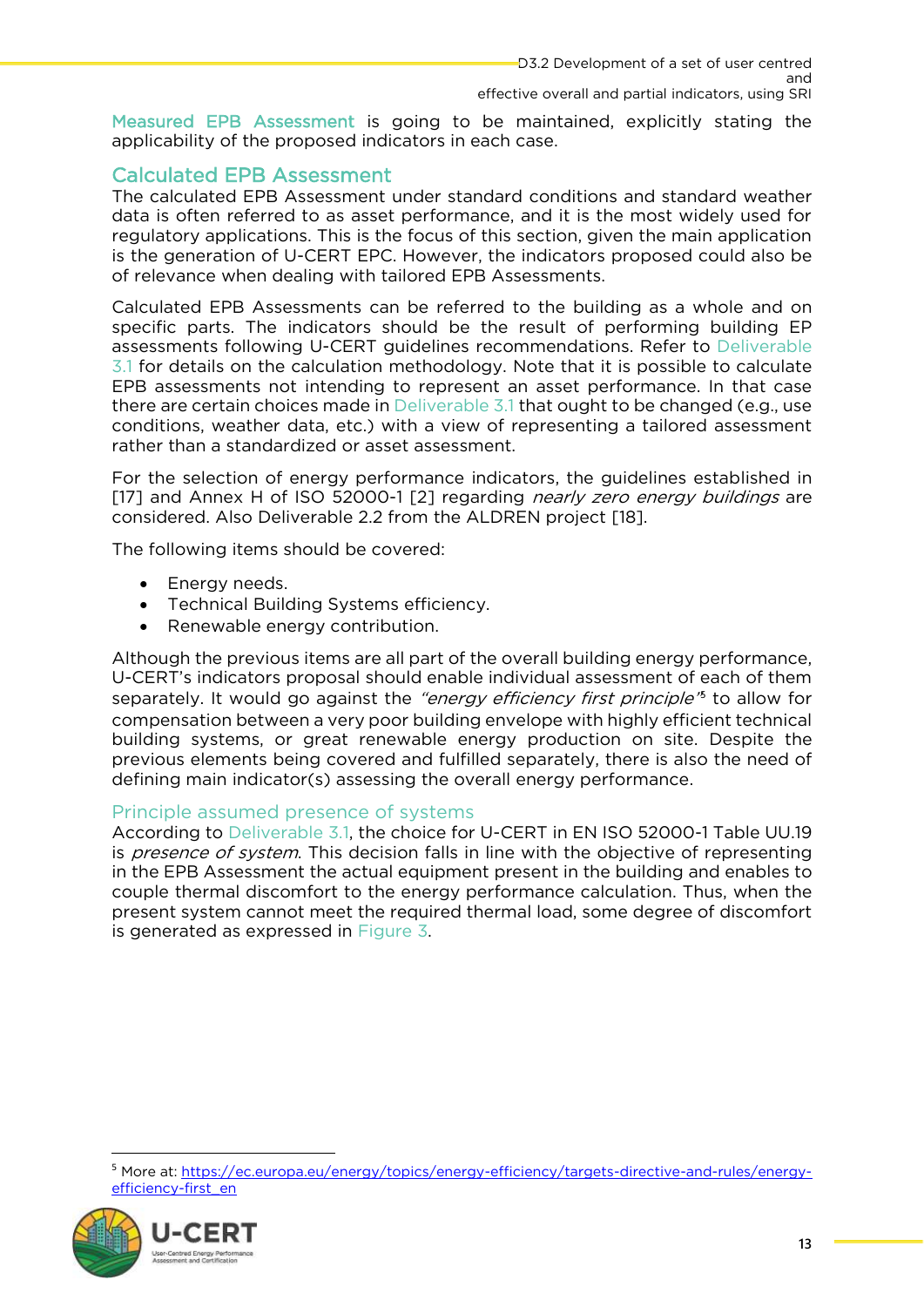D3.2 Development of a set of user centred

 $SRI$ 



Figure 3. Energy performance assessment with presence of system principle.

<span id="page-14-1"></span>However, U-CERT aims at producing an asset assessment with a main EP indicator, which shall be comparable between buildings and ought to have a rating according to a certain EP scale. For several buildings to be compared, there is a need to establish a comparable rating under the premise that comfort conditions are maintained. Thus, exclusively for the EP rating, the main EP indicator should be calculated with the *assumed system* principle following the scheme illustrated in<br>Figure 4



Figure 4. Energy performance assessment with assumed system principle.

<span id="page-14-2"></span>The *assumed system* principle would only be used with a view of placing a given<br>building in the EP scale, after generating the EP rating linked to the EPC. Thus, restricted to the energy performance certificate application in Table UU.2 of EN ISC restricted to the energy performance certificate application in Table UU.2 of EN ISO 52000-1.

The definition of the *assumed system* is out of the scope of this document.

<span id="page-14-0"></span>Overall EP indicators<br>The overall energy performance indicators selected to be included in U-CERT are: The overall energy performance indicators selected to be included in U-CERT are:

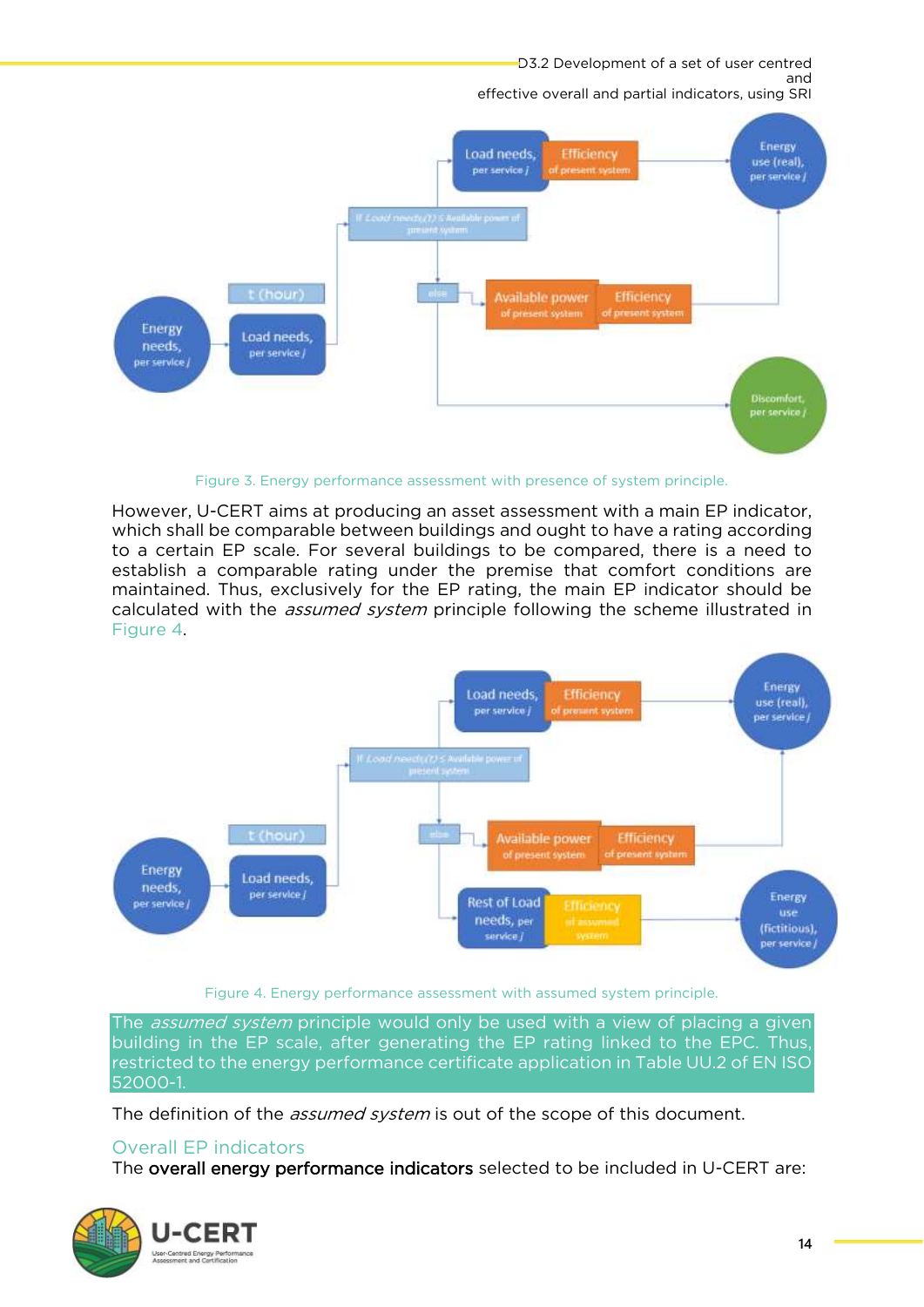Basis for EP requirements:<br>An effort has been made to define a proper set of overall energy performance indicators as basis for EP requirements, aiming to obtain the pursued objectives without overburdening designers. The following are U-CERT's proposal, although Member States could decide otherwise.

o Overall non-renewable primary energy use [kWh/m<sup>2</sup><br>Calculated according to H5 in Annex H in ISO 52000-1 Calculated according to H5 in Annex H in ISO 52000-1 [2]; thus, considering compensation between different energy carriers and the effect of exported energy.

This indicator assesses the final global impact the energy performance of the building has. An excess consumption during certain moments during the year may be balanced by surplus of energy in others. It constitutes the main EP indicator. This is in line with ALDREN project communication that main EP indicator. This is in line with ALDREN projects.<br>[18]

 $\circ$  Overall total primary energy use [kWh/m<sup>2</sup><br>according to H4 in Annex H in ISO 52000-1121 according to H4 in Annex H in ISO 52000-1 [2]; thus, not considering compensation between different energy carriers nor the effect of exported energy.

This indicator assesses the total primary energy the building requires to operate according to the energy needs, technical building system efficiency and renewable contribution to the onsite energy use. It seeks to prevent buildings to balance a poor envelope and inefficient systems with oversized renewable generation.

## o Summer thermal comfort [K·h].<br>This indicator serves to account for overheat

This indicator serves to account for overheating during the cooling period. It refers to the amount of (weighted) occupation hours the temperature is above a certain reference temperature. The source for the definition of the reference temperature can be found in Deliverable 31

## $\circ$  Winter thermal comfort. [K·h].<br>This indicator serves to account

This indicator serves to account for underheating during the heating period. It refers to the amount of (weighted) occupation hours the temperature is below a certain reference temperature. The source for the definition of the reference temperature can be found in Deliverable 3.1.

## o **Domestic Hot Water thermal comfort [K·h]**.<br>This indicator serves to check that sanital

This indicator serves to check that sanitary hot water is provided, when there is demand, at a certain minimum reference temperature. when there is demand, at a certain minimum reference temperature.

- Informative:
	- $\circ$  Overall non-renewable primary energy use [kWh/m<sup>2</sup>] [kWh]. Calculated according to H4 in Annex H in ISO 52000-1 [2]; thus, not considering compensation between different energy carriers nor the effect of exported energy. This indicator is also compliant with effect of exporter energy. This indicator is also compliant with  $\log_2$
	- o Overall renewable primary energy production [kWh/m<sup>2</sup><br>Considering the whole onsite renewable primary energy pr Considering the whole onsite renewable primary energy production, regardless of whether consumed onsite or exported to the grid.
	- $\circ$  Overall renewable primary energy use [kWh/m<sup>2</sup>] [kWh]. The p<br>of the previous indicator compensating the energy demanded b of the previous indicator compensating the energy demanded by the uses considered in the assessment.
	- O Overall equivalent  $CO<sub>2</sub>$  emissions  $[kg/m<sup>2</sup>$ <br>Annex H in ISO 52000-1121; thus consider Annex H in ISO 52000-1  $[2]$ ; thus, considering compensation between different energy carriers and the effect of exported energy.
	- o Renewable electricity generation by onsite PV [kWh/m<sup>2</sup>] [kWh].

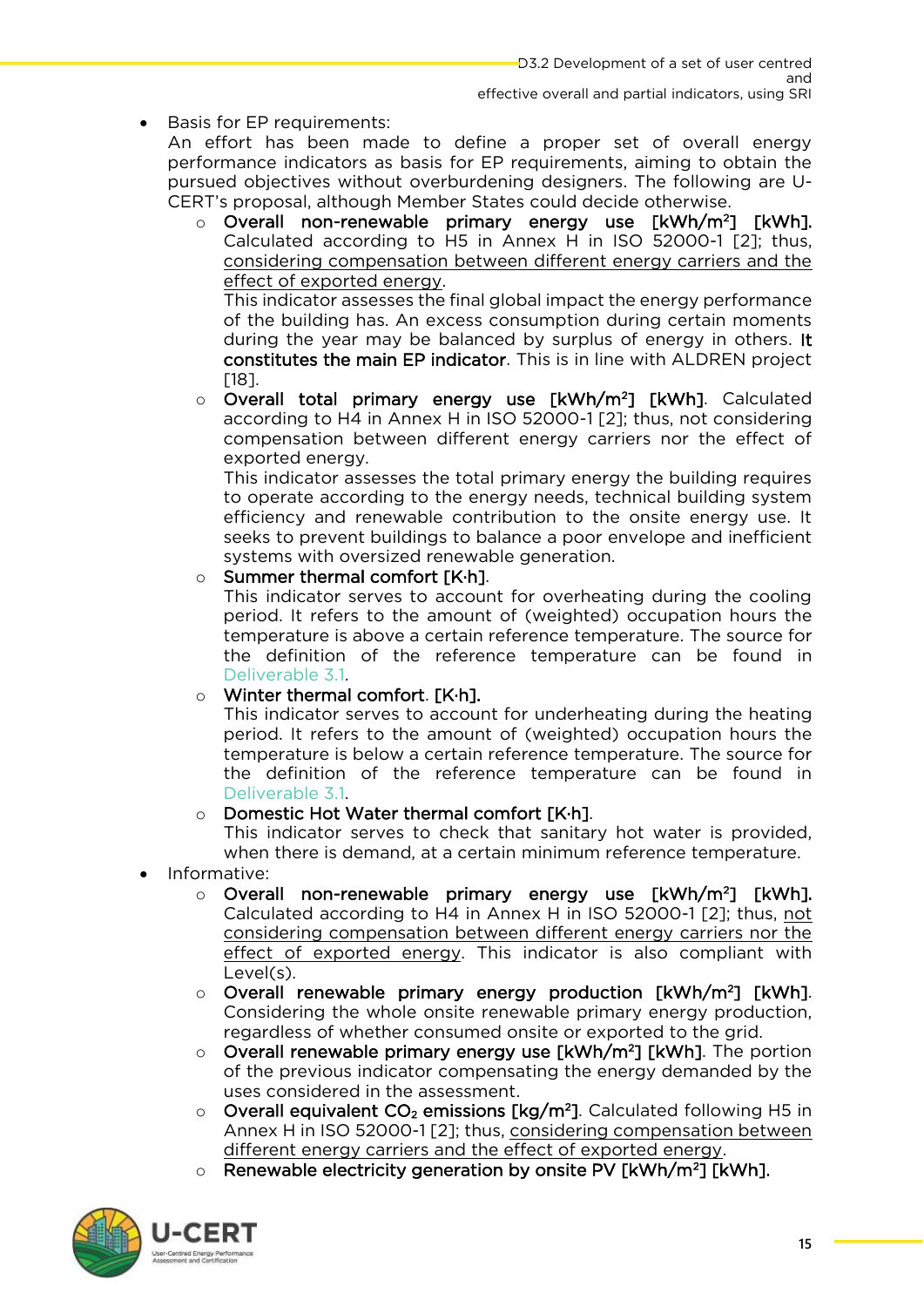- $\circ$  Renewable electricity generation by onsite wind turbines [kWh/m²]<br>[kWh]
- $\circ$  Renewable electricity generation by onsite CHP [kWh/m<sup>2</sup>]<br> $\circ$  Renewable electricity from onsite PV self-used [kWh/m<sup>2</sup>]
- o Renewable electricity from onsite PV self-used [kWh/m<sup>2</sup>] [kWh].<br>
o Renewable electricity from onsite wind turbines self-used [kWh/
- o Renewable electricity from onsite wind turbines self-used [kWh/m<sup>2</sup><br>[kWh] Ī.
- $\circ$  Renewable electricity from onsite CHP self-used [kWh/m<sup>2</sup><br> $\circ$  Renewable electricity exported to non-FPB uses by
- o Renewable electricity exported to non-EPB uses by onsite PV<br>
FkWh/m<sup>2</sup>1 FkWh1
- [kWh/m<sup>2</sup> ] [kWh]. <sup>o</sup> Renewable electricity exported to non-EPB uses by onsite wind
- turbines [kwn/m−] [kwn].<br>○ Renewable electricity exported to non-EPB uses by onsite CHP<br>『kWh/m<sup>2</sup>1 『kWh1
- [kWh/m<sup>2</sup> ] [kWh]. <sup>o</sup> Renewable electricity exported to the grid by onsite PV [kWh/m<sup>2</sup> Ī,
- $\circ$  Renewable electricity exported to the grid by onsite wind turbines<br>[kWh/m<sup>2</sup>][kWh]
- [kWh/m<sup>2</sup> ] [kWh]. <sup>o</sup> Renewable electricity exported to the grid by onsite CHP [kWh/m<sup>2</sup> ]
- o Energy needs per service [kWh/m<sup>2</sup>].
	- Heating.<br>■ Cooling
	- Cooling.<br>■ Domesti
	- Domestic Hot Water (DHW).<br>■ Humidification and Dobumidi
	- **•** Humidification and Dehumidification.<br>• Mechanical Ventilation
	- Mechanical Ventilation.<br>■ Lighting
		- Lighting.<br>For the case of the lighting, the metric proposed would be the Daylight Autonomy (DA). Thus, the indicator of the lighting energy needs would be the percentage of the occupied hours. of the year when artificial lighting is needed, because daylight alone can't meet the minimum illuminance threshold [19].

#### **Energy use per system service and energy vector**  $\frac{1}{2}$  **[kVh/m<sup>2</sup>] [kV].**  $\blacksquare$

- Heating.<br>■ Cooling
- Cooling.<br>■ DHW
- DHW.
- **•** Humidification and Dehumidification.
- **■** Mechanical Ventilation.
- Lighting.

The way the indicators are defined allows for the generation of additional ones as a combination of these elemental. a combination of these elemental.

<span id="page-16-0"></span>Partial EP indicators<br>For the partial indicators, no distinction is made from U-CERT on whether to consider them as **basis for EP requirements** or as informative. These indicators cover physical and technological elements, which could have strong connection with building and system inspections. with building and system inspections.

Indicator<sup>6</sup> (SRI) can be found as well in the following subsections. This is in line with<br>the philosophy stated in section Indicators of designing EPB. Assessments and (SRI) can be found as well in the found as well in the found as well [in the fol](#page-9-0)lowing subsections. The following subsections and the philosophy stated in section Indicators of designing EPB Assessments and

<sup>6</sup>  $M$ nre information  $tha$ Smart **Readiness** Indicator at:  $\Omega$ https://ec.europa.eu/energy/topics/energy-efficiency/energy-efficient-buildings/smartreadiness-indicator/sri-explained cs reading the control of the control of the control of the control of the control of the control of the control of the control of the control of the control of the control of the control of the control of the control of the

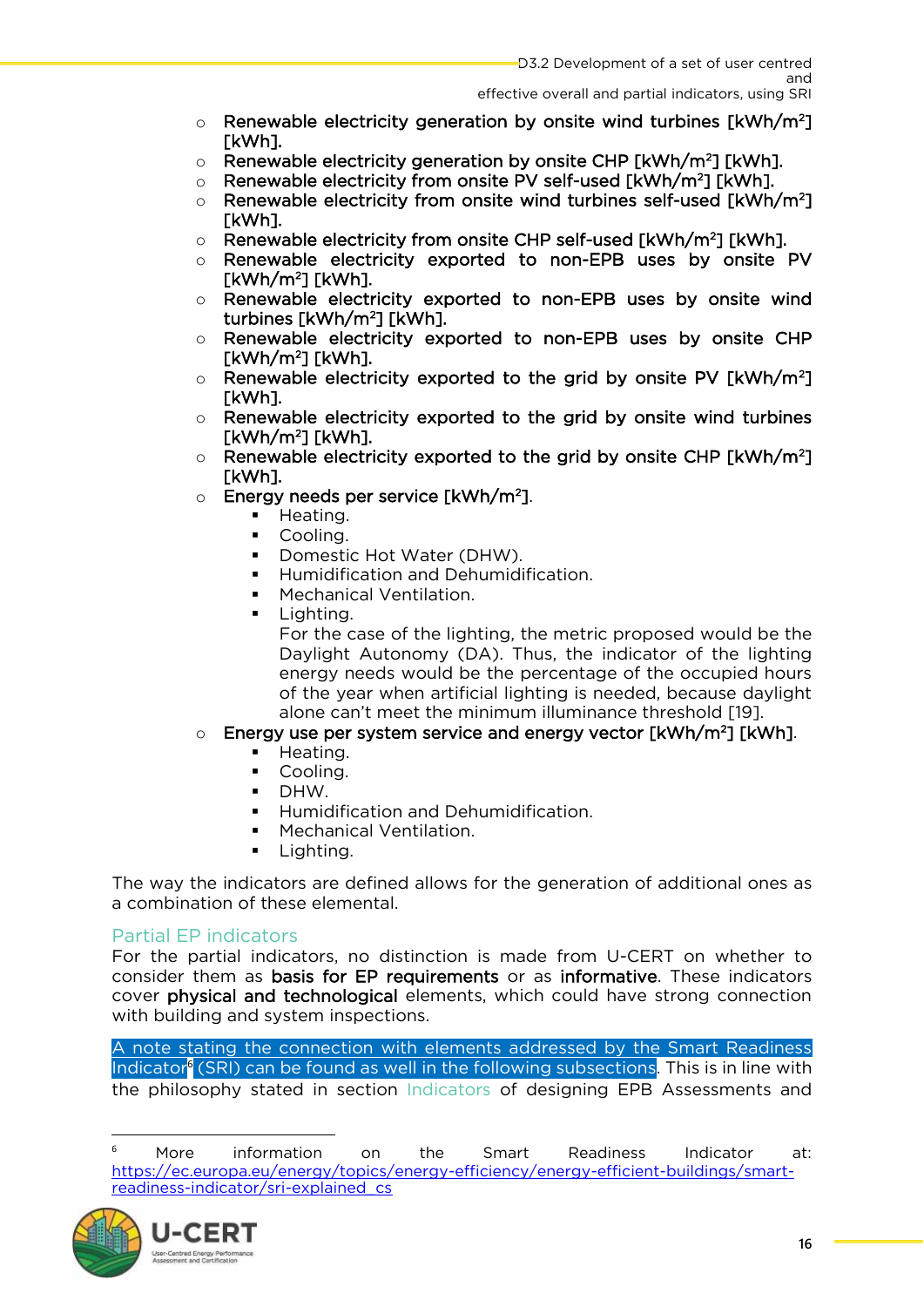$SRI$ 

effective overall and partial indicators, using SRI Certification Schemes in a way that their individual elements can be further leveraged for additional complementary assessments.

#### Envelope performance indicators

The **envelope performance indicators** selected to be included in U-CERT are the following: following:

- <sup>o</sup> Per opaque envelope construction.
	- **•** Thermal transmittance  $[W/(m^2 \cdot K)]$ ;<br>• Colour outside laver: ·K)];
		-

Additionally, a description of the layered materials should be included. It should cover (from outer to inner element), at least:

- Name of the material;<br>• Thickness of the material;
	- **Thickness of the material;**<br>Conductivity of the mater
	- Conductivity of the material.<br>Per features, such as density or s
- 
- 
- Other features, such as density or specific heat may also be included.<br>
Other window/skylight:<br>
Thermal transmittance (LI-value)  $\frac{[W/(m^2 \cdot K)]^7}{[W/(m^2 \cdot K)]^7}$ ■ Thermal transmittance (U-value) [W/(m<sup>2</sup>·K)]<sup>7</sup><br>■ Opening control (e.g., manual or fixed wind
	- Opening control (e.g., manual or fixed windows, open/closed<br>detection to act on HVAC based on sensor data etc.) Link with DE-2 code in SRI calculation (version 3).
	- Solar shading of glazings:
		- Presence;
		- Technology (e.g., awning, blinds, shutters, etc.);
		- Control (e.g., manual, motorized, automation based on control. etc.) Link with DE-1 and DE-4 codes in SRI calculation (version

3).

- Solar shading potential [%], according to ISO 18292 [20];
- Glass thermal transmittance  $\lceil W/(m^2 \cdot K) \rceil$ . ·K)];
- Glass solar factor [-]:
- **•** Frame thermal transmittance  $[W/(m^2 \cdot K)]$ ; ·K)];
- Frame colour or absorptance.
- 

■ Air permeability class, according to EN 12207.<br>Additionally, a description of each representative window/skylight should be included.

- o Thermal bridges, per type of junction (e.g., corner, slab-façade, pillar, etc.)
	- Linear thermal transmittance Ψ [W/K].<br>• Length [m]
		- Length [m].
- <sup>o</sup> Air leakage:
	-

■ Air change rate at 50Pa [1/h].<br>This indicator should be measured by means of a Blower Door test according to EN 13829 [21] whenever possible, and its value should be included in the calculations. included in the calculations.

### Technical Building Systems performance indicators

Continuing with the infrastructure present in the building, the **technical building**<br>systems per service also provide valuable information about the energy performance of the building, as a whole. performance of the building, as a whole.

<sup>o</sup> Technical Building Systems per service or combination of services:

<sup>7</sup> For a protruded product like a skylight: based on the daylight opening.

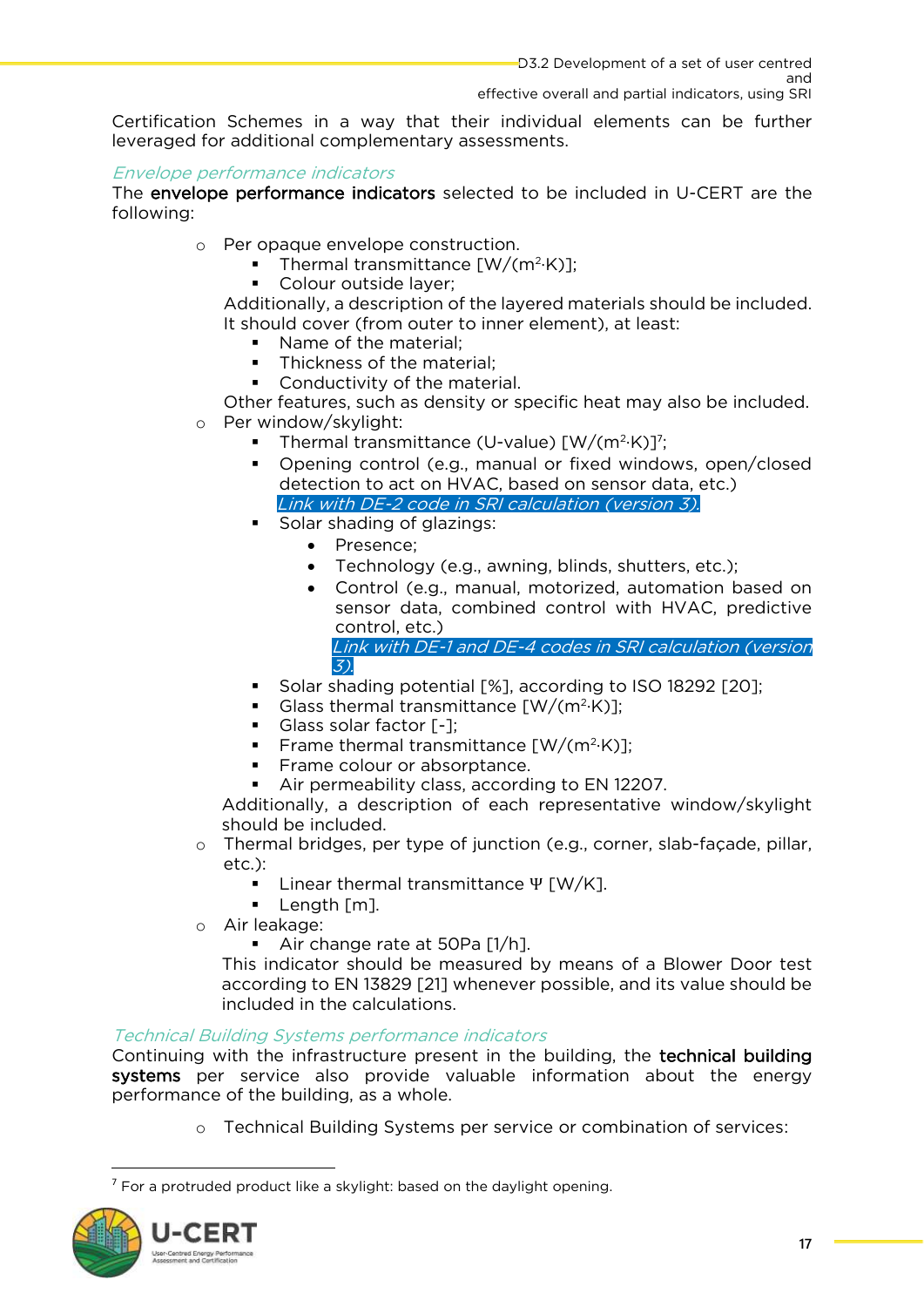Additionally, to the categories presented below, a general description<br>of the installation should be included.

- Service or services linked to the system.<br>■ Rated general installation efficiency [%]
	- Rated general installation efficiency [%].<br>■ Generation:
	- Generation:<br>Tech
		- Technology (e.g., conventional boiler, condensing boiler, air-to-air heat pump, electric heater, etc.);
		- Energy carrier;<br>• Eated power input [kW];
		- Rated power input [kW];<br>• Fffective rated output [k]
		- Effective rated output [kW];<br>• Rated efficiency [%];
		- Rated efficiency [%];
		- Renewable contribution (if applicable);
		- Metering type;<br>• Control type G
		- Control type (e.g., on-off control; control according to fixed priority list; control according to dynamic priority list; control according to dynamic priority list and predicted information; control according to dynamic priority list, predicted information and external signals). Link with Heating-1c, Heating-2a, Heating -2b, Heating-2d, Heating-4, DHW-2b, Cooling-1c, Cooling-1f, Cooling-2b, Ventilation-2c, Ventilation-2d, Ventilation-3 codes in SRI calculation (version 3).
	- Storage:<br>2.
		- Capacity  $[m^3]$ .<br>• Control (e.g.  $\mu$
		- Control (e.g., continuous storage operation, scheduled<br>storage operation load prediction-based storage storage operation, load prediction-based storage operation, flexible control according to external signals,

etc.). Link with Heating -1f, DHW-1a, DHW-1b, DHW-1d, Cooling-1g codes in SRI calculation (version 3).

- - Distribution:<br>• Typology Typology of circuit (e.g., two-pipe, four-pipe, recirculation, etc.);
		- Insulation of pipes;<br>Further detail may
		- Circulation device (e.g., pumps, fans, etc.).<br>Further detail may be included
		- Control (e.g., on-off control, multi-stage control, variable<br>speed circulation, device control, based on internal speed circulation device control based on internal signals or on external signals). Link with Heating -1d, Cooling-1d, Ventilation-1c codes in SRI calculation (version 3).
- Emission:<br>Technology
	- Technology (e.g., radiators, heated floor, fancoils, etc.);<br>• Control (e.g., central automatic control, individual room
	- Control (e.g., central automatic control, individual room control, individual room control with communication between controllers and to BACS, individual room control with communication and occupancy detection). Link with Heating -1a, Heating-1b, Cooling-1a, Cooling-1b, Ventilation-1a codes in SRI calculation (version 3).
- Reporting of performance (e.g., central reporting of KPIs, historical data, forecasting and/or benchmarking, predictive  $m$ anagement and fault detection etc. management, and fault detection, etc.).

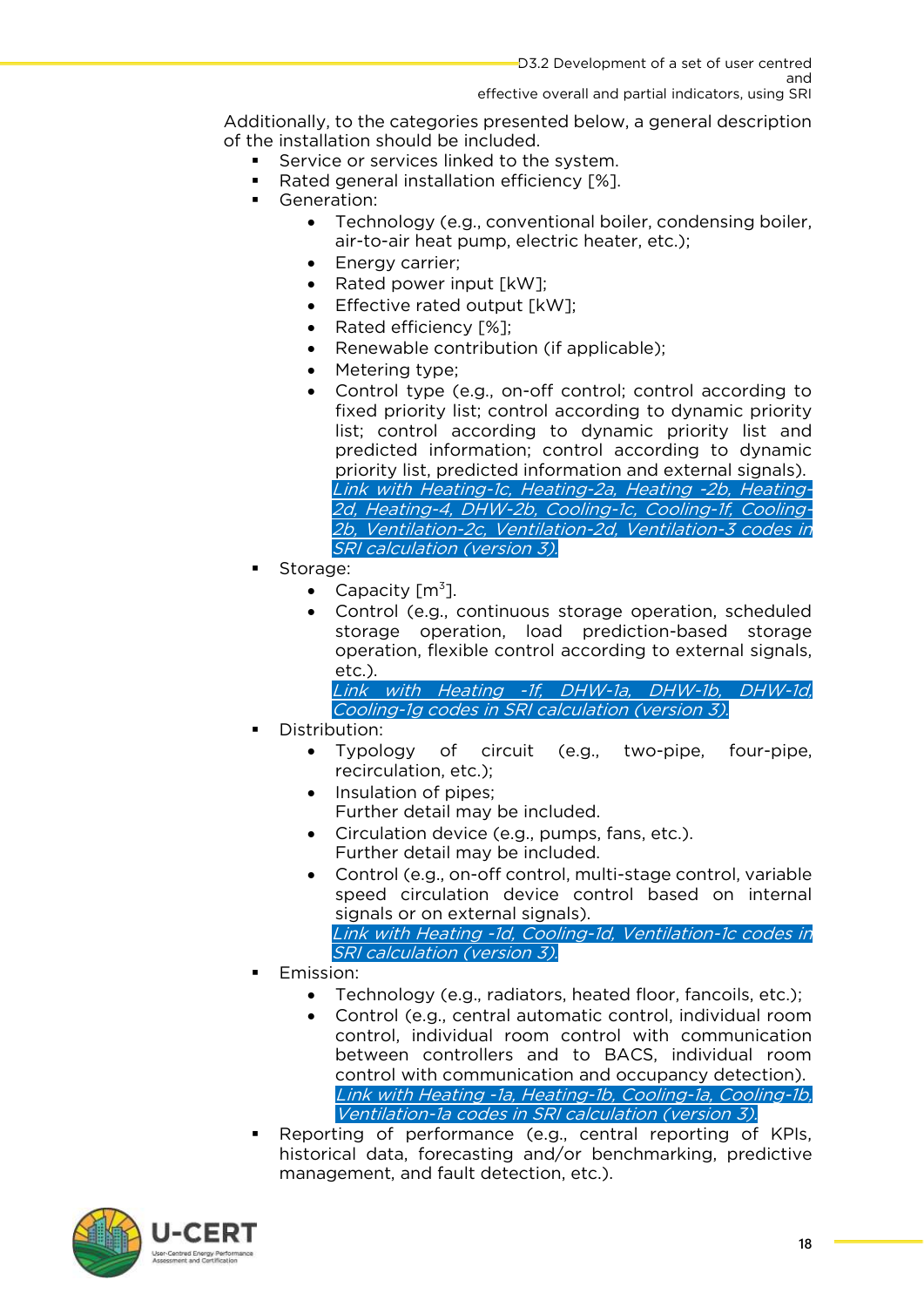effective overall and partial indicators, using SRI Link with Heating -3, DHW-3, Cooling-3, Ventilation-6 codes in SRI calculation (version 3).

The aim is to characterize the main elements of the Heating, Cooling, 2004, Humidification & Dehumidification, and Mechanical Ventilation technical systems.

 $\mathcal{L}_{\text{c}}$  respect to  $\mathcal{L}_{\text{c}}$  to  $\mathcal{L}_{\text{c}}$  may apply apply apply apply apply apply apply apply apply apply apply apply apply apply apply apply apply apply apply apply apply apply apply apply apply apply apply

- Technology (e.g., LED, dichroic, fluorescent, etc.).
- Overall rated power [W];
- Control (e.g., manual, sweeping extinction signal, automatic detection etc.).

Link with Lighting-1a, Lighting-2 codes in SRI calculation (version 3).

If there is a certain service which lacks technical building system, it should be explicitly mentioned. explicitly mentioned.

### Renewable electricity production performance indicators

U-CERT proposes including the following indicators about renewable electricity production. production.

- Photovoltaics:
	- Technology (e.g., monocrystalline, etc.).<br>■ Installed peak nower [kWn]
	- Installed peak power [kWp].
	- Rated efficiency [%].
	- Orientation [°].
	- Inclination [°].
	- Possibility to export electricity to the grid.
	- Inverter type (e.g., central inverter, power optimizer + inverter, or microinverters).
	- Reporting of performance (e.g., current generation data,<br>Actual values and historical data performance evaluation actual values and historical data, performance evaluation<br>including forecast and/or benchmarking, predictive management, and fault detection, etc.).

Link with Electricity-2 codes in SRI calculation (version 3).

- Wind turbine:
	- **•** Technology.
	- Installed peak power [kWp].
	- Rated efficiency [%].<br>■ Possibility to export
	- Possibility to export electricity to the grid.<br>■ Reporting of performance (e.g., current
	- Reporting of performance (e.g., current generation data, actual values and historical data, performance evaluation including forecast and/or benchmarking, predictive management, and fault detection, etc.).
		- Link with Electricity-2 codes in SRI calculation (version 3).
- CHP:
	- Technology.
	- Installed peak power [kWp].
	- Nominal efficiency for thermal and power generation. Link with Electricity-2 codes in SRI calculation (version 3).
- <sup>o</sup> Storage:
	- Technology (e.g., dedicated battery storage, dedicated thermal energy storage, etc.).
	- Installed peak capacity [kWh].

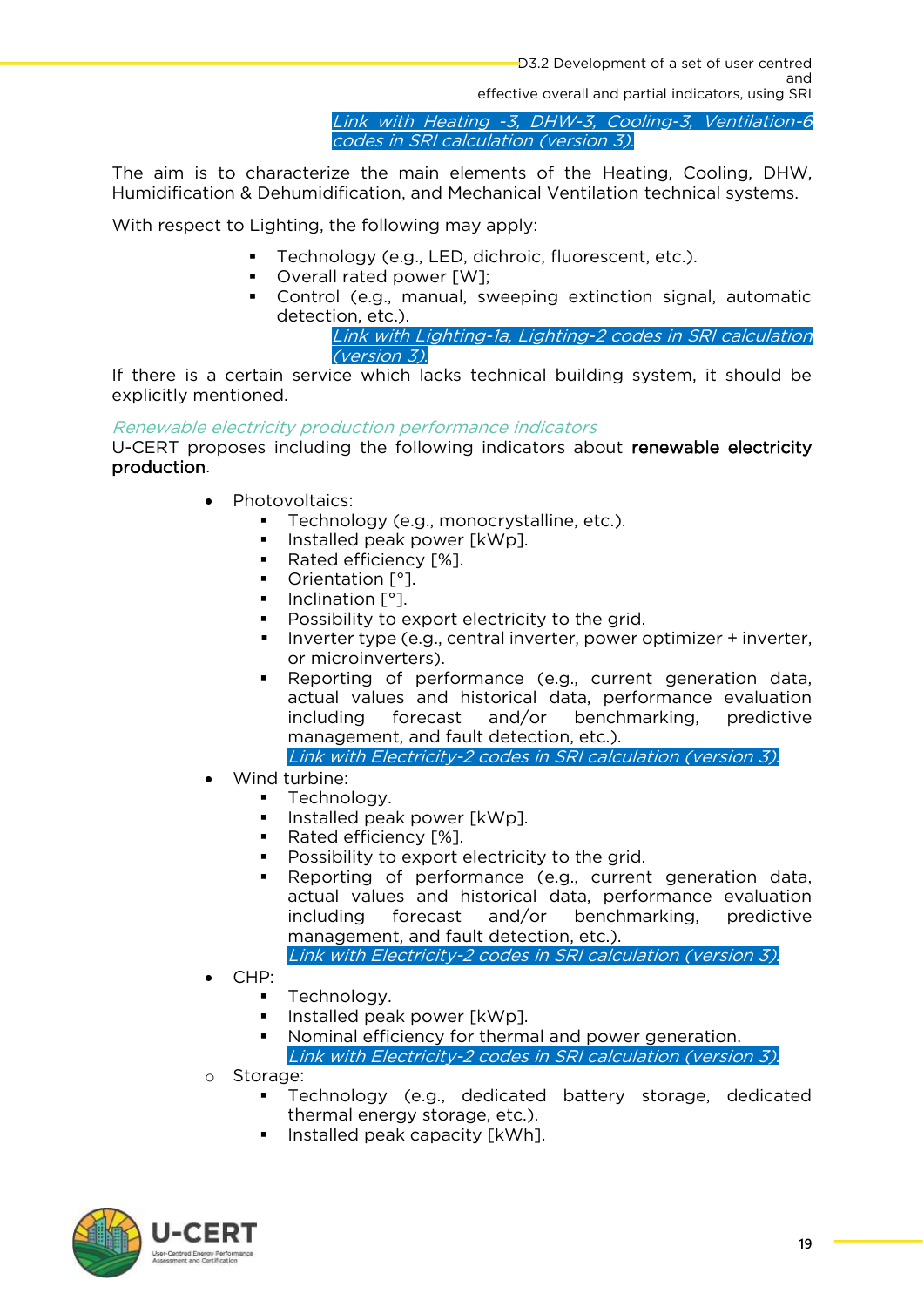- Control (e.g., direct storage of on-site production, controlled based on grid signals, optimising the use of locally generated electricity, possibility to feed back into the grid, etc.). Link with Electricity-3 codes in SRI calculation (version 3).
- Reporting of performance (e.g., current state of charge, actual values and historical data, performance evaluation including forecast and/or benchmarking, predictive management, and fault detection, etc.). Link with Electricity-11 and Electricity-12 codes in SRI calculation (version 3).

In the case the building or building unit is connected to an energy community or district heating/cooling network it should also be made explicit. district heating/cooling network it should also be made explicit.

<span id="page-20-0"></span>Smart Readiness<br>The Smart Readiness refers to the capability of buildings or building units to adapt their operation to the needs of the occupant, also optimizing energy efficiency and the needs overall performance and to adapt their operation in reaction to signals from the overall performance, and to adapt their operation in reaction to signals from the grid.

However, the SRI assessment may cover a wider scope than EPB Assessments. For instance, the SRI has certain domains that transcend the services generally considered in EPB Assessments; for instance, electric vehicles. Furthermore, there are certain impact categories that may exceed the purpose of Asset EPB Assessments; such as, convenience or information to occupants. With a view of showcasing the number of additional indicators that the complete SRI Assessment would represent, the results the SRI are presented next: where  $\mathcal{L}_{\mathbf{p}}$  are presented next: the SRI are presented next:

## • Overall score.<br>• Impact scores

### Impact scores:

- <sup>o</sup> Energy savings on site;
- <sup>o</sup> Flexibility for the grid and storage;
- <sup>o</sup> Comfort;
- <sup>o</sup> Convenience;
- o Wellbeing and health;<br>
o Maintenance and fault
- Maintenance and fault prediction:
- <sup>o</sup> Information to occupants;
- <sup>o</sup> Total.
- Domain scores:
	- <sup>o</sup> Heating;
	- <sup>o</sup> DHW;
	-
	- o Cooling;<br>o Controlle Controlled ventilation;
	- <sup>o</sup> Lighting;
	- <sup>o</sup> Dynamic envelope;
	- <sup>o</sup> Renewable generation & Storage;
	- <sup>o</sup> EV charging;
	- <sup>o</sup> Monitoring & control;
	-

o **Total.**<br>Such indicators are, in turn, obtained after assessing certain elemental characteristics of each domain. characteristics of each domain.

The fully-fledged SRI assessment could be regarded as a parallel analysis to be included as an annex in EPB Assessments and Certification schemes. ALDREN's European Voluntary Certificate (EVC) goes in this direction [18]. U-CERT is aware European Veluminary Certificate (EVC) goes in this anceston [18]. U-CERT is among that the complete inclusion of SRI as independent from EPB Assessments could

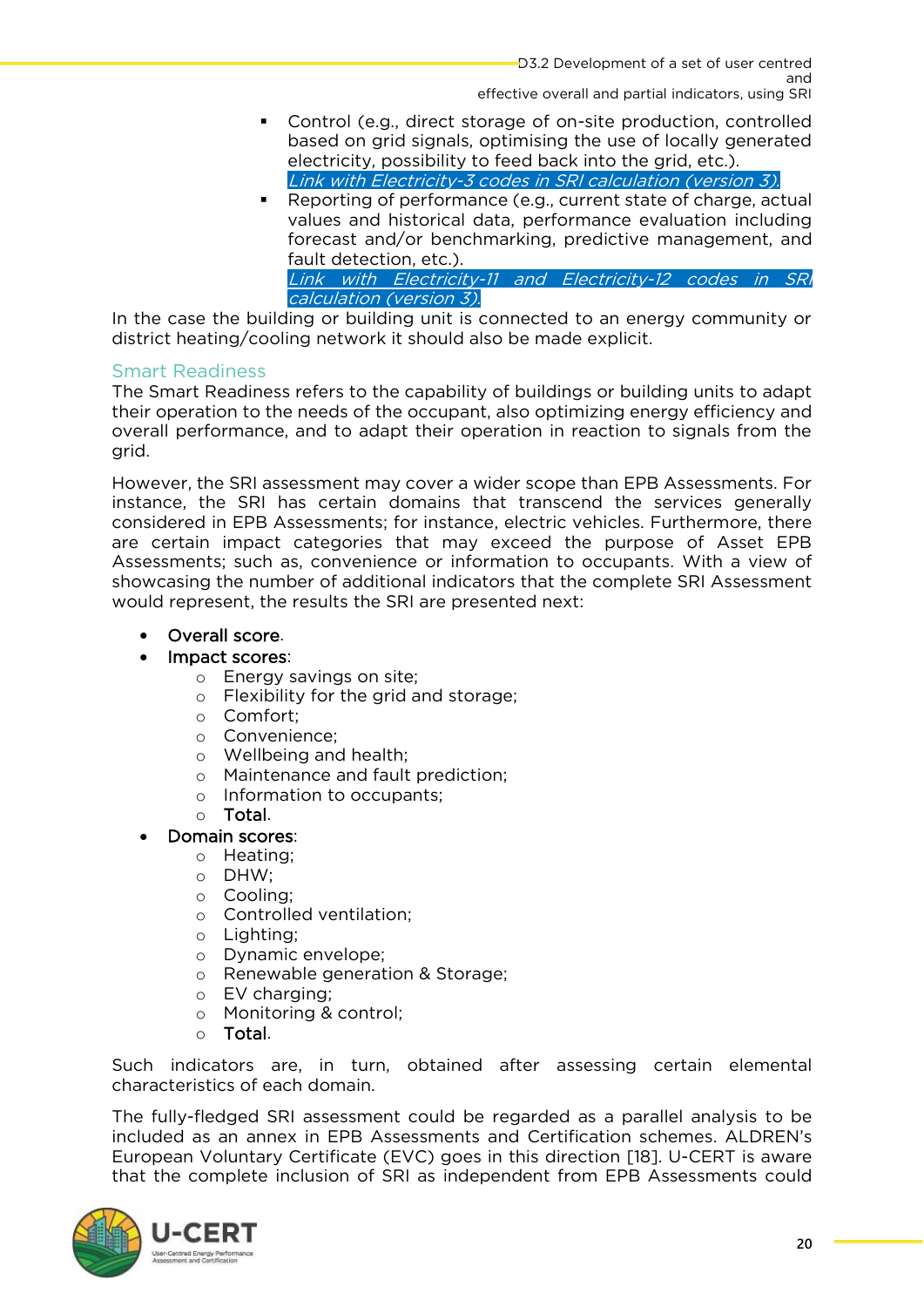effective overall and partial indicators, using SRI represent too much extra work for EPB assessors further hindering the uptake of next generation EPCs. However, if smoothly integrated in the EPB Assessment process, added value could be given to EPCs, while not overburdening assessors. U-CERT's identification of the overlapping elements between SRI and EPB Assessment can be found in Table 2. Assessment can be found in [Table 2.](#page-21-0)

<span id="page-21-0"></span>

| SRI Assessment - Method B (Version 3)<br><b>Referenced</b> |                    |                                                   |                                    |  |
|------------------------------------------------------------|--------------------|---------------------------------------------------|------------------------------------|--|
| Domain                                                     | Code               | Service group                                     | by U-CERT<br>Partial<br>indicators |  |
| <b>Heating</b>                                             | Heating-1a         | Heat control - demand side                        | Χ                                  |  |
| <b>Heating</b>                                             | Heating-1b         | Heat control - demand side                        | $\overline{\mathsf{X}}$            |  |
| <b>Heating</b>                                             | Heating-1c         | Heat control - demand side                        | X                                  |  |
| <b>Heating</b>                                             | Heating-1d         | Heat control - demand side                        | $\overline{\mathsf{X}}$            |  |
| <b>Heating</b>                                             | Heating-1f         | Heat control - demand side                        | $\overline{\mathsf{X}}$            |  |
| <b>Heating</b>                                             | Heating-2a         | Control heat production facilities                | $\overline{\mathsf{x}}$            |  |
| <b>Heating</b>                                             | Heating-2b         | Control heat production facilities                | $\overline{\mathsf{x}}$            |  |
| <b>Heating</b>                                             | Heating-2d         | Control heat production facilities                | $\overline{\mathsf{x}}$            |  |
| <b>Heating</b>                                             | Heating-3          | Information to occupants and facility<br>managers | $\overline{\mathsf{x}}$            |  |
| <b>Heating</b>                                             | Heating-4          | Flexibility and grid interaction                  | $\frac{X}{X}$                      |  |
| Domestic hot<br>water                                      | DHW-1a             | <b>Control DHW production facilities</b>          |                                    |  |
| Domestic hot<br>water                                      | DHW-1b             | <b>Control DHW production facilities</b>          | $\times$                           |  |
| Domestic hot<br>water                                      | DHW-1d             | <b>Control DHW production facilities</b>          | $\times$                           |  |
| Domestic hot<br>water                                      | DHW-2b             | <b>Control DHW production facilities</b>          | $\times$                           |  |
| Domestic hot<br>water                                      | DHW-3              | Information to occupants and facility<br>managers | $\times$                           |  |
| Cooling                                                    | Cooling-1a         | Cooling control - demand side                     | X                                  |  |
| Cooling                                                    | Cooling-1b         | Cooling control - demand side                     | $\overline{\mathsf{X}}$            |  |
| Cooling                                                    | Cooling-1c         | Cooling control - demand side                     | $\overline{\mathsf{X}}$            |  |
| Cooling                                                    | Cooling-1d         | Cooling control - demand side                     | $\overline{\mathsf{X}}$            |  |
| Cooling                                                    | Cooling-1f         | Cooling control - demand side                     | $\overline{\mathsf{X}}$            |  |
| Cooling                                                    | Cooling-1g         | Cooling control - demand side                     | X                                  |  |
| Cooling                                                    | Cooling-2a         | Control cooling production facilities             | $\overline{\mathsf{X}}$            |  |
| Cooling                                                    | Cooling-2b         | Control cooling production facilities             | $\overline{\mathsf{X}}$            |  |
| Cooling                                                    | Cooling-3          | Information to occupants and facility<br>managers | $\overline{\mathsf{X}}$            |  |
| Cooling                                                    | Cooling-4          | Flexibility and grid interaction                  | Χ                                  |  |
| Controlled<br>ventilation                                  | Ventilation-<br>1a | Air flow control                                  | $\overline{\mathsf{x}}$            |  |
| Controlled<br>ventilation                                  | Ventilation-<br>1c | Air flow control                                  | $\sf X$                            |  |
| Controlled                                                 | Ventilation-       |                                                   | $\times$                           |  |
| ventilation                                                | 2 <sub>c</sub>     | Air temperature control                           |                                    |  |
| Controlled                                                 | Ventilation-       |                                                   | $\times$                           |  |
| ventilation                                                | 2d                 | Air temperature control                           |                                    |  |
| Controlled                                                 | Ventilation-       |                                                   | $\times$                           |  |
| ventilation                                                | 3                  | Free cooling                                      |                                    |  |
| Controlled                                                 | Ventilation-       | Feedback - Reporting information                  | $\times$                           |  |
| ventilation                                                | 6                  |                                                   |                                    |  |
| Lighting                                                   | Lighting-1a        | <b>Artificial lighting control</b>                | $\overline{\mathsf{X}}$            |  |

Table 2. Synergies between SRI and U-CERT EPB Assessment

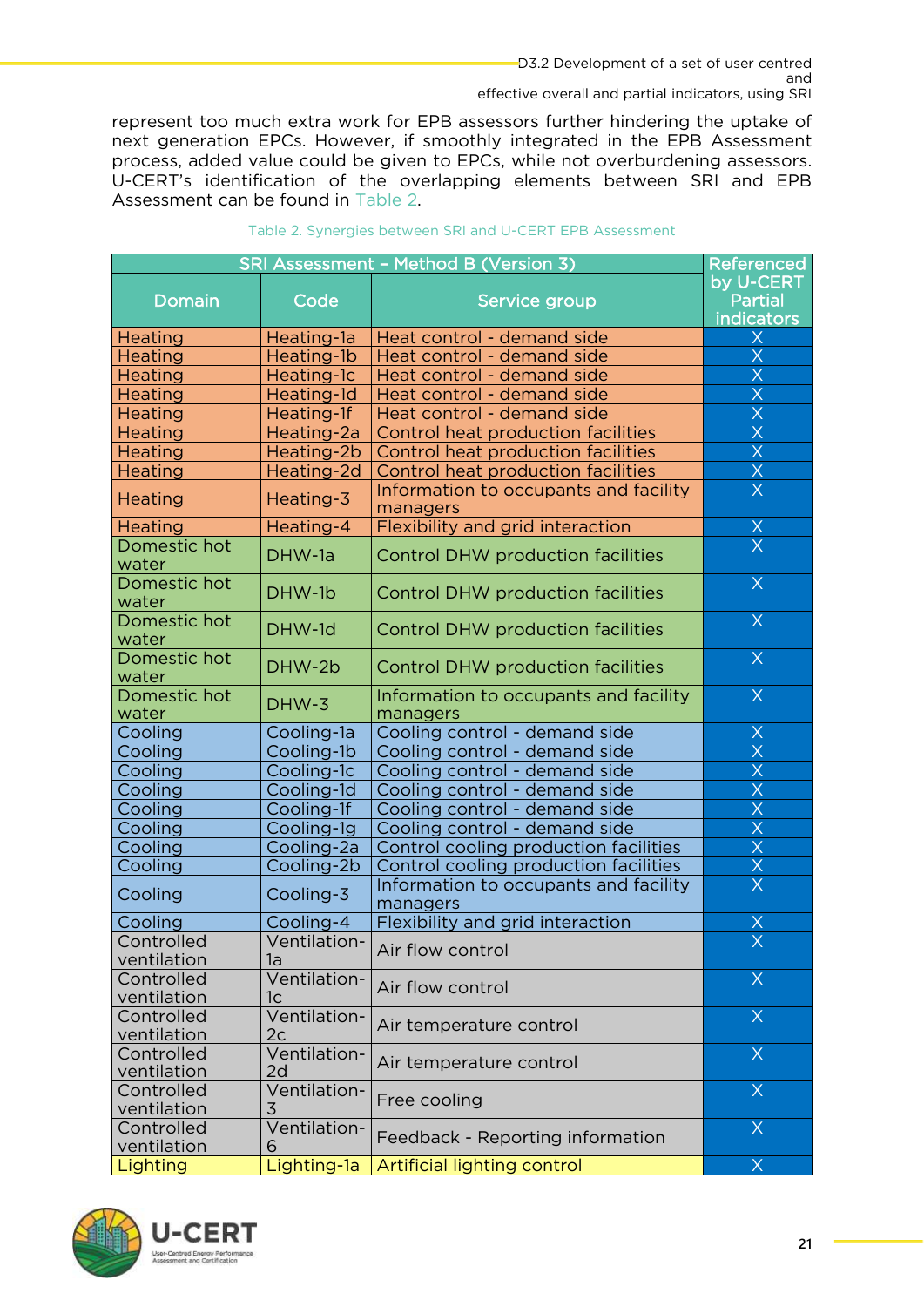| Lighting                        | Lighting-2         | Control artificial lighting power based<br>on daylight levels                                                                                                    | $\sf{X}$ |
|---------------------------------|--------------------|------------------------------------------------------------------------------------------------------------------------------------------------------------------|----------|
| Dynamic<br>building<br>envelope | $DE-1$             | Window control                                                                                                                                                   | $\times$ |
| Dynamic<br>building<br>envelope | $DE-2$             | Window control                                                                                                                                                   | $\times$ |
| Dynamic<br>building<br>envelope | $DE-4$             | Feedback - Reporting information                                                                                                                                 | $\times$ |
| Electricity                     | electricity-<br>2  | Feedback - Reporting information                                                                                                                                 | $\sf X$  |
| Electricity                     | electricity-<br>3  | DER - Storage                                                                                                                                                    | $\sf X$  |
| Electricity                     | electricity-<br>4  | <b>DER-Optimization</b>                                                                                                                                          |          |
| Electricity                     | electricity-<br>5  | <b>DER - Generation Control</b>                                                                                                                                  |          |
| Electricity                     | electricity-<br>8  | DSM-Storage                                                                                                                                                      |          |
| Electricity                     | electricity-<br>11 | Feedback - Reporting information                                                                                                                                 | $\times$ |
| Electricity                     | Electricity-<br>12 | Feedback - Reporting information                                                                                                                                 | $\times$ |
| Electric vehicle<br>charging    | $EV-15$            | <b>EV Charging</b>                                                                                                                                               |          |
| Electric vehicle<br>charging    | $EV-16$            | <b>EV Charging - Grid</b>                                                                                                                                        |          |
| Electric vehicle<br>charging    | <b>EV-17</b>       | EV Charging - connectivity                                                                                                                                       |          |
| Monitoring and<br>control       | $MC-3$             | <b>HVAC</b> interaction control                                                                                                                                  |          |
| Monitoring and<br>control       | $MC-4$             | <b>Fault detection</b>                                                                                                                                           |          |
| Monitoring and<br>control       | $MC-9$             | <b>TBS interaction control</b>                                                                                                                                   |          |
| Monitoring and<br>control       | <b>MC-13</b>       | Feedback - Reporting information                                                                                                                                 |          |
| Monitoring and<br>control       | $MC-25$            | <b>Smart Grid Integration</b>                                                                                                                                    |          |
| Monitoring and<br>control       | <b>MC-28</b>       | Feedback - Reporting information                                                                                                                                 |          |
| Monitoring and<br>control       | <b>MC-29</b>       | Override control                                                                                                                                                 |          |
| Monitoring and<br>control       | <b>MC-30</b>       | Single platform that allows<br>automated control & coordination<br>between TBS + optimization of<br>energy flow based on occupancy,<br>weather, and grid signals |          |

The automatically defined leaving the remaining categories to be addressed in a be automatical manner. Leaving the remaining categories to be added. The remaining categories to be addressed in a set of  $\sigma$ dedicated manner.

U-CERT has selected the items from the SRI with direct link with the proposed EPB<br>Assessment and Certification Scheme. They have been referenced in each individual element in section Partial FP indicators. Thus enabling that a partial individual element in section Partial EP indicators. Thus, enabling that a partial

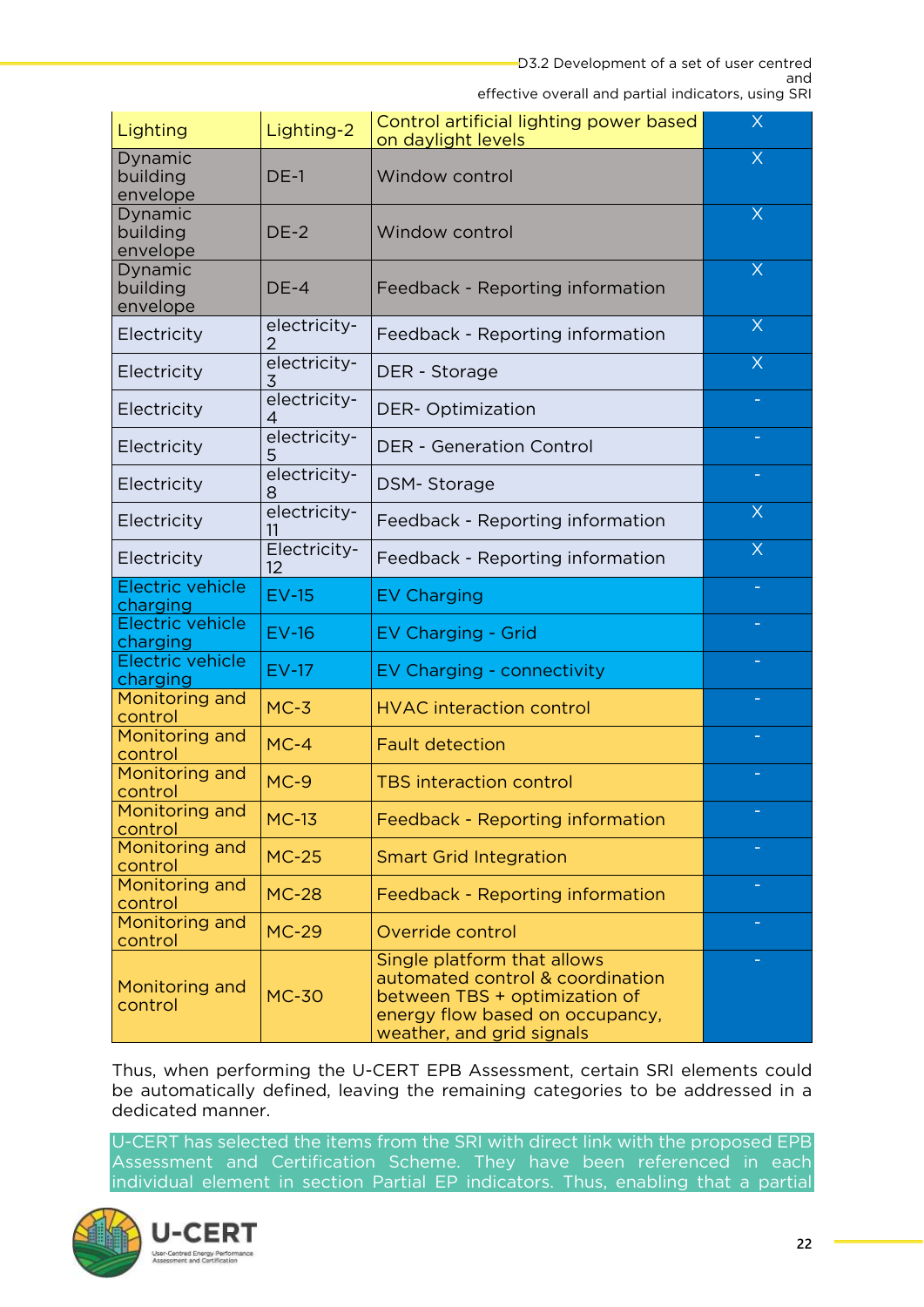effective overall and partial indicators, using SRI automatic definition of the SRI can be done while performing the EPB Assessment.<br>U-CERT envisions the inclusion of the fully-fledged SRI assessment in the form of a dedicated annex in U-CERT EPCs.

dedicated annex in U-CERT EPCs. Future developments may work on the integration of the information required for the complete SRI assessment as features of building components and systems present in digital building logbooks or digital twins, hence easing the EPB Assessment process. Assessment process.

The relevance of the SRI is that it relies on a qualitative assessment, which provides indications on the existing infrastructure in the building enabling digitalization and control. Thus, appealing to specific elements in the building, most of which the user can self-assess regardless of whether the building is existing, majorly renovated or newly constructed. At the current state of development, there is a Method A and a Method-B, which intend to be addressed for final users and EPB experts, respectively. Thus, the philosophy of the SRI seems to fall in line with U-CERT usercentric considerations. centric considerations.

<span id="page-23-0"></span>Indoor Environmental Quality<br>Enhanced comfort and indoor environmental quality (IEQ) have proven to be relevant trigger points towards building renovation [22]. People may be prone to intervene in the building under the premise that the IEQ is improved. The recent COVID-19 pandemic has only confirmed that. Covid-19 pandemic has only confirmed that the confirmed that  $\mathbf{y}$  confirmed that  $\mathbf{y}$ 

In the scope of U-CERT, several methodologies for the inclusion of IEQ in EPB<br>Assessments and Certification Schemes have been studied. The Triple-A reno Combined Label methodology includes interesting elements, however the supporting digital tool created<sup>8</sup> is intended to be a support to EPB Assessments, rather than a fine proposition for the inclusion of IEO indicators in EPB calculations. rather than a fine proposition for the inclusion of IEQ indicators in EPB calculations. The ALDREN TAIL Index is a modular approach to integrate health and well-being into an EVC for hotels and offices. The methodology is detailed in the project's Deliverable 4.2 [23], allows to rely on calculations or measurements, and it covers the items listed in Table  $3$ . the items listed in [Table 3.](#page-23-1)

<span id="page-23-1"></span>

| Indicator                        |
|----------------------------------|
| Dry-bulb temperature TAIL Index  |
| Noise level TAIL Index           |
| CO <sub>2</sub> level TAIL Index |
| <b>Ventilation TAIL Index</b>    |
| Relative Humidity TAIL Index     |
| Mold TAIL Index                  |
| Benzene TAIL Index               |
| Formaldehyde TAIL Index          |
| Radon TAIL Index                 |
| PM 2.5 TAIL Index                |
| Illuminance TAIL Index           |
|                                  |

## Table 3. ALDREN TAIL Comfort and IEQ indicators [20]

There are indicators that are related to o[thers listed as relevant](#page-14-0) for U-CERT; namely, under the thermal category (see section Overall EP indicators). However, including the complete ALDREN TAIL may be excessive for EPB Assessments and Certification Schemes, given that performing the calculations under certain quaranties would represent an extra work for EPB Assessors. Thus, U-CERT's point  $\mathcal{G}$  and the strainties would represent an extra work for EPB Assessors. Thus, U-CERT's point  $\mathcal{G}$ 

<sup>8</sup> [For access to](https://engine.triplea-reno.eu/label) Triple-A reno Combined Performance Label digital tool, refer to: <u>https://engine.triplea-</u><br>engine.tri/label

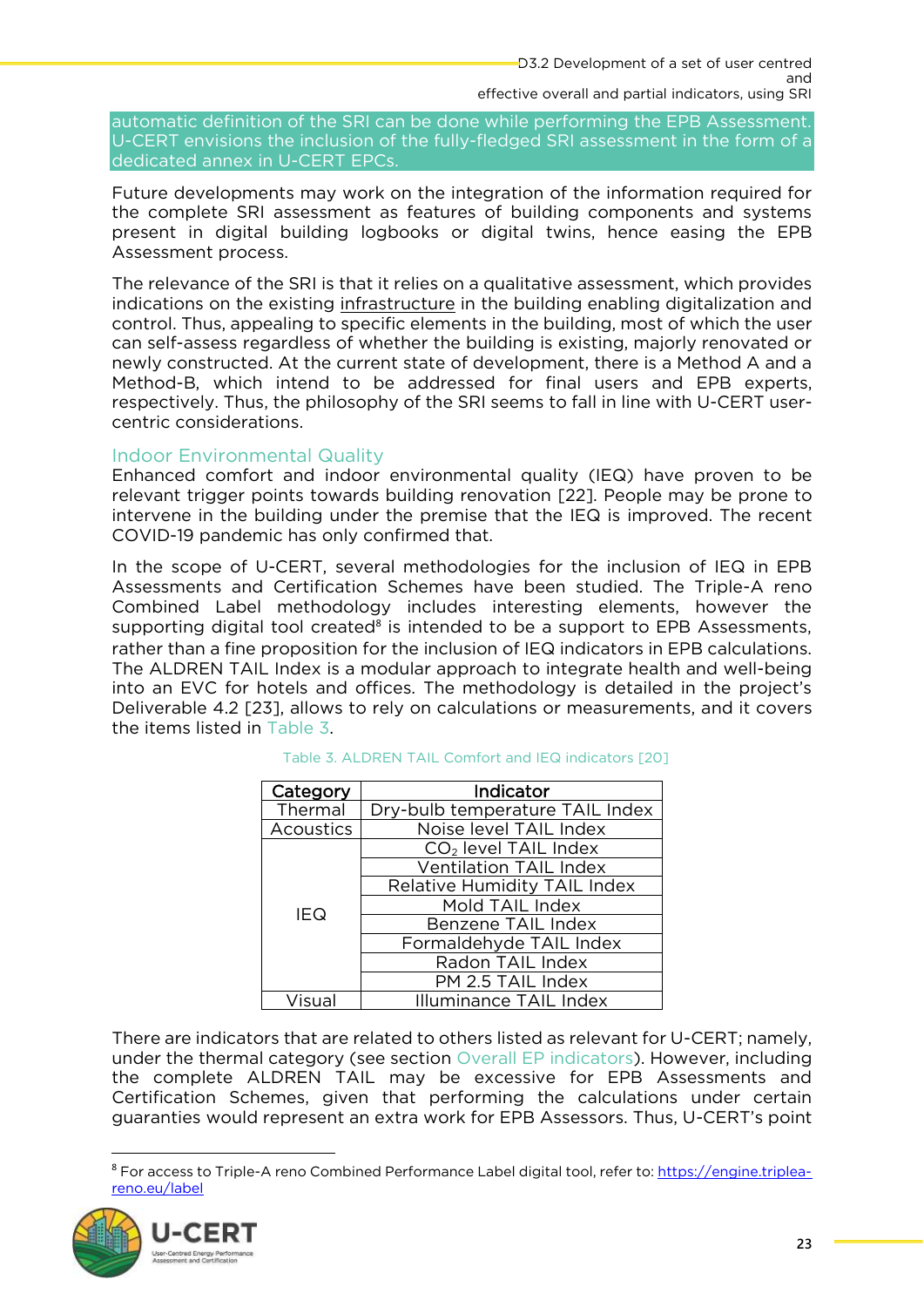effective overall and partial indicators, using SRI of view with regards to ALDREN TAIL is that although it is very valuable information, it should be left to be voluntary, like for the complete SRI. In the scope of U-CERT, the IEQ Compass [24] has also been studied reaching similar considerations.

ALDREN recently published a proposal for thermal score, which was included in ALDREN's EVC. All the details can be found in ALDREN's Deliverable 2.2 [18]. This integration of IEQ indicators in EPB Assessments and Certification Schemes is aligned with U-CERT. aligned with U-CERT.

U-CERT decision with respect to including IEQ indicators in EPB Assessm[ents and](#page-14-0)  EP indicators, along with the thermal score defined by ALDREN's Deliverable 2.2 EP indicators, along with the thermal score defined by ALDREN's Deliverable 2.2 [18].

### <span id="page-24-0"></span>Cost

In EN ISO 52000-1's Annex B a weighting factor is foreseen for the energy cost. However, U-CERT considers that for an Asset EPB Assessment, introducing a cost. indicator may be counterproductive. This is because the Asset EPB Assessment represents the calculated EPB performance under standard conditions and standard weather data. Thus, any cost indicator that builds on such theoretical energy calculations won't provide meaningful information to both final users and EPB experts, who would tend to compare the cost indicator with the information  $R = \frac{1}{2}$  experts, who would the contract in the contractor with the contractor with the internal the internal the internal theorem in the internal theorem in the internal tender of the internal tender of the internal t present in the energy invoices.

A calculated cost indicator could be meaningful if it were performed under tailored reflect the actual use conditions (e.g., thermostatic setpoints, control strategies, occupant behaviour, etc.) and under actual weather influence, - tailored-to-actual conditions- then the cost indicator could be closer to reflect the actual energy expenditure. Moreover, it could be valuable to use it as baseline model for the ideation of tailored renovation roadmaps. ideation of tailored renovation roadmaps.

<span id="page-24-1"></span>Summary of indicators<br>To sum up, the indicators to be included in U-CERT's calculated asset EPB Assessment and EPC are the ones listed in Table 4.

| Category              | <b>U-CERT EPB</b><br><b>Assessment and</b><br><b>Certification Scheme</b><br><b>Indicators</b><br>Left as<br>Included<br>voluntary |   | <b>Recognized as</b><br>complementary to<br>any EPB Assessment |   |
|-----------------------|------------------------------------------------------------------------------------------------------------------------------------|---|----------------------------------------------------------------|---|
| Energy<br>Performance | Overall<br>EP<br>indicators                                                                                                        | X |                                                                |   |
|                       | EP<br>Partial<br>indicators                                                                                                        | X |                                                                |   |
| Smart<br>Readiness    | <b>SRI</b>                                                                                                                         | X |                                                                |   |
|                       | <b>ALDREN</b><br>Thermal score                                                                                                     | X |                                                                |   |
|                       | <b>ALDREN TAIL</b>                                                                                                                 |   |                                                                |   |
| <b>IEQ</b>            | Triple-A<br>reno<br>Combined<br>Label                                                                                              |   |                                                                | Χ |
| Cost                  | Cost                                                                                                                               |   |                                                                |   |
|                       |                                                                                                                                    |   |                                                                |   |

<span id="page-24-2"></span>Assessment and EPC are the ones listed in [Table 4.](#page-24-2) Table 4. Indicators related to U-CERT's Calculated EPB Assessment and Certification Scheme



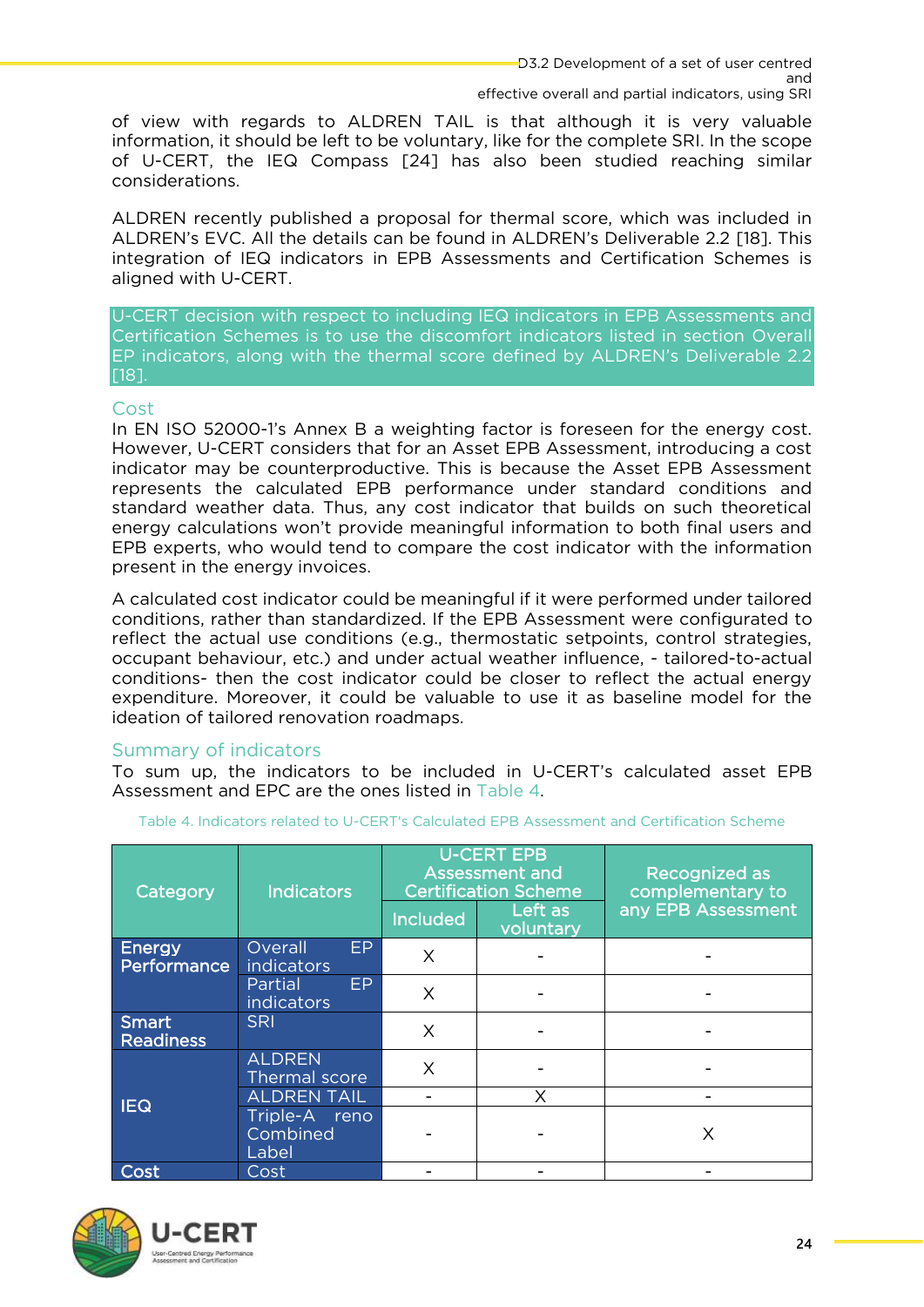<span id="page-25-1"></span>effective overall and partial indicators, using SRI These indicators could be arranged in some sort of factsheets to be easily compared and/or merged with information coming from other repositories (e.g., databases, Eurostat, etc.) or sources (e.g., building and systems inspections, etc.). databases, Eurostat, etc.) or sources (e.g., building and systems inspections, etc.).

<span id="page-25-0"></span>Renovation potential<br>With a view to nudging renovation actions. EPB Assessments of existing buildings ought to reflect the potential change in indicators should the building or its technical systems be improved. Thus, the indicators exposed in section Calculated EPB Assessment should be recalculated representing the foreseen status of the building after each proposed renovation scenario. The potential should be calculated aiming for deep renovation, while considering the option of staged deep renovation The change in the partial indicators could be made explicit, along with a detailed estimation of the cost of each renovation action and the complete <u>a detailed estimation of the cost of the cost of the cost of the complete position</u>, and the complete complete the complete the complete the complete the complete the complete the contribution scientists of the complete t renovation scenario.

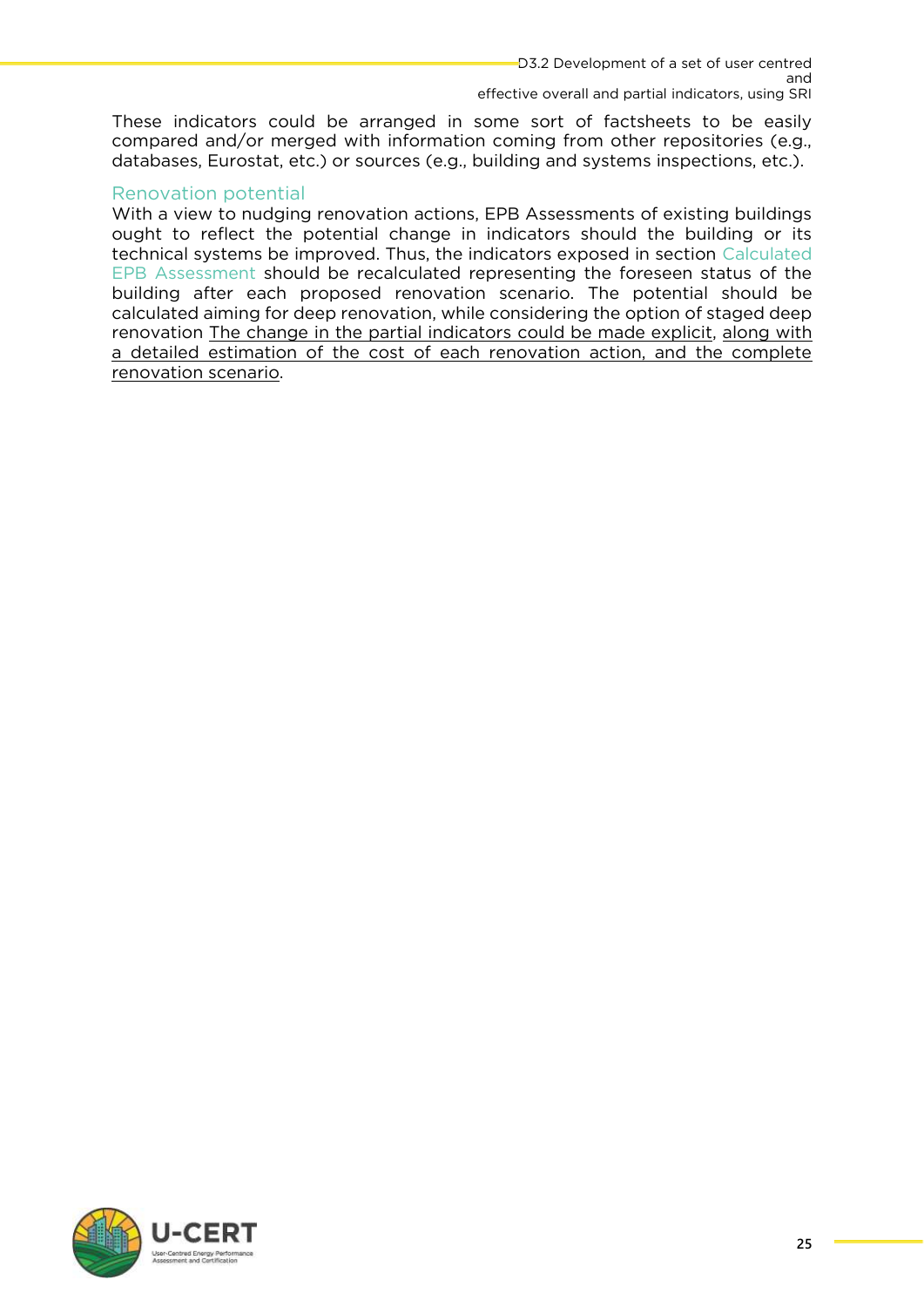<span id="page-26-0"></span>Measured EPB Assessment<br>There is growing interest in implementing measurement based EPB assessments as valid options for in use buildings. The concept is very appealing, given it would allow to transition from static and often time-consuming calculated EPCs to dynamic and low-cost EPB Assessments, which could even be leveraged for continuous maintenance purposes. This evolution of EPCs is often referred to as **Operational EPB Assessment**. This is of special relevance given the massive widescale rollout of electricity smart meters in the EU [25]. The gas smart meters are lagging a bit behind, and their development is not as widespread but rather focused on specific countries (i.e., France, Ireland, Italy, Luxembourg, and The Netherlands). The results from the ethnographic research performed in U-CERT under Deliverable The results from the ethnographic research performed in U-CERT under Democratic results for the ethnology of  $\overline{P}$ 2.3 [26] were unequivocal as far as final user interest on this evolution of EPCs.

However, the implementation of measurement based EPB assessments requires recognised methodologies, and currently there is only one CEN Standard dealing with it. It is the EN 15378-3. Energy performance of buildings. Heating and DHW systems in buildings. Part 3: Measured energy performance [27]. The fact of not having standardised methodology to rely on when approaching whole-building measurement-based EPB Assessments is a barrier for its widespread implementation in EPB Assessments and Certification Schemes. Unlike energy audits, official EPB Assessments and Certification schemes should produce comparable results under standardised conditions. Thus, the main challenges for comparable results under the main conditions of the main change of the main challenges for the main challenges for the main challenges for the main challenges for the main challenges for the main challenges for the main ch establishing measurement based EPB Assessments are:

- service separation (i.e., unless there are dedicated meters per each service included in the assessment, there is need to separate EPB uses from non-EPB uses and to enable use normalisation and weather standardisation).
- FR ENDING USE USE USE IN THE USE OF ENGLISHMENT CONTROL CONTROL INCOMENDATIONS,<br>the normalisation (i.e., measured data is implicitly influenced by actual user<br>hehaviour and building use) and
- behavior and building use of the standardisation (i.e., measured data is implicitly affected by actual<br>climate and period if different from full year) climate and period, if different from full year).

It is worth mentioning that the indicators that will result from the measured EPB<br>Assessment cannot ensure the checks and balances of the performance assessment (i.e., minimum temperature of DHW, etc.) as in the calculated option. The added value of measured EPB Assessments is their capacity of generating low-cost massive EPCs, which logically will have less indicators than the calculated mative EPCs, which logically will have less indicators that the calculated than the calculated state of the calculated state  $\frac{1}{2}$ alternatives.

and interest in the effect of energy reducing measures (i.e. deep renovation) predict the effect of energy reducing measures (i.e., deep renovation).

### <span id="page-26-1"></span>**Overall FP indicators**

The overall energy performance indicators selected to be included in U-CERT are the following, with analogous considerations for each indicator as in the case of Calculated EPB Assessment:

- Basis for EP requirements:
	- Overall non-renewable primary energy use [kWh/m²].<br>○ Overall total primary energy use [kWh/m²]
	- Overall total primary energy use [kWh/m²].<br>›rmative:
- Informative:
	- $\circ$  Overall non-renewable primary energy use [kWh/m<sup>2</sup>].
	- o Overall renewable primary energy production [kWh/m<sup>2</sup><br>
	o Overall renewable primary energy use [kWh/m<sup>2</sup>] ].
	- Overall renewable primary energy use [kWh/m²].<br>○ Overall equivalent CO- emissions [kg/m²]
	- $\circ$  Overall equivalent CO<sub>2</sub> emissions [kg/m<sup>2</sup>].<br> $\circ$  Renewable electricity generation by onsite
	- o Renewable electricity generation by onsite PV [kWh/m<sup>2</sup>].

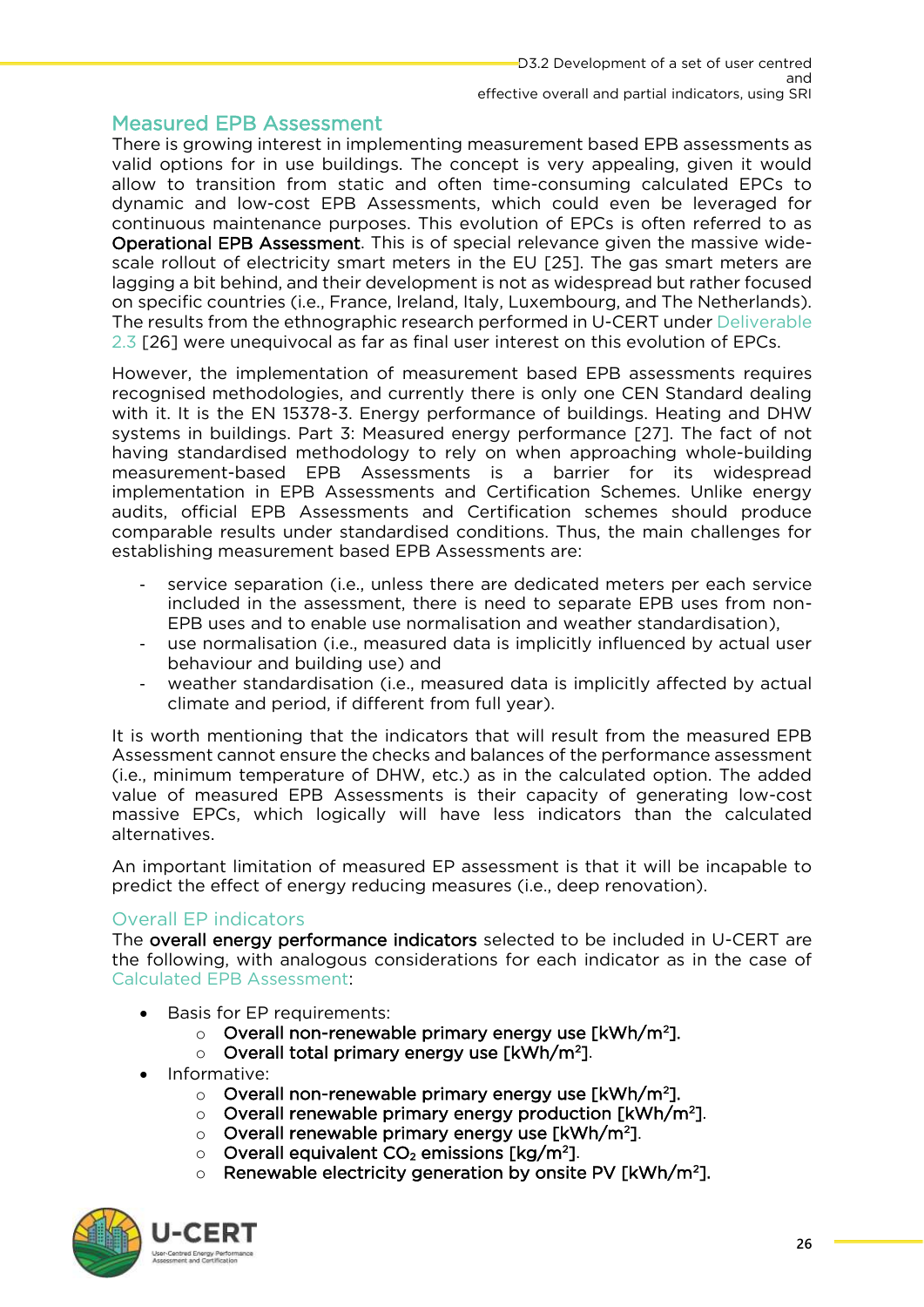#### $SRI$

- effective overall and partial indicators, using SRI ○ Renewable electricity generation by onsite wind turbines [kWh/m²].<br>○ Renewable electricity generation by onsite CHP [kWh/m²]
- Renewable electricity generation by onsite CHP [kWh/m²].<br>○ Renewable electricity from onsite PV used [kWh/m²]
- $\circ$  Renewable electricity from onsite PV used [kWh/m<sup>2</sup>].<br> $\circ$  Renewable electricity from onsite wind turbines used
- $\circ$  Renewable electricity from onsite wind turbines used [kWh/m<sup>2</sup><br>  $\circ$  Renewable electricity from onsite CHP used [kWh/m<sup>2</sup>] ].
- $\circ$  Renewable electricity from onsite CHP used [kWh/m<sup>2</sup>].<br> $\circ$  Renewable electricity exported to non-EPB uses l
- o Renewable electricity exported to non-EPB uses by onsite PV<br>
FkWh/m<sup>2</sup>1
- [kWh/m<sup>2</sup> ]. <sup>o</sup> Renewable electricity exported to non-EPB uses by onsite wind
- turbines [kWh/m<sup>2</sup> ]. <sup>o</sup> Renewable electricity exported to non-EPB uses by onsite CHP
- [kWh/m<sup>2</sup> ]. <sup>o</sup> Renewable electricity exported to the grid by onsite PV [kWh/m<sup>2</sup>
- Renewable electricity exported to the grid by onsite wind turbines<br>
FkWh/m<sup>2</sup>1
- [kWh/m<sup>2</sup> ]. <sup>o</sup> Renewable electricity exported to the grid by onsite CHP [kWh/m<sup>2</sup> ].
- ];

 $\circ$  Energy use per system service and energy vector [kWh/m<sup>2</sup>];<br>Note that the only indicators that can be directly produced with the measured EPB Assessment are those related to energy delivered, produced, and exported, or any other derived from them (i.e.,  $CO<sub>2</sub>$  emissions). Thus, there is a general information loss, and some indicators simply cannot be obtained, or, to obtain them additional high-level metering equipment should be in place (e.g., temperature sensors, presence detectors, etc.), which defeats the purpose of low-cost measurement based EPB Assessments and Certification Schemes. It is worth mentioning that in the measured EPB Assessment methodologies procedures can be designed to infer some non-energy parameters, like in [27] under the energy signature method, where the indoor temperature is estimated as an output indicator.

It is important to take into consideration the following statement from EN 15378-A:2017. "An operational rating attempt on a system that was not designed or<br>ungraded to support operational rating will seldom meet the quality requirements upgraded to support operational rating will seldom meet the quality requirements for the validity of the standardized operational rating" [13].

<span id="page-27-0"></span>Partial EP indicators<br>No partial indicators can be obtained as part of measured EPB Assessments. However, the same indicators listed for calculated EPB Assessments could be obtained through inspection or visit to the building. Moreover, if EPCs are coupled with technical building or technical system inspections, these information gaps could be filled. could be filled.

U-CERT's decision with regards to partial indicators in measured EPB Assessments<br>is to leave them as voluntary. is to leave them as voluntary.

### <span id="page-27-1"></span>**Smart Readiness**

Smart Readiness will not be part *per se* of a measurement based EPB Assessment, but rather having greater smart readiness in certain areas would enable dynamic and even remote measured EPC. and even remote measured EPC.

In the case that the partial EP indicators proposed for the calculated EPB assessment are included, then the semi-automatic assessment of SRI could also be performed. In any case, the SRI could be integrated in measured EPB Assessments as a parallel and separate analysis. as a parallel and separate analysis.

U-CERT's decision with regards to SRI in measured EPB Assessments in measured EPB Assessments in the leave it<br>As voluntary as voluntary.

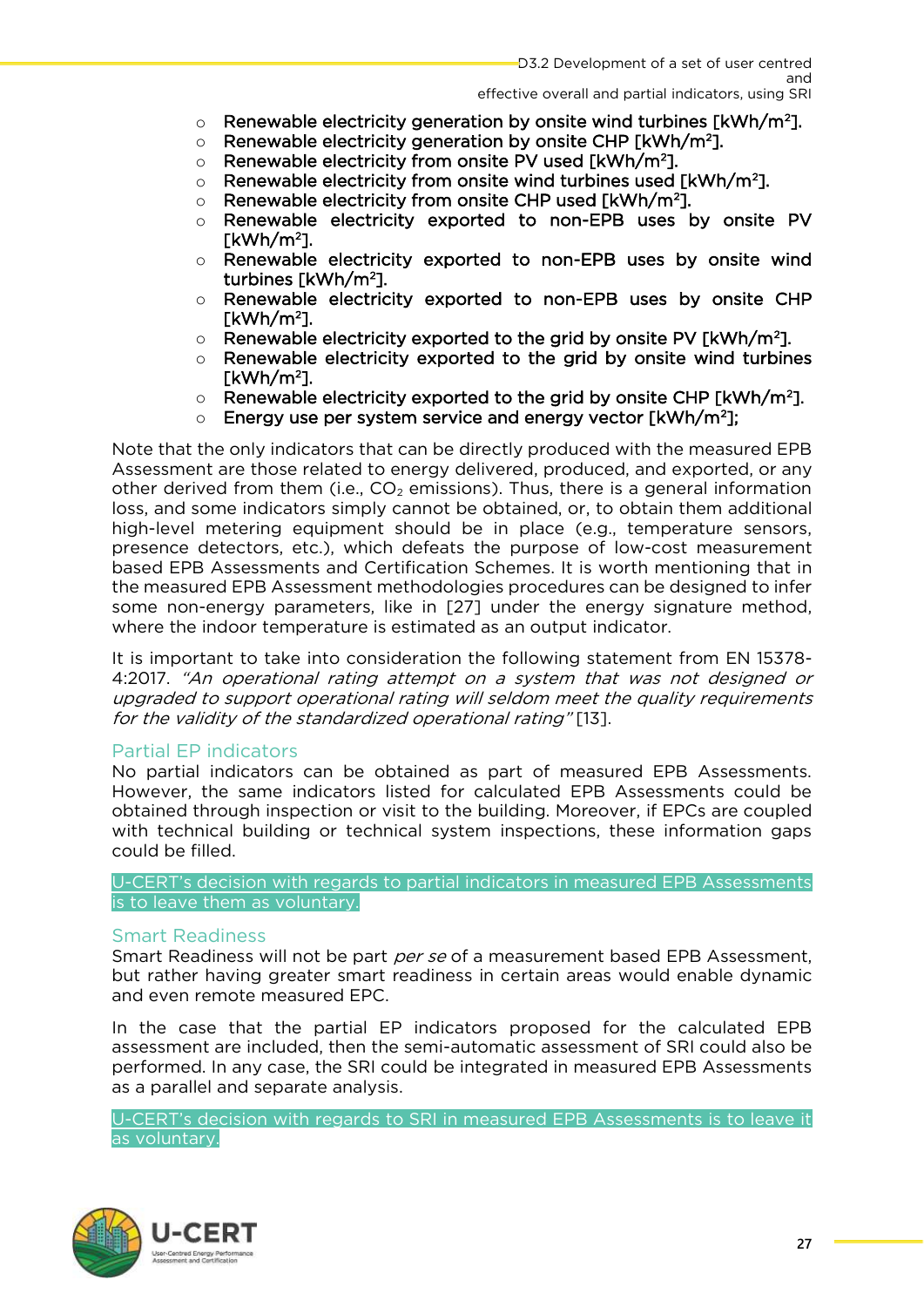<span id="page-28-0"></span>Indoor Environmental Quality<br>All the considerations stated in section Calculated EPB Assessment would apply for measurement based [EPB Assessment](#page-13-0)s. For all the procedures analysed, the input data to assess IEQ can come from simulated values or from actual measurements. data to assess IEQ can come from simulated values or from actual measurements.

to leave them as voluntary. to leave them as voluntary.

### <span id="page-28-1"></span> $Cost$

The inclusion of cost indicators is of outmost relevance, given that economic aspects are at the centre of many energy renovations. Here the most reliable source aspects are at the centre of many energy renovations. Here the most reliable source.<br>Of information are the energy invoices, and there is only one indicator proposed: of information are the energy invoices, and there is only one indicator proposed:

### • Overall energy cost per energy carrier  $\varepsilon$ .

This indicator is purely based on **actual measurements**, although the normalization procedures of measured EPB Assessment methodologies may be applied to cost indicators, hence obtaining a standardized equivalent. indicators, hence obtaining a standardized equivalent.

U-CERT's decision with regards to cost indicators in measured EPB Assessments is<br>to include them, clearly stating whether they respond to standardised use and weather, or whether they reflect actual conditions. weather, or whether they reflect actual conditions.

<span id="page-28-2"></span>Summary of indicators<br>To sum up, the indicators to be included in U-CERT's measured asset EPB To sum up, the indicators to be included in U-CERT's measured asset EPB Assessment and EPC are the ones listed in [Table 5](#page-28-4)[Table](#page-24-2) *4*.

<span id="page-28-4"></span>

| Category              | <b>Indicators</b>                         | <b>U-CERT EPB</b><br><b>Assessment and</b><br><b>Certification Scheme</b> |                      | <b>Recognized as</b><br>complementary to<br>any EPB |
|-----------------------|-------------------------------------------|---------------------------------------------------------------------------|----------------------|-----------------------------------------------------|
|                       |                                           | <b>Included</b>                                                           | Left as<br>voluntary | <b>Assessment</b>                                   |
| Energy<br>Performance | Overall<br>EP.<br>indicators              | Χ                                                                         |                      |                                                     |
|                       | EP.<br>Partial<br>indicators              |                                                                           | X                    |                                                     |
| Smart<br>Readiness    | <b>SRI</b>                                |                                                                           | X                    |                                                     |
|                       | <b>ALDREN</b><br><b>Thermal score</b>     |                                                                           | X                    |                                                     |
| <b>IEQ</b>            | <b>ALDREN TAIL</b>                        |                                                                           |                      |                                                     |
|                       | Triple-A<br>reno<br><b>Combined Label</b> |                                                                           |                      | Χ                                                   |
| Cost                  | Cost                                      | Χ                                                                         |                      |                                                     |
|                       |                                           |                                                                           |                      |                                                     |

Table 5. Indicators related to U-CERT's Measured EPB Assessment and Certification Scheme

These indicators could be arranged in some sort of factsheets to be easily compared and/or merged with information coming from other repositories (e.g., compared and, or merged manufactured coming members repositories (e.g., and the merged with information of the databases, Eurostat, etc.) or sources (e.g., building and systems inspections, etc.).

### <span id="page-28-3"></span>**Calculated vs Measured**

In the previous sections, the details with respect to indicators and content of calculated and measured EPB assessments have been described. As exposed in Table 1, each type of assessment is subject to certain limitations. For newly constructed buildings and for designs for renovation, calculated EPB Assessments. are the only option. With regards to existing buildings, both types of assessments are the only option. With regards to exist the only of the only of the use of a could be used. Additional considerations exist to wen that detailed calculated FPR could be used. Additional constraints exist, given that detailed <u>considerations in</u>

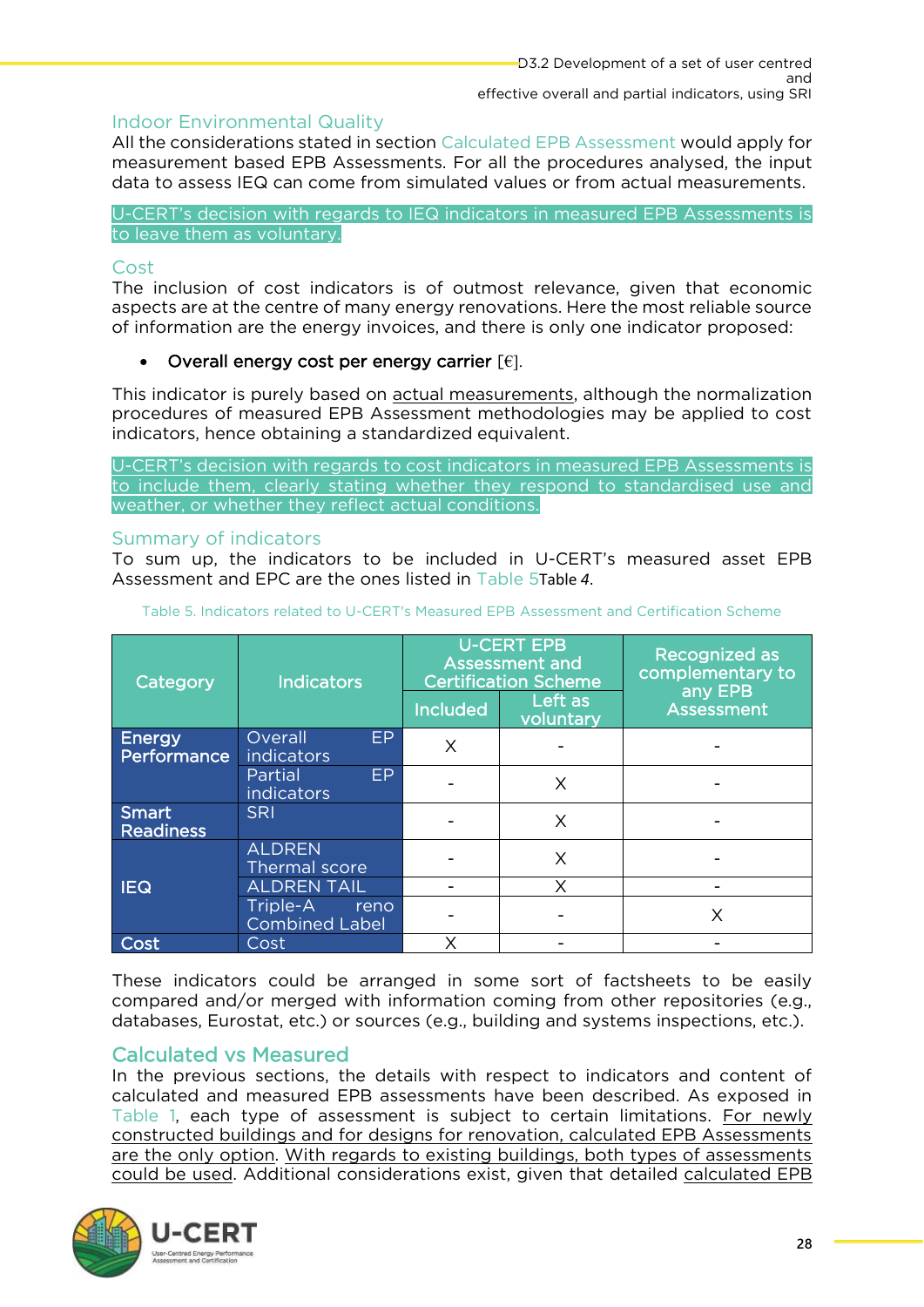effective overall and partial indicators, using SRI assessments tend to require quality information to model the building (e.g., project information, envelope description, technical specifications of systems, blueprints, etc.), which may be in accessible in the case of new constructions, being hardly ever present for the case of existing buildings. Moreover, calculations may offer the flexibility to be performed under various set of conditions, resulting in standardised assessments, while allowing for the possibility to perform tailored analysis. Contrarily, measurements always reflect actual conditions and require methodologies to adapt the data to be fit for standardised EPB assessments. Such standardisation procedures are not yet developed to cover the whole building. Further, renovation roadmaps can't be established with measured EPB assessments. since projections cannot be simulated without some kind of energy model. since projections cannot be simulated without some kind of energy model.

The interrelation between the different types of EPB assessments, during any building's lifecycle is illustrated in Figure 5.



Figure 5. Interrelation of EPB Assessment types during a building's lifecycle

<span id="page-29-0"></span>At the beginning, the design for a new construction shall generate a **standardized calculated EPB assessment** to fulfil the normative requirements (e.g., check compliance with EPB requirements, obtain a building permit, issue the EPC, etc.). Once the building is constructed, such EPB assessment can be updated to reflect the final as built conditions and can also include further definition of partial indicators that could require punctual measurements. For in use or existing buildings, the available measurements can generate **actual measured EPB** assessments, which according to standardisation methodologies could be normalised into standardised measured EPB assessments. Through the comparison of the existing calculated EPB assessment and both measured EPB assessments, an updated **standardised calculated EPB assessment** could be obtained reducing the performance gap (i.e., following ALDREN's Deliverable 2.3 [28], for instance) and an actual calculated EPB assessment, which would be calibrated to behave as a digitalisation of the real building. Such calculated EPB assessment tailored-toactual conditions could be used to design a renovation roadmap adapted to actual building use. The use of such tailored assessments, in lieu of standardised ones, prevents the selection of sub-optimal renovation measured and the exaggeration of payback period  $[29][30][31]$ . In the end, when facing the design for a renovation, of payback period<sub>[29][31]</sub>. In the end, much facing the <u>design for a renovation</u>, the process would start again.

Thus, by comparing calculated and measured EPB assessments, the complete<br>lifecycle process of the analysing the energy performance of a building can be enhanced. Moreover, the calculated EPB assessment can be validated [5]. enhanced. Moreover, the calculated  $\equiv$   $\pm$  assessment can be validated  $\lfloor$ 5].

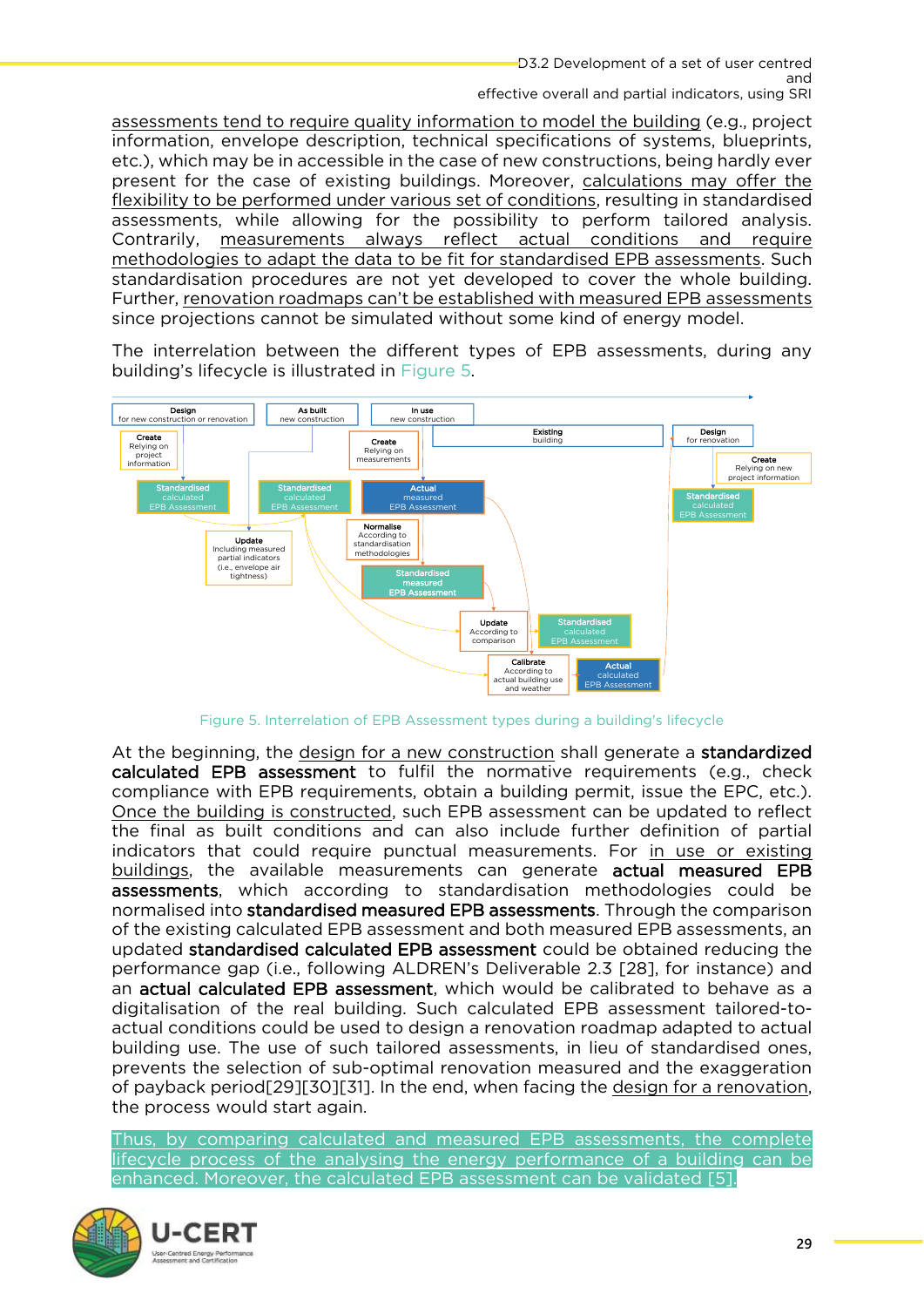Refer to [Annex C](#page-47-0) for a protocol related to the definition of the actual calculated FPB Assessment.

### <span id="page-30-0"></span>Performance gap

The coexistence of two approaches to EPB Assessments, a calculated and a measurement-based, raises the question of their similarity in the results. When performing such comparison, it is important to be aware of what is being compared with what, to extract meaning ful conclusions. A schematic representation is shown in Figure 6. The most interesting comparison perhaps is when the tailored  $\frac{1}{2}$  conditions reflect the actual status of the building performance



Figure 6. Comparison between calculated and measured EPB Assessments

<span id="page-30-1"></span>Certain issues must be considered, such as the assessment period (i.e., typically a year) and the assessed object (i.e., the building, the technical systems, the EPB uses, etc.) should coincide. Of utmost importance is the determination of the reference area for the EP indicators. For instance, "a space category that is formally allocated<br>as inhabitable space should E. 1 be assumed to be an inhabitable area. E. 1 if this as inhabitable space should […] be assumed to be an inhabitable area, […] if this space is in practice regularly occupied (and its energy consumption is measured)" as stated in EN ISO 52000-2 section 6.2.2.2 [12].

With a view of assessing the **sensitivity and replies the sensitivity and replies** different use conditions indicators showing the gap of calculations could also be different use conditions, indicators showing the gap of calculations could also be gap of calculations could a generated.

For each service, a comparison will be presented between the energy use per energy carrier calculated under standardised/tailored weather and use conditions, and the equivalent measured values. and the equivalent measured values.

Energy GAP per service (i) and energy vector (j).

$$
GAP_{i,j} = \frac{E_{usei,j}(Calculated_k) - E_{usei,j}(Measured_l)}{E_{usei,j}(Measured_l)} \cdot 100
$$

 $\overline{\phantom{0}}$ 

- $E_{usei:j}(Calculated_k)$ : The calculation of the final energy use for the service i, and the energy vector  $j$ , under  $k$  conditions (i.e., standardised or tailored).
- $E_{use:i}$ : (Measured<sub>k</sub>): The actual measured final energy use for the service i, and the energy vector  $j$ , under / conditions (i.e., standardised or tailored).

In the case that  $k = l$  (the purple lines in [Figure 6\)](#page-30-1), the indicator points to actions for th[e energy m](#page-30-1)odel calibration. In the case of  $k = standard$  and  $l = actual$  (the red line in Figure 6), the GAP indicator provides the following information, which could prove relevant for fault detection in management activities in in-use buildings: prove relevant for fault detection in management activities in in-use buildings:

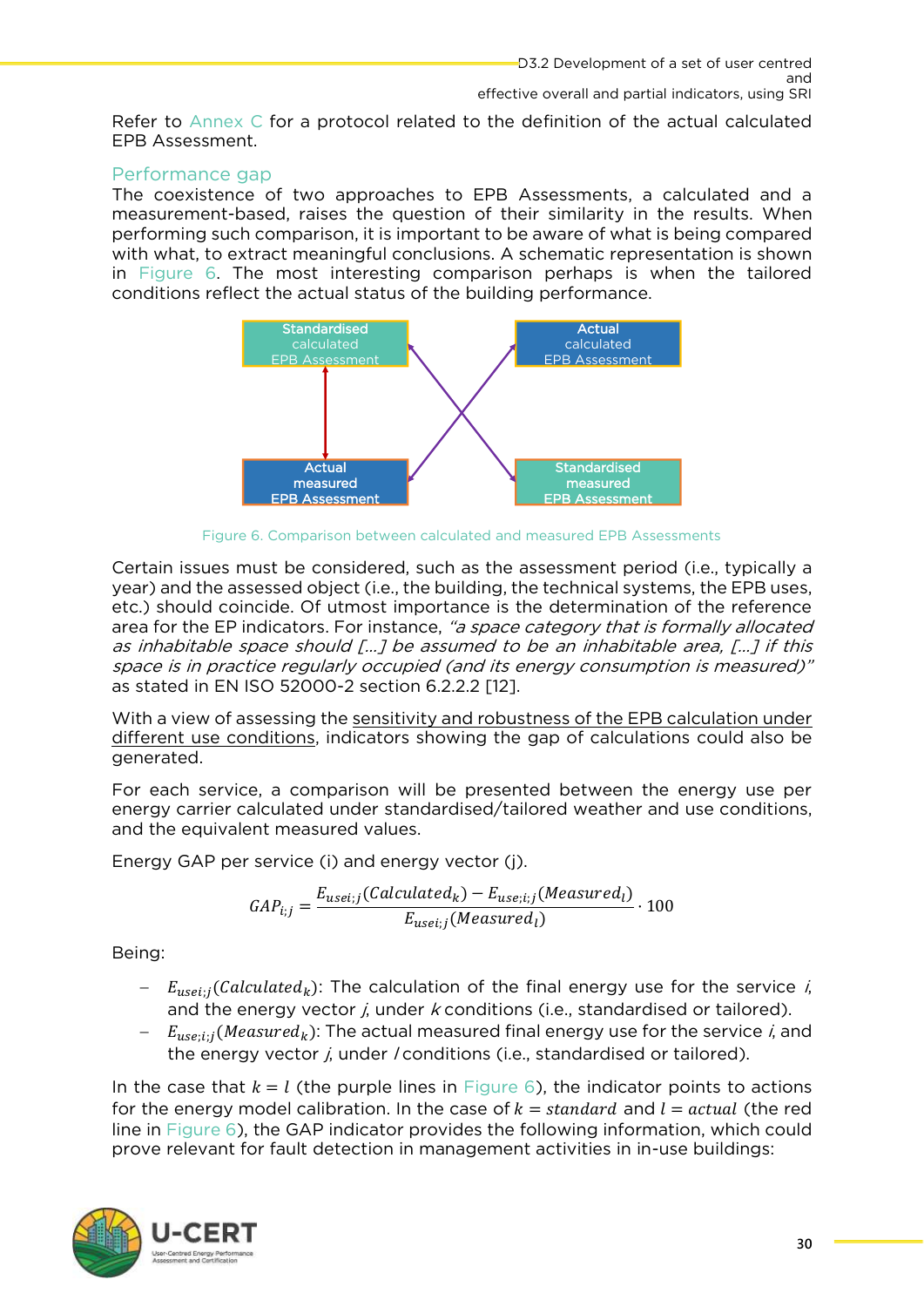$GAP_{i,j}$  < 0. The measured energy use in the service *i* is higher that the calculated value.

Although such difference could be due to the actual weather being harsher than the one assumed in the calculated conditions, it could also point to careless energy use by the user.

−  $GAP_{i,j} \approx 0$ . The measured energy use in the service *i* is equal to that the calculated value.

Thus, energy is used accordingly to the standard use.

 $T = \frac{GAP_{i,j}}{G2} > 0$ . The measured energy use in the service *i* is lower that the

calculated value.<br>Although such difference could be due to the actual weather being milder than the one assumed in the calculated conditions, it could also point to under-use of energy or even undeclared energy poverty. under-use of energy or even undeclared energy poverty.

Note that different use patters could seriously affect the comparison.

In case of a low value of the denominator a meaningless extreme GAP value would occur. In that case it is advised to ignore the GAP value ("not relevant") or to combine the service with a related other service. For instance: in case of low energy use for cooling compared to heating, heating, and cooling could be combined. use for cooling compared to heating, heating, and cooling could be combined.

Needless to say, that, the different elements within the whole U-CERT EPC scheme may not be applicable to all buildings in all situations. Some points from section  $6.24$  in FNJSO 52000-2, are worth reproducing here:  $\mathcal{L}$  in En Iso  $\mathcal{L}$  in Eq. (1) in Eq. (1) in Eq. (1) in Eq. (1) in Eq. (1) in Eq. (1) in Eq. (1) in Eq. (1) in Eq. (1) in Eq. (1) in Eq. (1) in Eq. (1) in Eq. (1) in Eq. (1) in Eq. (1) in Eq. (1) in Eq. (1) in Eq.

- "For new buildings, the measured energy indicator is not available.
- For existing buildings which are rented or sold, the way the building is managed could change and the measured energy indicator could change as a result.
- In existing public buildings where there is no change in ownership, the measured energy indicator can be a measure of the quality of the management and can be used to motivate building operators and users.
- For managers of buildings, a measured energy indicator can be easily obtained from data often stored in their information systems
- Measured energy indicator and standard calculated energy indicator do not necessarily include the same energy uses  $"$ [11].

<sup>9</sup>  $\frac{A}{A}$  and  $\frac{A}{B}$  considerations  $\frac{B}{B}$  for FN ISO 53000.3 F131 found in section 8 in EN ISO 52000-2 [12].

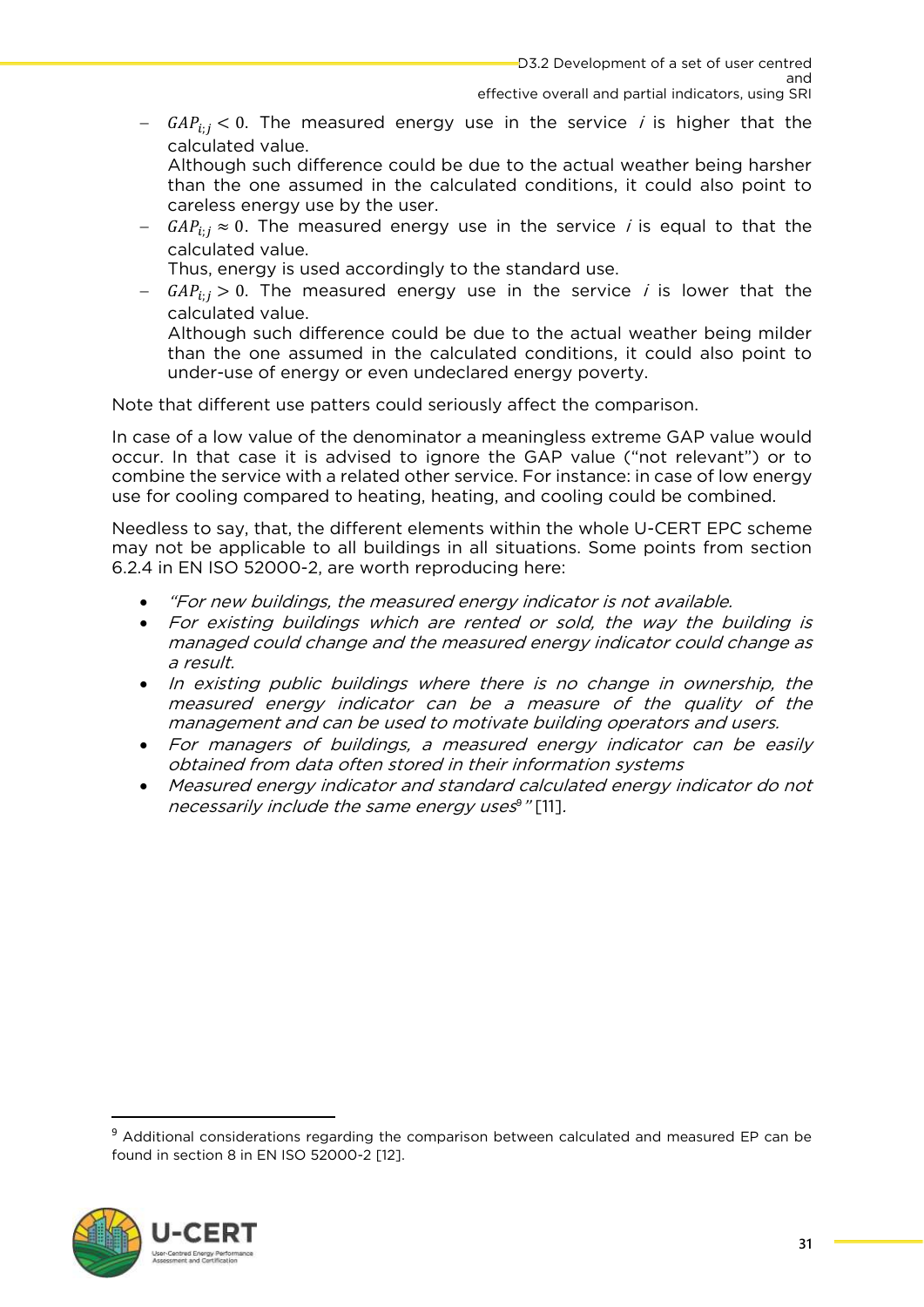<span id="page-32-0"></span>**Energy Performance Certificate**<br>The Energy Performance Certificate constitutes the main document for the communication of the energy performance in buildings to final users. It represents a normalised EPB performance under standardised use conditions and climate, although it can include additional information as exposed in current EPBD [1], and in its foreseen modifications [16]. in its foreseen modifications [16].

As written in U-CERT's Grant Agreement (GA) regarding EPC "one of the main obstacles is users' understanding and acceptance of EPCs, nowadays held back by the lack of user-friendliness [...]". In this section of the document, a proposal for a more user-friendly EPC is presented. more user-friendly EPC is presented.

Previous endeavours within U-CERT, mainly Task 2.3 [6] and Task 2.4 [7], showed the following main findings regarding future energy performance certification the following main findings regarding future energy performance certification schemes.

Regarding Task 2.3, it was found that they should:

- Make energy more intuitive and influence behaviour of building users. Indicators covering *health, safety, convenience, well-being,* and *comfort* should be leveraged:
- Accommodate a wide scope of use by offering several levels of complexity<br>of user interface (e.g. for different types of users):
- In combination with digitalisation, EPCs could adopt a **modular design**, hence<br>heing tailored to different needs and expectations being tailored to different needs and expectations.

 $\sum_{i=1}^{n}$ 

Differentiate between newly constructed buildings and major renovations, and existing buildings. and existing buildings.

Aware of these findings, the U-CERT scheme is structured in a way that aims to provide flexible energy diagnostics, depending on the type of user (e.g., expert, and provide flexible energy and the type of user (e.g., e.g., e.g., e.g., e.g., e.g., e.g., e.g., e.g., e.g., e.g.  $huidina)$ building).

U-CERT's EPC constitutes a repository of all the indicators mentioned above and complementary voluntary information. However, EPCs still face the everlasting dilemma of having to be meaningful to expert users (e.g., architects, engineers, etc.) and to non-expert users (e.g., building owners, tenants, etc.), while also being useful to policy makers, given they represent a crucial tool to monitor building stock energy efficiency and effectiveness of supporting policy, among others. U-CERT's contribution to solving this crossroads is to adapt the content to the user receiving the information, with a view to making EPCs more user-friendly. For this specific endeavour, the findings from Deliverable 2.3 [6] will be specially considered. endeavour, the findings from Deliverable 2.3 [6] will be specially considered.

**Expert user Non-expert user**

Figure 7. Illustration of U-CERT's flexible approach to user type.

<span id="page-32-1"></span>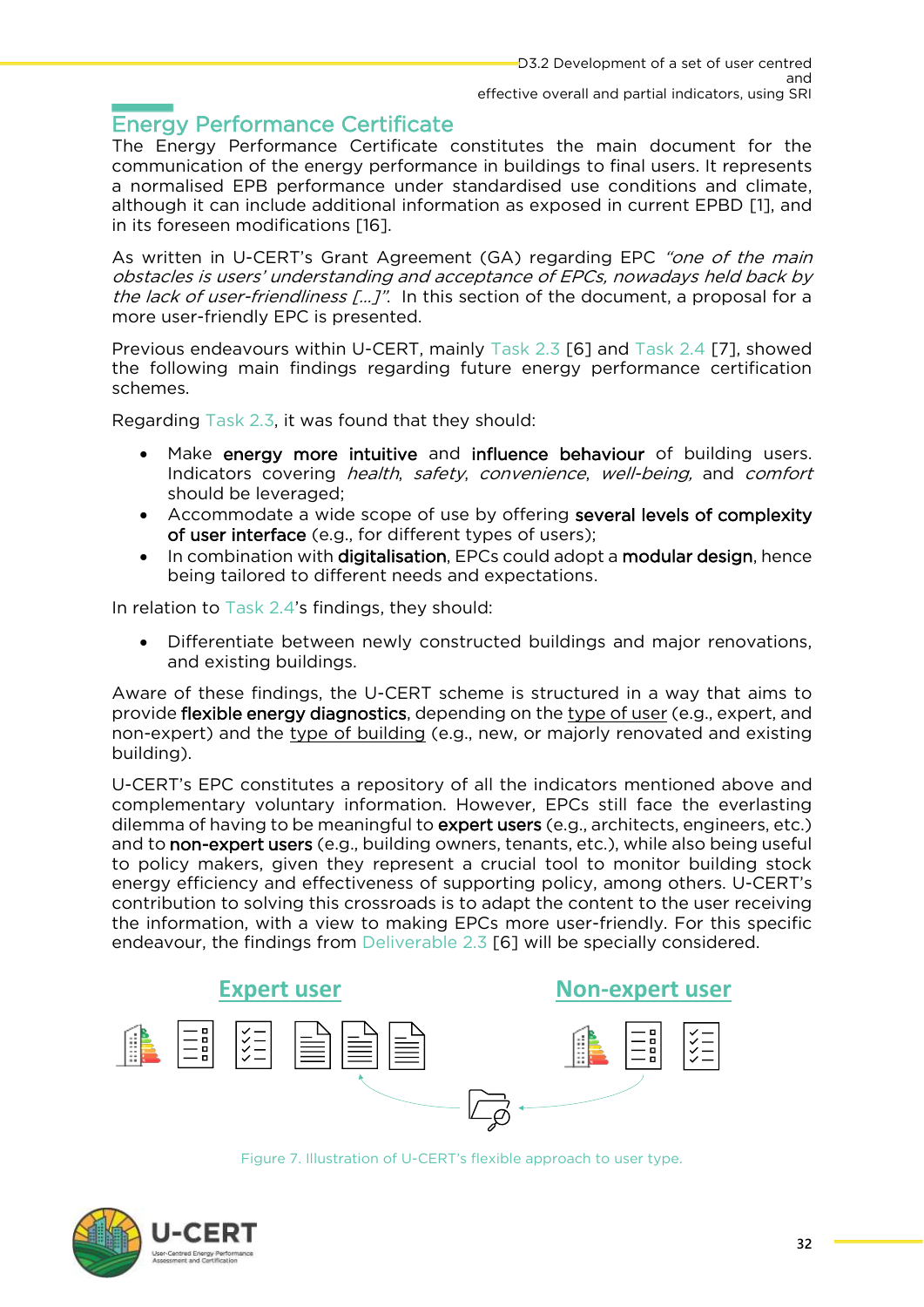The basic information should be made accessible to **non-expert users**, while explicitly labelling the more complex information as only relevant to **expert users**. Thus, building users will not be discouraged by not understanding some of the parameters and indicators that very often are included in most EPCs. The underlying philosophy is to avoid using complex terminology (e.g., non-renewable primary energy, thermal transmittance, coefficient of performance, etc.) and very technical units (e.g.,  $kWh/m^2$ ,  $W/m^2$ K, etc.) that fail to communicate the pursued technical units (e.g., KWH/m, W/m ·K, etc.) that fail to communicate the pursued<br>objective which is to boost energy efficiency in buildings especially existing objective, which is to boost energy efficiency in buildings, especially, existing buildings.

Therefore, non-expert users will only be given information in accessible terms, such A.4 of Annex A in [21]. This dual results presentation is aligned with the latest EPBD recast proposal [5]. recast proposal [5].

### <span id="page-33-0"></span>**General information**

Apart from the information specifically related to the EPB assessment, there is complementary data that should be present. Note that there are contents the compressionary data that should be present. Note that there are contents the applicability of which depends on the building situation:

### • Contextual information.

- <sup>o</sup> Issue date;
- <sup>o</sup> Reference to EPC protocol (incl. version)
- o Link to EPC database;<br>o Software used.
- o Software used.<br>ntification of the a

## • Identification of the assessed building.<br> $\sim$  Building name:

- <sup>o</sup> Building name;
- <sup>o</sup> Address;
- <sup>o</sup> Municipality;
- <sup>o</sup> Postal Code;
- <sup>o</sup> Region;
- <sup>o</sup> Country;
- Reference (e.g., cadastre).

### An image of the assessed building should also be included.

- Identification of the assessment type (drop-down option according to Table A.2 of Annex A in [2]).
	- $\circ$  Building situation (e.g., existing building, existing building to be renovated new building
		- renovated, new building). Just in the case of existing buildings:
	- o Year of construction of original building;<br>
	o Description of interventions since then.
	- Description of interventions since then.
- Identification of the object type (drop-down option according to Table A.3 of Annex A in [2]).
- Identification of the building category (drop-down option according to Table A 4 of Annex A in [21]

to Table A.4 of Annex A in [2]). Clarify which building categories, in the case of mixed-use buildings.

- Identification of the building reference area (drop-down option according to Tables A.20-22 of Annex A in [2]).
- Identification of the EPB assessor.<br>•  $\frac{1}{2}$  Full name and ID:
	- <sup>o</sup> Full name and ID;
		- <sup>o</sup> Company name and ID;
		- <sup>o</sup> Address;
		- <sup>o</sup> Municipality;
		- <sup>o</sup> Postal Code;
		- <sup>o</sup> Region;

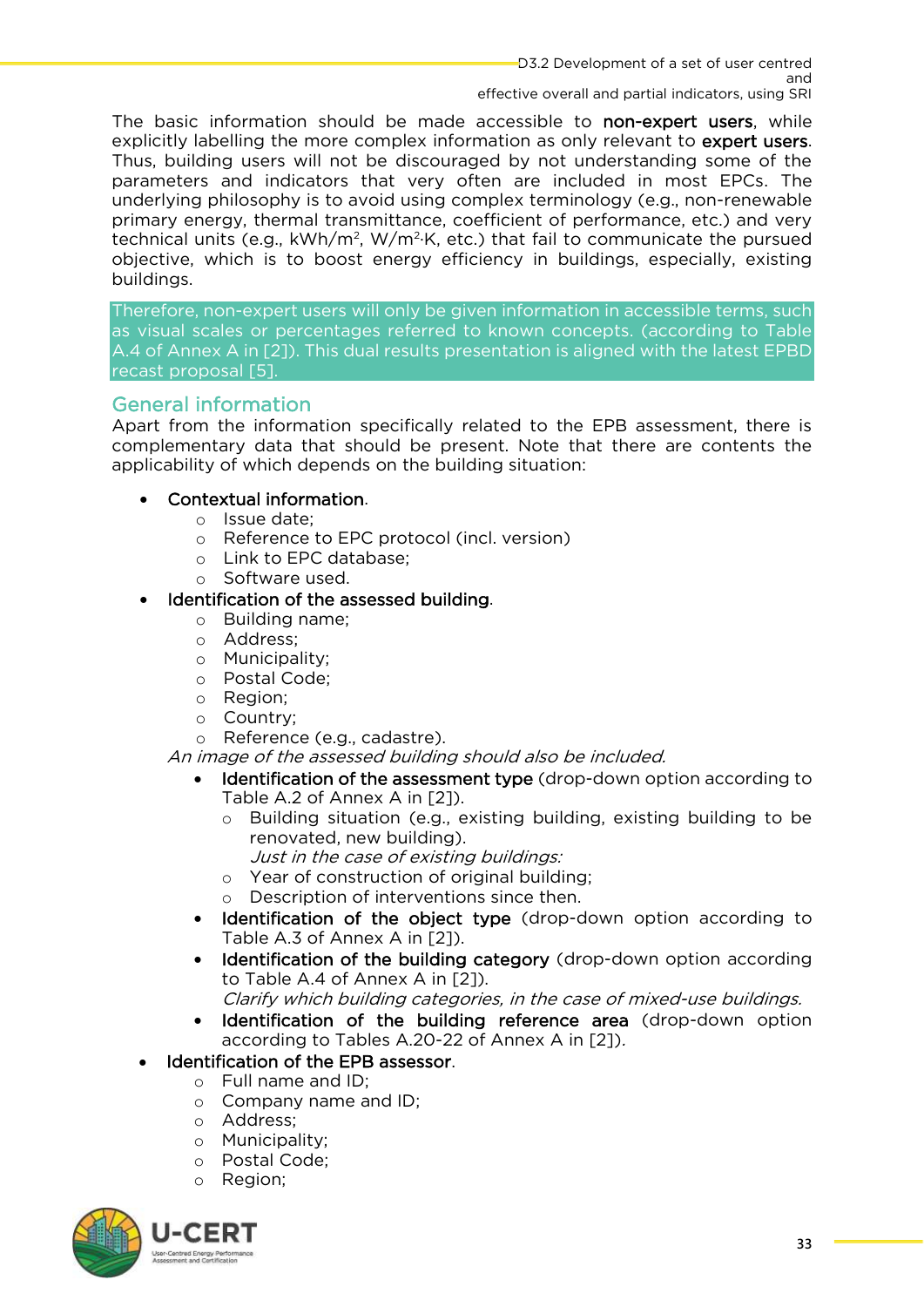- <sup>o</sup> Country;
- o Email;<br>o Phone
- Phone.

In the case of existing buildings, a description of the tests, checks and inspections performed by the EPB assessor should be included, along with the date in which they took place. they took place.

### <span id="page-34-0"></span>Indicators

The indicators to be included in EPCs are the ones presented in section Indicators. Note that different types of EPB Assessments had different selection of applicable  $M$  and different types of  $E$   $\geq$  and  $T$ applicable selection of applicable selection of applications as exposed in  $T$ able  $4$  and  $T$ able  $5$ indicators, as exposed in [Table 4](#page-24-2) and [Table 5](#page-28-4)

### <span id="page-34-1"></span>**Scales**

A partial or overall numeric indicator does not yet automatically reveal the quality of the building with respect to that feature. Great expertise is required to judge whether a single numerical indicator represents good or poor quality and performance. This can be the case of EPB experts, but definitely cannot be assumed for non-expert users Thus, the indicator needs to be compared to reference values for indee (rate) the good or noor performance of the feature under consideration to judge (rate) the good or poor performance of the feature under consideration.

In the next subsections, scales are going to be presented for three of the four categories of indicators included in U-CERT (i.e., energy performance, smart readiness, indoor environmental quality, and cost). readiness, indoor environmental quality, and cost).

<span id="page-34-2"></span>Energy Performance scale<br>The main indicator is the overall energy performance of the building. According to Overall EP indicators, for the application of the energy performance certificate, the Overall non-renewable primary energy use. Calculated according to H5 in Annex H in ISO 52000-1 [2]; thus, considering compensation between different energy carriers and the effect of exported energy. By comparing the value of the main indicator against one or more reference values, the energy performance is rated on a scale. See UU.4 section of EN ISO 52003-1 in Deliverable 3.1 for more detail. A graphical representation is used to present the rating in a user friendly, intuitively graphical representation is used to present the rating in a user friendly, intuitively

clear way.<br>In EN ISO 52003-1 [11] different options are given for the EP scale and the graphic representation. Such options can be chosen at national or regional level. Also, alternative national options can be chosen while still being in line with this EPB standard. The reason for such flexibility was that European and further international harmonization is the aim, but this could not be forced upon countries (top down) without further gaining more experience (bottom up). However, since the publication of that standard a convergence can be noticed, in particular in international projects around this theme, in particular in ALDREN that further worked out the recommendations from the Energy Voluntary Certification project more in detail, for office buildings and hotels [18]. The EPC Recast<sup>10</sup> project will<br>continue along the same lines focusing on the residential building sector. continue along the same lines, focusing on the residential building sector.<br>It is proposed that for U-CERT some of the recommendations from ALDREN [18]

are adopted. are adopted.

<sup>10</sup> More information at:<https://epc-recast.eu/>

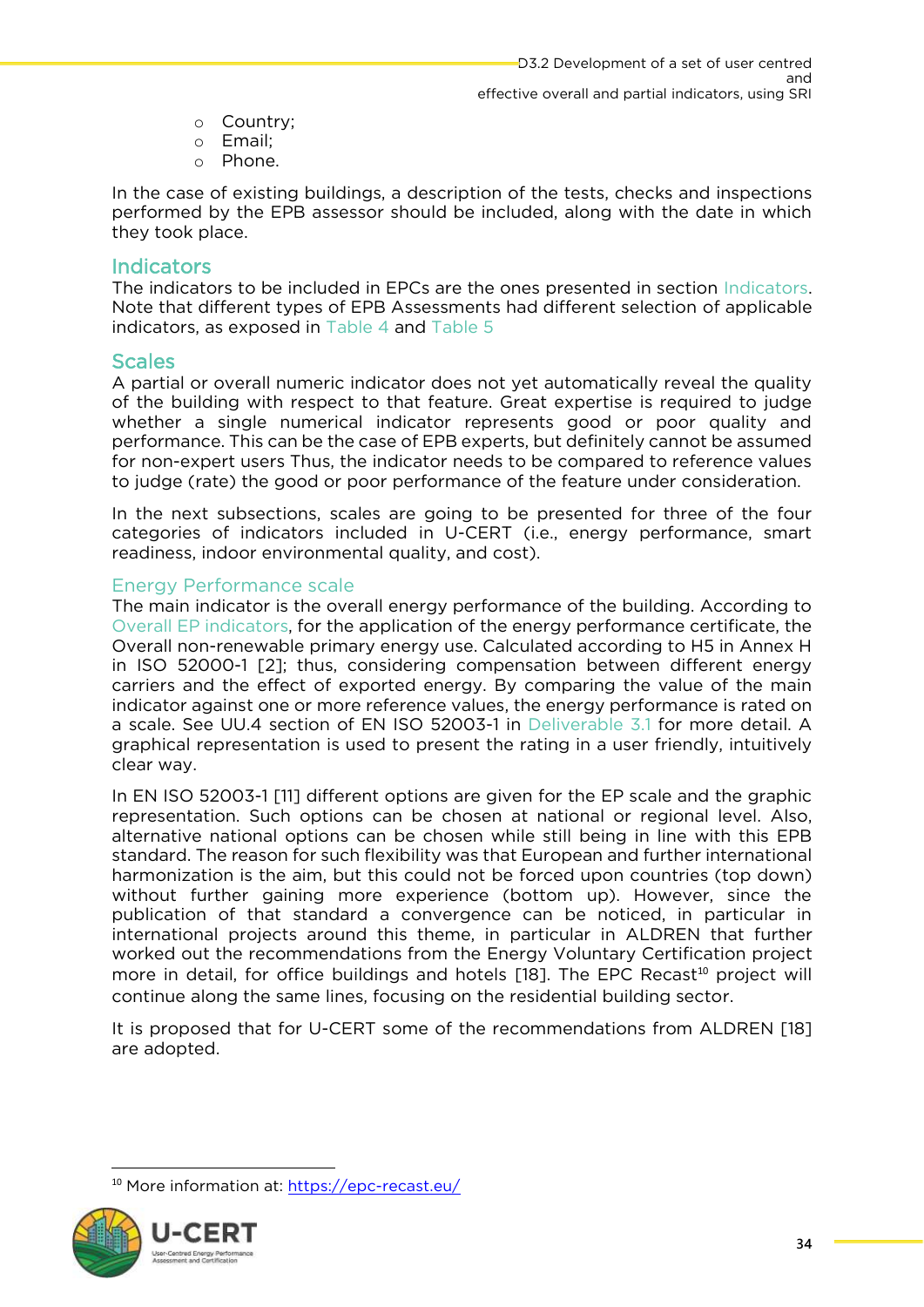### Rating

The U-CERT choice is the method given in EN ISO 52003-1 with the single reference point. For this, the provisions on energy performance certificates from [5] have been considered.

In this method:

- <sup>−</sup> The performance scale ranges from Class A to Class G.
	- The Class A should represent a "zero emission building" [5], and the Class G "shall include the 15% worst-performing buildings in the national building stock" [5].
- Subclasses may be defined to expand the classes, for instance class A may be expanded with A+, A++, A+++. U-CERT proposition is to define A+ Class.
- − The boundaries of the classes are based on a nonlinear scale:  $(Y = \sqrt{2}^{n-n_{ref}})$ <br>The energy performance reference  $ER$ , shall be placed at the boundary
- The energy performance reference,  $EP_{\text{ref}}$ , shall be placed at the boundary between two classes, for instance classes 4 and 5 ( $n_{\text{ref}}$  = 4).

The value of n<sub>ref</sub> in formula  $(Y = \sqrt{2}^{n-n_{ref}})$  determines the position of the reference  $FP$ , on the scale The choice of the boundary n<sub>ot</sub> is subject to a reference,  $EP_{ref}$ , on the scale. The choice of the boundary,  $n_{ref}$ , is subject to a (national or regional) choice in Table A.6 (normative template) of EN ISO 52003-1, with an informative default choice given in Table B.6. The U-CERT choice is  $n_{ref} = 4$ .

− For U-CERT the class A upper boundary is set to n=1: EP≤0,35  $EP_{ref}$ , with the upper boundary for A+ set to EP=0  $E_{\rm p}$  both boundary for  $A+2$  set to  $E=0.0$ 



Figure 8. Illustration of the class boundaries (from CEN ISO/TR 52003-2, adapted)

<span id="page-35-0"></span>CEN ISO/TR 52003-2 [12] provides more background information on this method.

### The reference values

A proper **value of the single reference point** at the boundary between class D and E is the average for the building stock. This corresponds to the energy performance reached by a certain percentage, for instance approximately the median value (50 %), of the national or regional building stock. Again, this is a choice in Table A.6 (template) with informative default choice in Table B.6, of EN ISO 52003-1. (template) with informative default choice in Table B.6. of EN ISO 52003-1.

The reference value, however, is not defined by U-CERT. National values should be in line with EC Recommendation 2016/1318 [17]. Further details will be given in in line with EC Recommendation 2016/1318 [17]. Further details with the given in Deliverable 4.3, but the discrepancies between U-CERT partner countries

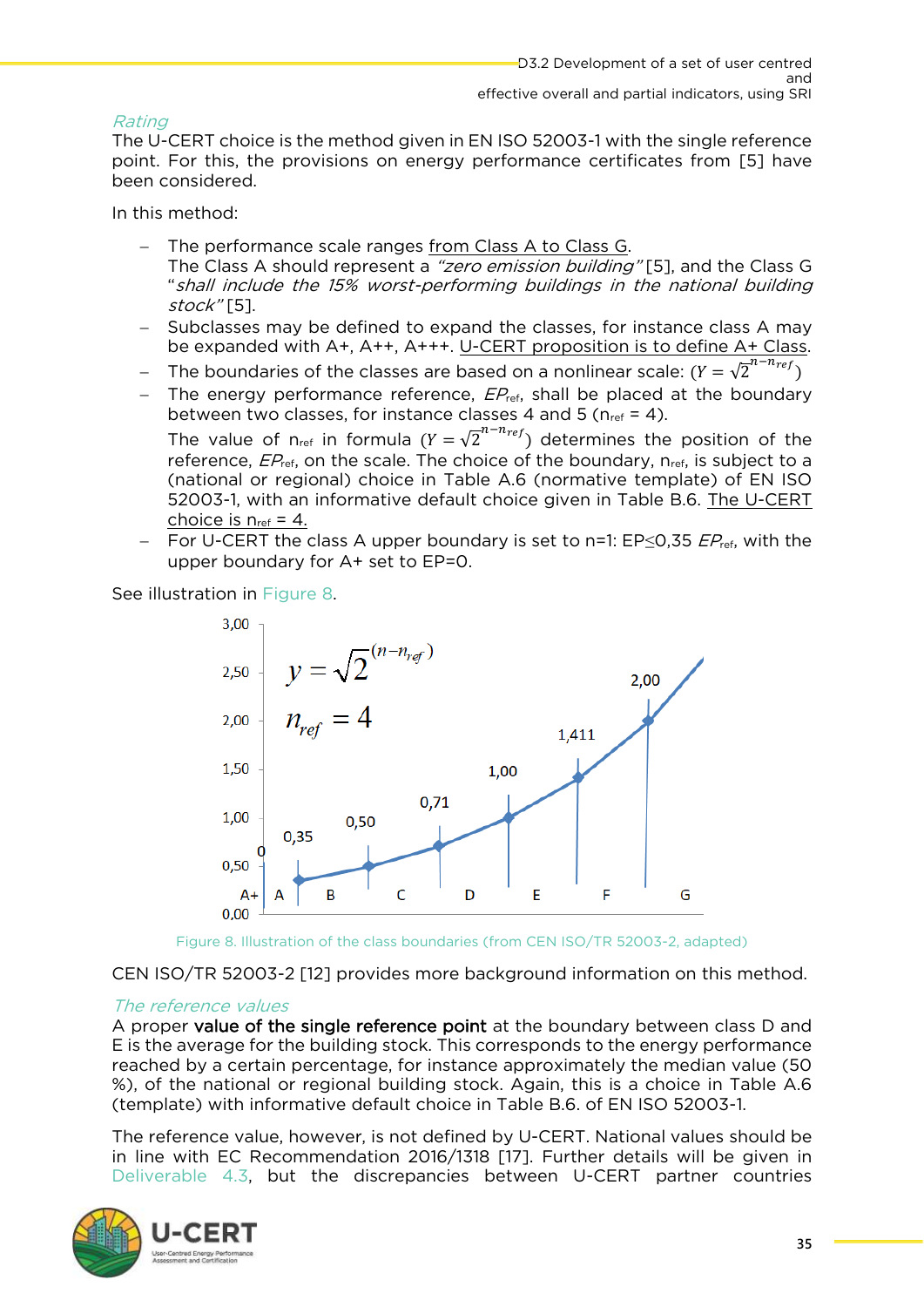calculation methodologies made impossible any kind of harmonisation between each national reference value.

The references for the rating of the overall energy performance may be a fixed value or a variable value, tailored to specific individual building characteristics. Notably by means of the formula approach or the notional reference building approach, as described in Clause 8 of EN ISO 52003-1. A variable value reference (a function) may be necessary for reasons of cost-optimal performance (see Clause 9 of EN ISO 52003-1). For the same reason, different reference values need to be defined for classes of buildings belonging to different categories, (e.g., single family houses, apartment blocks, offices, education buildings, hospitals, hotels and mental trade in the mental trade service buildings, and other restaurants, sport facilities, wholesale and retail trade service buildings, and other types).

Mixed buildings<br>According to EN ISO 52003-1, when a given building belongs to different categories (mixed building, e.g., education  $+$  sport), one shall either (mixed building, e.g., e.g., e.g., e.g., e.g.,  $\frac{1}{2}$ 

- − Option 1: define a reference for each building category separately, or<br>− Option 2: define the reference value as an area weighted avera
- Option 2: define the reference value as an area weighted average of the reference values for each building category. reference values for each building category.

This choice has not yet been made in U-CERT. The first option implies that the calculated energy performance is assessed separately for the different building parts (with all the implications on the partial indicators and certificate as well). Therefore, option 1 seems not an evident approach, while option 2 seems quite elegant. But information needs to be gathered on the choices made in this respect in the EU Member States. Again, this is directly linked to the way the national or  $\sum_{i=1}^{n}$ regional energy performance requirements are set.

#### Graphical representation

The proposed U-CERT graphical representation is in line with EN ISO 52003-1 and -apart from minor details in layout and text- equal to the default choice given in Table B.7 of the standard. Table B.7 of the standard.



<span id="page-36-0"></span> $52003-1$ 52003-1)



Figure 10. U-CERT proposal for Energy Performance scale

<span id="page-36-1"></span>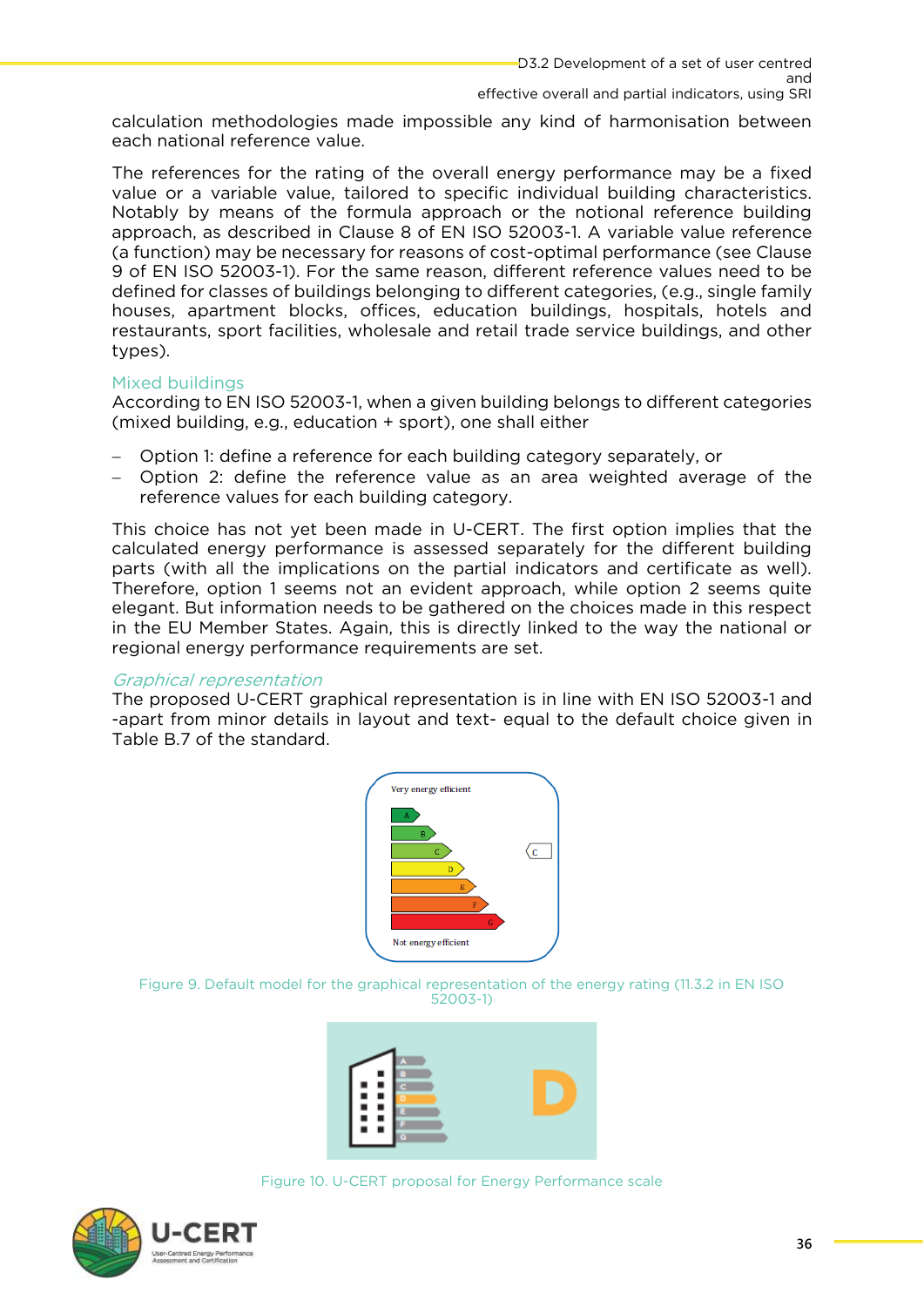<span id="page-37-0"></span>Thermal comfort scale<br>It is proposed that for U-CERT also the recommendations from ALDREN are adopted with respect to the addition of a rating/score of the thermal comfort. The complete methodology can be found in [18], and an extract of the steps are presented next. presented next.

- 1. The hourly external dry-bulb air temperature and the internal operative temperature for each zone are obtained.
- 2. The occupancy hours are divided into three seasonal periods according to the mean external dry-bulb air temperature, calculated from the previous 3 days according to formula B.1 in EN ISO 16798-1:2019 [32].
	- Winter for values equal or less than  $10^{\circ}$ C;<br>• Summer for values equal or more than  $15^{\circ}$ C
		- Summer for values equal or more than  $15^{\circ}$ C<br>• Spring/Fall for values between  $10^{\circ}$ C and  $15^{\circ}$
		-
- Spring/Fall for values between 10°C and 15°C.<br>3. For each season and based on the **internal operative temperature** of each zone, the hours within each IEQ category are obtained. Then the percentage of occupancy hours inside each IEQ category excluding all better categories can be obtained.
- 4. For each season, and zone, the thermal comfort score could be calculated based on the percentage of occupancy hours in each IEQ category excluding all better categories. For this, the formula ALDREN proposed was the one defined by [33].
- 5. For each season a single score is obtained by the weighted average of all the thermal zones considered. Also, a weighted average of the thermal score is obtained for the building.
- 6. Each thermal comfort score is placed in the scale defined by ALDREN:
- First class (the best), for scores below or equal to 2;<br>• Second class for scores above 2 and below or equal to 2.5;
	- Second class, for scores above 2 and below or equal to 2.5;
	- Third class, for scores above 2.5 and below or equal to 3;
	- Fourth class (the worst), for scores above 3.

Analogous scores could be defined by other comfort parameters defined by [32], as referred in Deliverable 2.4. as referred in Deliverable 2.4.

### Graphical representation

An exemplary visual representation of the thermal score to be adopted by U-CERT is shown in Figure 11. is shown in [Figure 11.](#page-37-1)

| Thermal environment<br>for standard use (1=best, 4-worse) $\equiv$ 6 |                |       |  |  |  |
|----------------------------------------------------------------------|----------------|-------|--|--|--|
| Season                                                               | Occupied hours | Score |  |  |  |
| Winter                                                               | 1218           | 1.9   |  |  |  |
| Summer                                                               | 2.8            |       |  |  |  |
| Spring/Fall<br>501<br>27                                             |                |       |  |  |  |
| <b>Overall thermal comfort</b>                                       | 2.3            |       |  |  |  |

<span id="page-37-1"></span>Figure 11. Illustration of the reporting of thermal comfort [18]

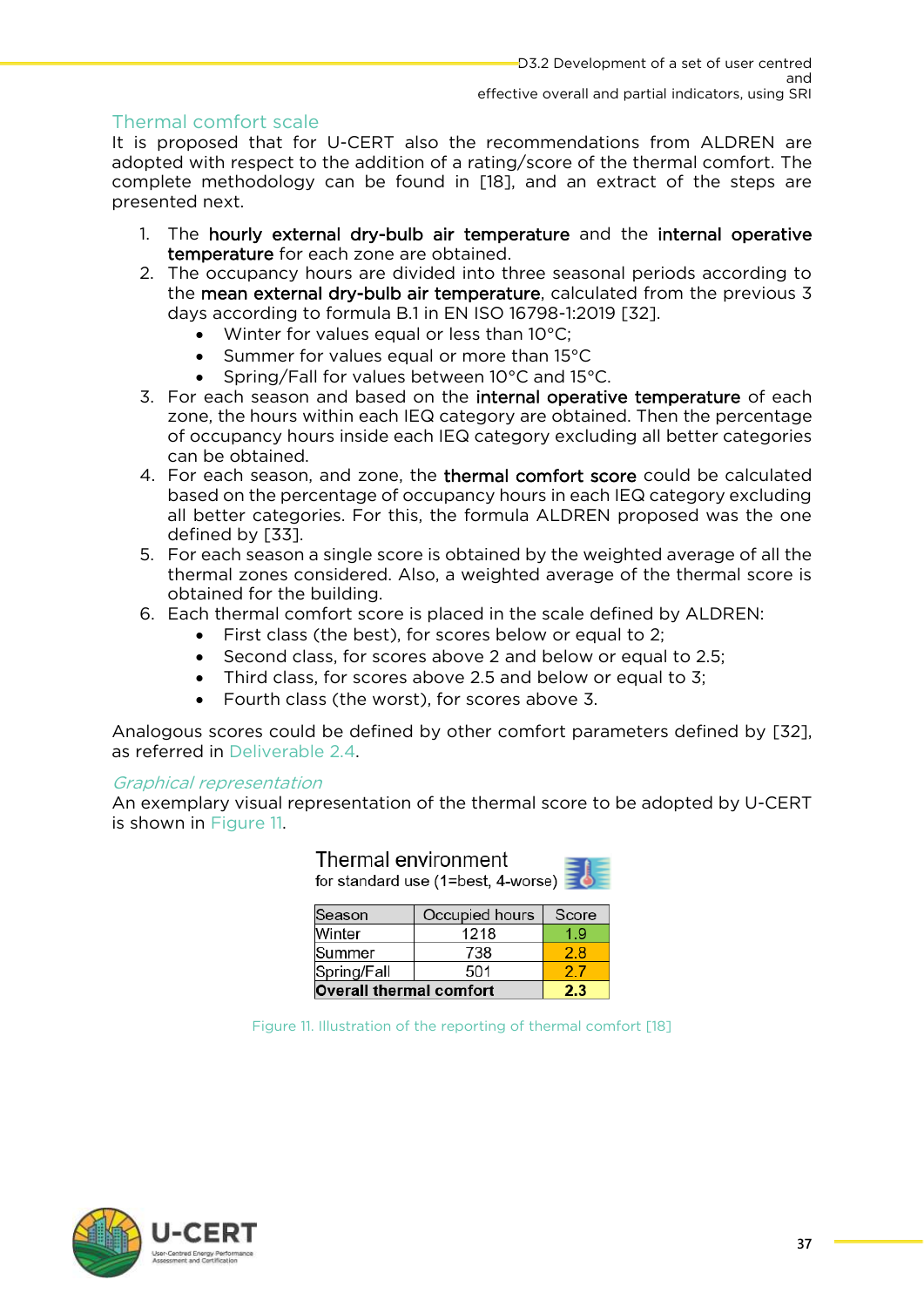

Figure 12. U-CERT proposal for Thermal comfort scale

### <span id="page-38-2"></span><span id="page-38-0"></span>**Smart Readiness scale**

The Smart Readiness calculation tool [34] available at the time of writing this document contains the option of having several weighting factors for each of the considered elements, as exposed in the final report [35]. U-CERT's decision is to maintain the default proposed factors. maintain the default proposed factors.

As a result, a global SRI score and three partial ones are obtained.

### Graphical representation

For the representation of the SRI, the final report [35] proposes several option for visual representation. U-CERT's decision is to maintain the overall score as well as the partial ones, so the final selection will be aligned with Figure  $14$ .  $t_{\rm eff}$  ones, so the final selection will be aligned with  $\sigma$  aligned with  $\sigma$ 



<span id="page-38-4"></span>Figure 14. Visual examples of SRI domain indicators [35]

<span id="page-38-3"></span><span id="page-38-1"></span>U-CERT EPC report<br>In this section, a tentative proposal of the U-CERT EPC report is presented. As it was mentioned, there is a specific subset of information proposed to be explicitly presented to non-expert users in a user-friendly manner. The rest is presented to the expert users. The way of presenting this information could be via a reduced EPC report and an extended EPC report. The itemisation of the elements present in U-CERT EPC reports for calculated and measured EPB Assessments are presented in Table 6 and Table 7 respectively

<span id="page-38-5"></span>

| Table 6. Indicators related to U-CERT's Measured EPB Assessment and Certification Scheme |  |  |
|------------------------------------------------------------------------------------------|--|--|
|                                                                                          |  |  |

| <b>Calculated EPB Assessment</b>         | Reduced | Extended |
|------------------------------------------|---------|----------|
| <b>Existing building or new building</b> |         |          |
| <b>General information</b>               |         |          |
| Main EP rating in scale                  |         |          |
| Thermal comfort rating in scale          |         |          |
| Smart Readiness in scale                 |         |          |
| <b>Overall EP indicators</b>             |         |          |
| <b>Partial EP indicators</b>             |         |          |
| SRI report                               |         |          |
| <b>ALDREN Thermal score report</b>       |         |          |
| Voluntary indicators as annexes          |         | χ        |
|                                          |         |          |



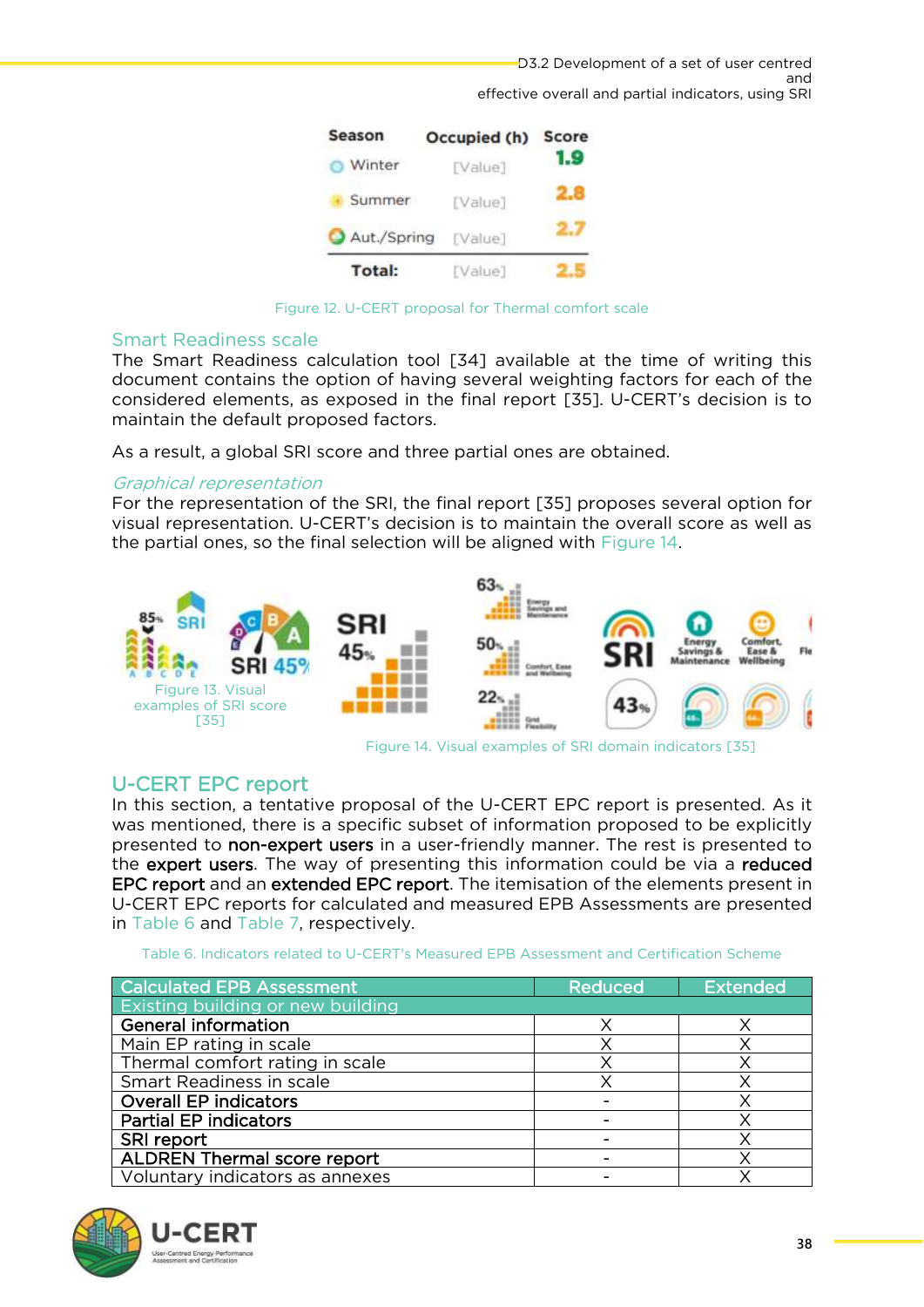| <b>Renovation potential</b>          |   |   |
|--------------------------------------|---|---|
| per each renovation action           |   |   |
| Description of renovation action     | X | Χ |
| Main EP rating in scale              |   |   |
| Thermal comfort rating in scale      |   |   |
| Smart Readiness in scale             | X |   |
| Cost of renovation action            | Χ | Χ |
| <b>Overall EP indicators</b>         |   |   |
| <b>Partial EP indicators</b>         |   | Χ |
| SRI report                           |   |   |
| <b>ALDREN Thermal score report</b>   |   |   |
| Voluntary indicators as annexes      |   | Χ |
| for the complete renovation scenario |   |   |
| Description of renovation scenario   | Χ | X |
| Main EP rating in scale              |   | Χ |
| Thermal comfort rating in scale      |   |   |
| Smart Readiness in scale             | Χ | Χ |
| Cost of renovation scenario          | X | Χ |
| <b>Overall EP indicators</b>         |   | Χ |
| <b>Partial EP indicators</b>         |   |   |
| SRI report                           |   |   |
| <b>ALDREN Thermal score report</b>   |   |   |
| Voluntary indicators as annexes      |   |   |
|                                      |   |   |

#### Table 7. EPC report content for Measured EPB Assessments

<span id="page-39-1"></span>

| <b>Measured EPB Assessment</b>                 | Reduced | <b>Extended</b> |
|------------------------------------------------|---------|-----------------|
| Existing building or new building              |         |                 |
| <b>General information</b>                     |         |                 |
| Main EP rating in scale                        |         |                 |
| Thermal comfort rating in scale (if performed) |         |                 |
| Smart Readiness in scale (if performed)        |         |                 |
| <b>Overall EP indicators</b>                   |         |                 |
| Partial EP indicators (if performed)           |         |                 |
| <b>SRI report</b> (if performed)               |         |                 |
| ALDREN Thermal score report (if performed)     |         |                 |
| Voluntary indicators as annexes                |         |                 |

#### <span id="page-39-0"></span>Graphical representation

For a graphical representation of U-CERT's EPC report refer to Annex A, for the  $F$  a graphical representation of  $F$  and  $F$  and  $F$  and  $F$  and  $F$  and  $F$  and  $F$  and  $F$  and  $F$  and  $F$  and  $F$  are  $F$  and  $F$  and  $F$  are  $F$  and  $F$  are  $F$  and  $F$  are  $F$  and  $F$  are  $F$  and  $F$  are  $F$  are  $F$ Calculated EPB Assessment, and [Annex B,](#page-46-0) for the Measured EPB Assessment.

They are presented as a static document in the annexes. However, the itemization of the U-CERT EPCs' content aims to lay the foundation for a further digitalization of EPCs, link with databases and integration into digital building logbooks. This is  $\frac{1}{2}$  in line with the proposal EPRD recast of 2021 [5] in line with the proposal EPBD recast of 2021 [5].

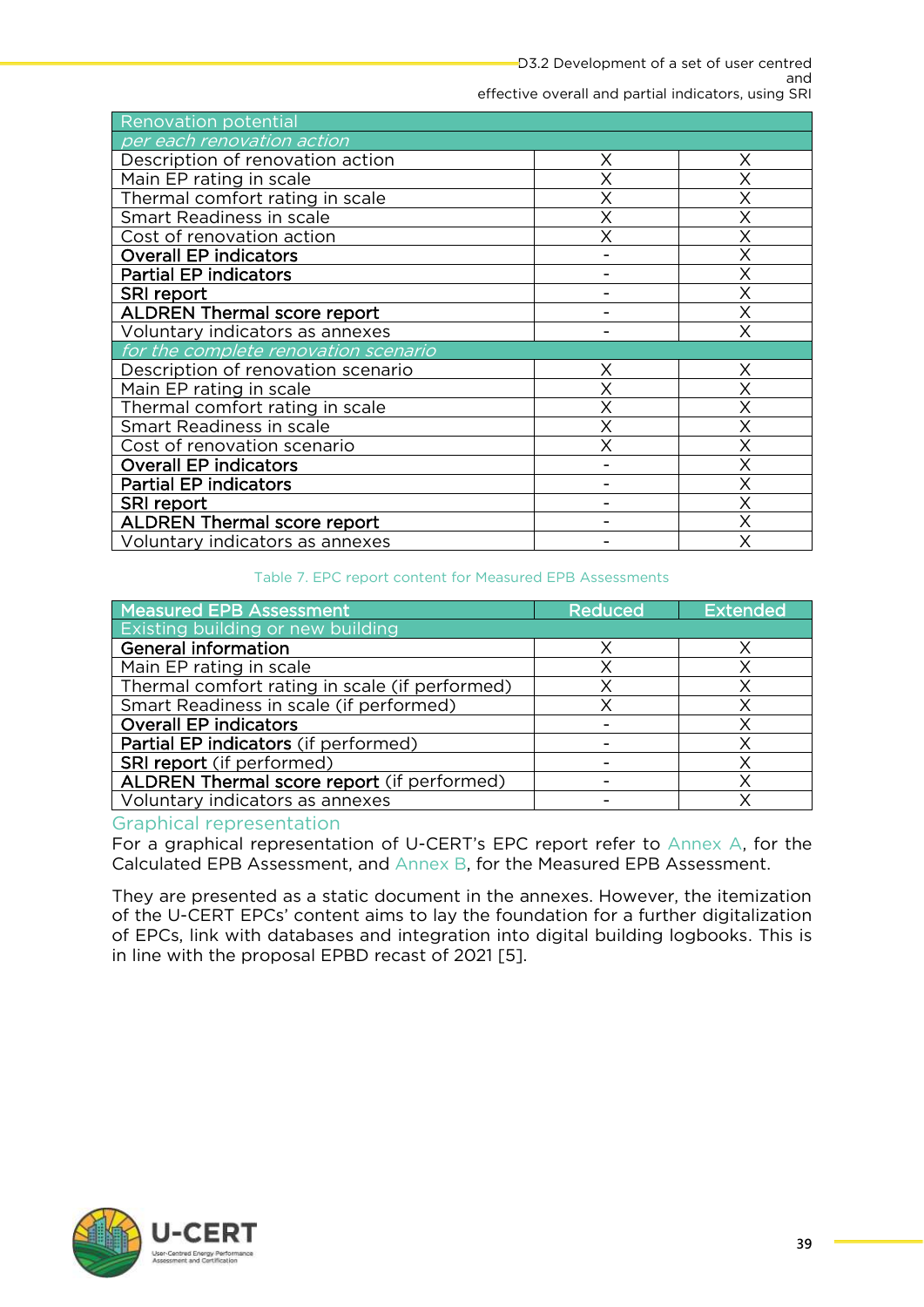## <span id="page-40-0"></span>**EPC databases**

Energy Performance Certificates pose the most important source of knowledge on the energy performance of the European building stock. Improving EPCs' quality is as important as creating tools to leverage their full potential. This is the case of EPC as in portant as core to leverage the case of the case of the case of EPCC is the case of EPCC of EPCC of EPCC o databases.

U-CERT's user-centred and effective EPB indicators have been created with a view<br>to more easily integrating valuable information in FPC databases. Among the content from U-CERT EPC reports listed in **iError! No se encuentra el origen de la** referencia. and [Table](#page-39-1) , the ones conveying information about overall performance Quality and Cost) and building characterisation infrastructure (e.g., envelope performance indicators, technical building systems performance indicators and  $\frac{1}{2}$  performance indicators) provide the most value electricity production performance indicators) provide the most value.

The current EU Buildings Database [36] includes many indicators, classified by country and years. Among all the available aggregated indicators, the following on building characterisation infrastructure are greatly related to U-CERT's: building characterisation infrastructure are greatly related to U-CERT's:

- **Building shell performance**, divided into residential and non-residential for the following sub-items:
	- o Air tightness;<br>o U-value building
		- o U-value building envelope;<br>o U-value external walls:
		- o U-value external walls;<br>o U-value floors:
		- o U-value floors;<br>o U-value of doc
		- o U-value of doors;<br>o U-value of roofs;
		- o U-value of roofs;<br>o U-value skylight:
		- o U-value skylight;<br>o U-value windows
		- U-value windows.
- **Technical building systems**, offering information about the number of systems and their share:
	- systems and their shares.<br>
	o Space heating;<br>
	Boilers:
		- Boilers;<br>■ Heat pu
		- Heat pumps;<br>■ Solar beating
		- **BED Solar heating system;**<br>**Example Stove fireplace**
		- Stove, fireplace;<br>■ Heating system;
		- Heating system;<br>■ Fuel used:
		- Fuel used;<br>■ Other syst
		- Other systems.
		- <sup>o</sup> Water heating;
			- Fuel used:
			- Boiler types.
		- <sup>o</sup> Space cooling;
			- System type.
		- On-site energy generation;
			- Energy generation;<br>■ Renewable energy
			- Renewable energy.
		- o Lighting;<br>∎ C
			- CFL;<br>▪ Incar
				- Incandescent lamps;<br>■ Halogen:
				- Halogen;<br>■ LED:
				- $\overline{P}$  LED;
				- $\blacksquare$  TL;<br> $\blacksquare$  Oth
				- Other lamps;

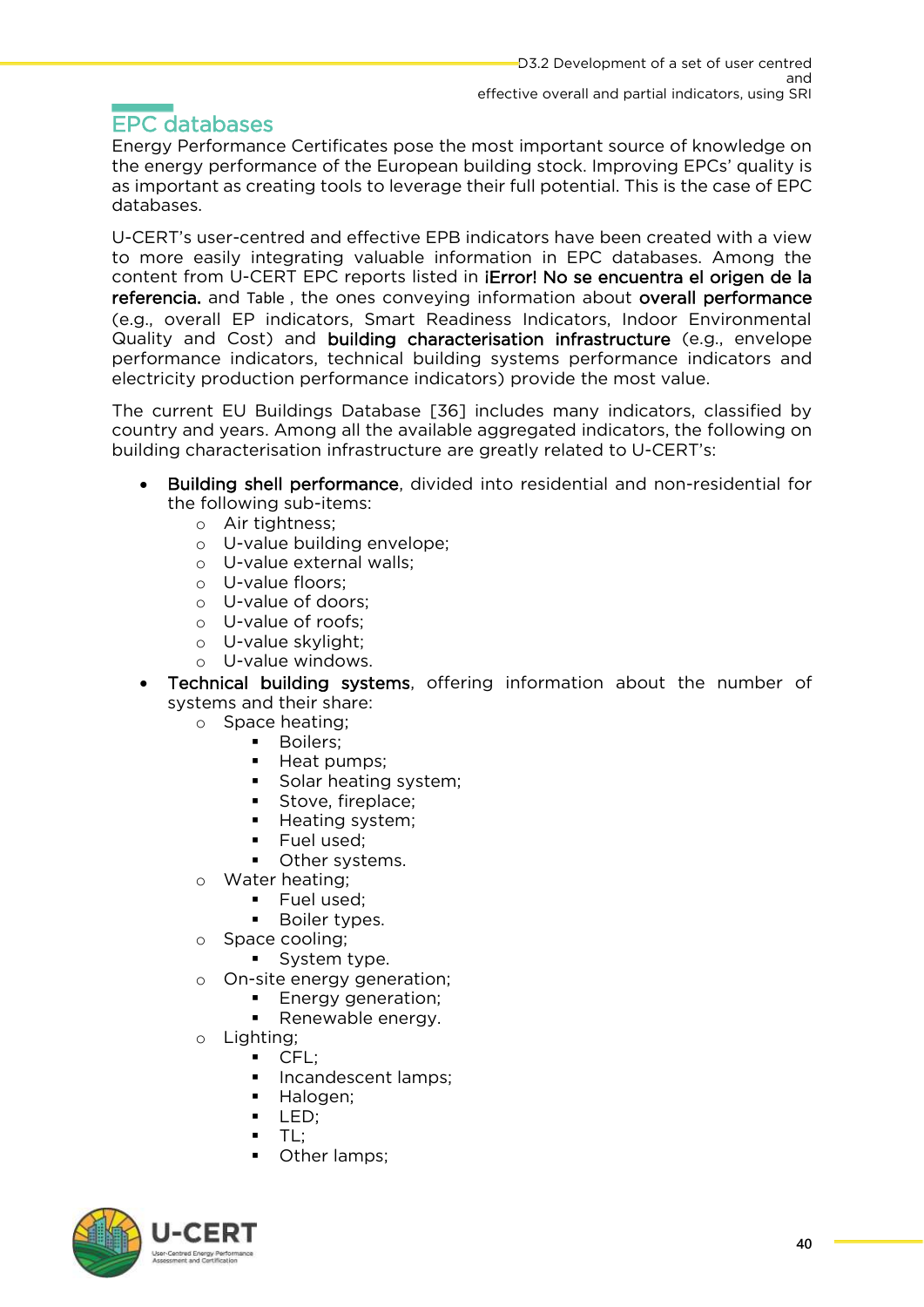These indicators can be directly linked with U-CERT's partial EP indicators in a way that EPCs following U-CERT's proposed structure could automatically feed European databases. European databases.

In [36], there are other indicators dealing with building overall performance, such as:

- Energy consumption, divided per service, and providing metrics on energy use per building type and per area:
	- o All end-uses;<br>o Space heating:
		- <sup>o</sup> Space heating;
		- <sup>o</sup> Water heating;
		- <sup>o</sup> Space cooling;
		- <sup>o</sup> Lighting.
- Certification:
	- <sup>o</sup> Total EPCs;
	- <sup>o</sup> EPCs per year;
	- <sup>o</sup> Compliance;
	- <sup>o</sup> Voluntary certification.

These indicators are aligned with U-CERT's overall EP indicators. Thus, similarly to partial EP indicators, U-CERT EPCs could populate European databases as they are issued and registered. Moreover, additional valuable indicators proposed by U-CERT, such as the SRI, IEQ or cost could also be included. CERT, such as the SRI, IEQ or cost could also be included.

The proposal of U-CERT indicators is tentative. In the event of further digitalisation of EPB Assessments and Certification Schemes, data from EPCs could be included  $\frac{1}{2}$  without limits which may trigger additional products and services without limits, which may trigger additional products and services.

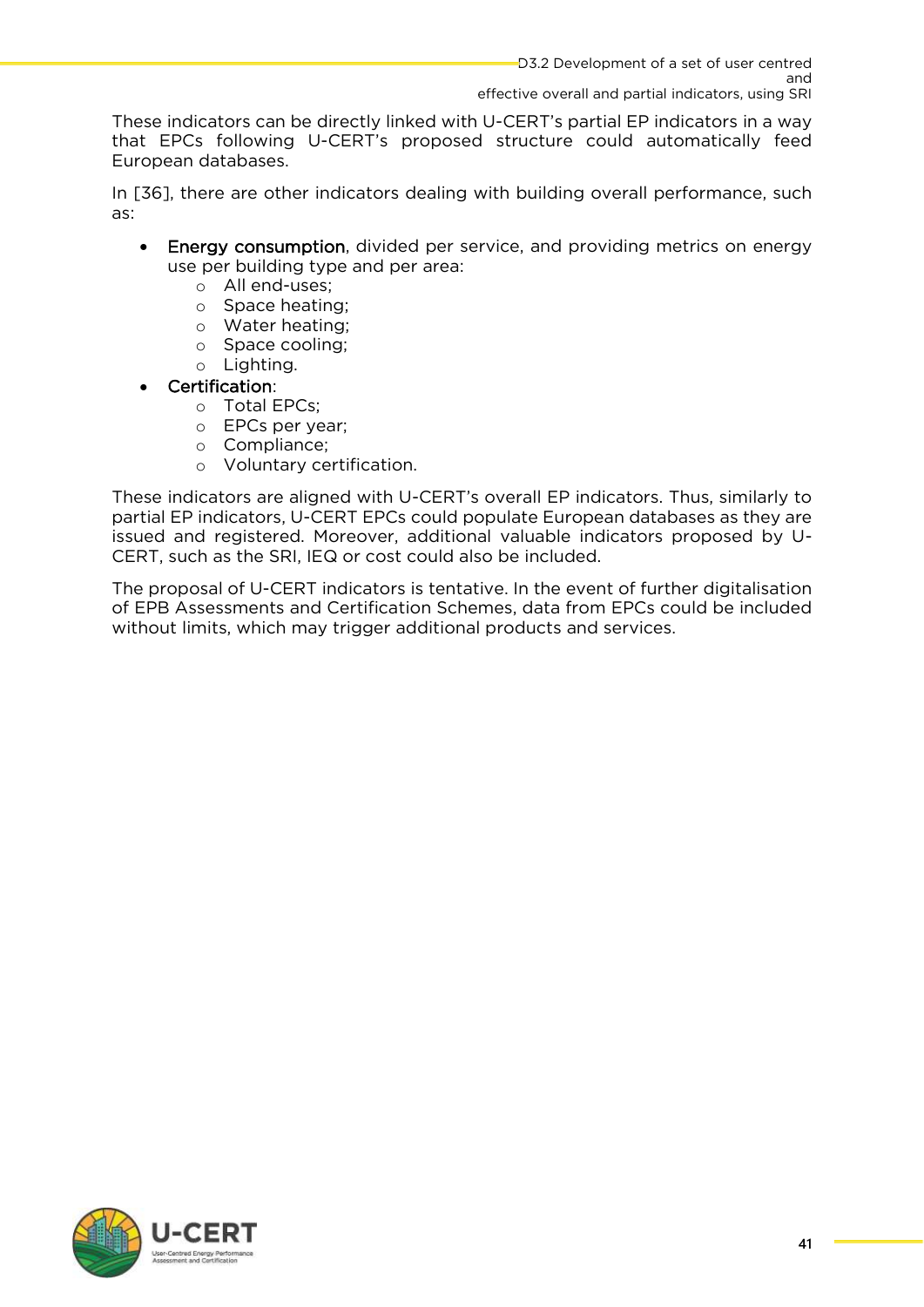- <span id="page-42-0"></span>European Parliament, *Directive (EU) 2018/844*, vol. 276 LNCS, no. May 2010.<br>Furopean Parliament and the Council of the Furopean Union. 2018. pp. 98- $\frac{107}{20}$ 107.<br>ISO/TC 163 and CEN/TC 371. "EN ISO 52000-1. Energy performance of
- [2] ISO/TC 163 and CEN/TC 371, "EN ISO 52000-1. Energy performance of procedures." 2017.
- ISO/TC 163/SC2 and CEN/TC 89, "EN ISO 52016-1. Energy performance of [3] ISO/TC 163/SC2 and CEN/TC 89, "EN ISO 52016-1. Energy performance of sensible and latent heat loads - Part 1: Calculation procedures." 2017.
- ISO/TC 163/SC2 and CEN/TC 89, "EN ISO 52018-1. Energy performance of [4] ISO/TC 163/SC2 and CEN/TC 89, "EN ISO 52018-1. Energy performance of balance and fabric features - Part 1: Overview of options." 2017. balance and fabric features - Part 1: Overview of options." 2017.
- European Parliament and The Council of the European Union, *Directive of*<br>the Furopean Parliament and of the Council on the energy performance oi the European Parliament and of the Council on the energy performance of buildings (recast), vol. 0426, no. COM(2021) 802 final. 2021, pp. 1-79.<br>IRI-UL and U-CERT project partners. "U-CERT - D2.3 Report on users'
- [6] IRI-UL and U-CERT project partners, "U-CERT D2.3 Report operception about EPC scheme in U-CERT partner countries."
- Tallinn University of Technology and U-CERT project partners, "U-CERT -[7] Tallinn University of Technology and U-CERT project partners, "U-CERT relevant for holistic EPCs." relevant for holistic EPCs."
- [8] D. van Orshoven and D. van Dijk, "EPB standard ISO 52003: How to put the<br>EPB assessment outputs to intelligent use? The REHVA European HVAC EP assessment outputs to intelligent users the REPORT Enterpretent in the Journal," REHVA Eur. HVAC Joirnal, vol. 53, no. 3, 2016.
- good use of the EPB assessment outputs," REHVA Eur. HVAC Joirnal, vol.<br>53, no. 6, 2016. 53, no. 6, 2016.<br>
[10] D. van Orshoven and D. Van Dijk, "How to make good use of the outputs of
- the EPB assessments," *EPB Center*, 2020.<br>https://epb.center/news/news\_events/third-webinar-how-to-use-the- $\frac{1}{2}$  https://epp.center/news/ $\frac{1}{2}$ outputs-of-the-epb-as/.
- [11] ISO/TC 163 and CEN/TC 89, "EN ISO 52003-1. Energy performance of buildings - Indicators, requirements, ratings and certificates - Part in Series in aspects and application to the overall energy performance." 2017.
- [12] ISO/TC 163 and CEN/TC 189, "ISO/TR 52003-2, Energy performance of buildings Indicators, requirements, ratings and certificates Part 2: Explanation and justification of ISO 52003-1." 2017.
- $[13]$ ISO/TC 163/SC2 and CEN/TC 89, "ISO/TR 52018-2, Energy performance of buildings — Indicators for partial EPB requirements related to thermal energy balance and fabric features  $-$  Part 2: Explanation and justification of energy balance and fabric features — Part 2: Explanation and justification of ISO 52018‑1." 2017.
- [14] EPB Center, "U-CERT D3.1 Proposed converged set of national data sheets for the set of EPB standards," 2021.
- $\frac{1}{2}$  with the previous FPC-s." with the previous  $E$ -s."
- [16] The European Commission, "Workshops in preparation of the revision of the EPBD," 2021. https://ec.europa.eu/info/events/workshops-preparationrevision-epbd en (accessed Jun. 17, 2021). revision-epbd\_en (accessed Jun. 17, 2021).



**42**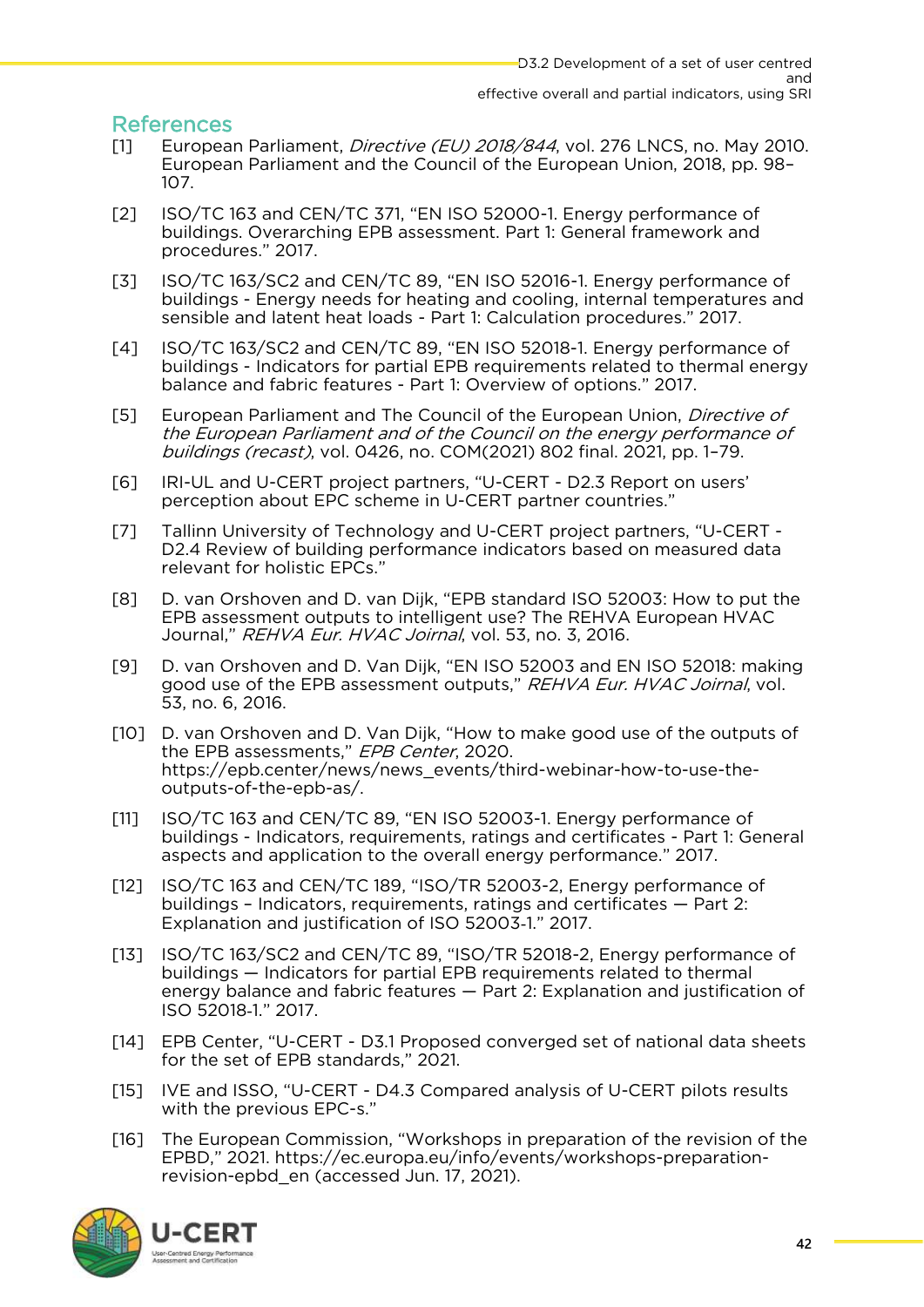- effective overall and partial indicators, using SRI [17] The European Commission, Commission Recommendation (EU) 2016/1318 of 29 July 2016 on guidelines for the promotion of nearly zero-energy buildings and best practices to ensure that, by 2020, all new buildings are nearly
- *zero-energy buildings*. 2016.<br>J. Bendžalová, J. Zirngibl, and D. Muskatová, "ALDREN D2.2 ALDREN [18] J. Bendžalová, J. Zirngibl, and D. Muskatová, "ALDREN - D2.2 - ALDREN https://aldren.eu/wp-content/uploads/2021/11/D2\_2.pdf. https://aldren.eu/wp-content/uploads/2021/11/D2\_2.pdf.
- saving estimation –A literature review," Renew. Sustain. Energy Rev., vol. 52,<br>pp. 494-503. Dec. 2015. doi: 10.1016/J.RSER.2015.07.142.
- pp. 494–503, Dec. 2015, doi: 10.1016/J.RSER.2015.07.142.<br>[20] ISO/TC 163/SC2, "ISO 18292:2011 Energy performance of fenestration systems for residential buildings  $-$  Calculation procedure." ISO, p. 33, 2011, [Online]. Available: https://www.iso.org/standard/38630.html.
- CEN/TC 89, "EN 13829:2000. Thermal performance of buildings - $\Gamma$ 211 Determination of air permeability of buildings - Fan pressurization method." CEN, 2000. CEN, 2000.
- renovation beyond costs, energy and emissions," in *Energy Procedia*, 2015,<br>vol. 78, doi: 10.1016/i egypro 2015.11.199 vol. 78, doi: 10.1016/j.egypro.2015.11.199.<br>[23] P. Wargocki, C. Mandin, and W. Wei, "ALDREN - D4.2 Methodology note on
- addressing health and wellbeing." [Online]. Available: https://aldren.eu/wpcontent/uploads/2020/12/D2 4.pdf. content/up to expect the content of  $\frac{1}{2}$
- [24] T. S. Larsen *et al.*, "IEQ-Compass A tool for holistic evaluation of potential indoor environmental quality," Build. Environ., vol. 172, 2020, doi:
- 10.1016/j.buildenv.2020.106707.<br>[25] F. Tounquet and C. Alaton, "Benchmarking smart metering deployment in the EU-28," 2020. doi: 10.2833/492070.
- [26] D. Podied and J. Vetršek. "D2.3 Recommendations for improvement and further development of solutions," 2017.
- [27] CEN/TC 228, "EN 15378-3. Energy performance of buildings. Heating and DHW systems in buildings. Part 3: Measured energy performance, Module M3-10, M8-10." 2017.
- [28] R. Cohen, G. Waring, and S. Ansari, "ALDREN D2.3 Methodology note on addressing the gap between calculated and actual Energy Performance." 2019. [Online]. Available: https://aldren.eu/wp- $\frac{1}{20}$  content/uploads/2020/12/D2 3.pdf. content/up to  $\frac{1}{2}$  and  $\frac{1}{2}$  and  $\frac{1}{2}$  and  $\frac{1}{2}$  and  $\frac{1}{2}$  and  $\frac{1}{2}$  and  $\frac{1}{2}$  and  $\frac{1}{2}$  and  $\frac{1}{2}$  and  $\frac{1}{2}$  and  $\frac{1}{2}$  and  $\frac{1}{2}$  and  $\frac{1}{2}$  and  $\frac{1}{2}$  and  $\frac{1}{2}$  a
- renovations: a reassessment based on actual consumption savings," Energy<br>Fffic. vol. 12, no. 1, 2019, doi: 10.1007/s12053-018-9634-8. *Effic.*, vol. 12, no. 1, 2019, doi: 10.1007/s12053-018-9634-8.<br>F301 K. Gram-Hanssen. S. Georg. E. Christiansen. and P. Heiselberg. "What next
- for energy-related building regulations?: the occupancy phase," Build. Res.<br>Inf. vol. 46, no. 7, 2018. doi: 10.1080/09613218.2018.1426810.
- Inf., vol. 46, no. 7, 2018, doi: 10.1080/09613218.2018.1426810.<br>P. Van Den Brom, A. Meijer, and H. Visscher, "Parameters that influence the  $\sqrt{311}$ probability on lower-than-expected energy savings - A pre- And post renovation energy consumption analysis of 90,000 renovated houses in the Netherlands," in *E3S Web of Conferences*, 2019, vol. 111, doi:<br>10.1051/e3sconf/201911104025.
- 10.1051/e3sconf/201911104025.<br>- CEN/TC 156. "EN 16798-1:2020. Energy performance of buildings Ventilation for buildings - Part 1: Indoor environmental input parameters for Ventilation for buildings - Part 1: Indoor environmental input parameters for

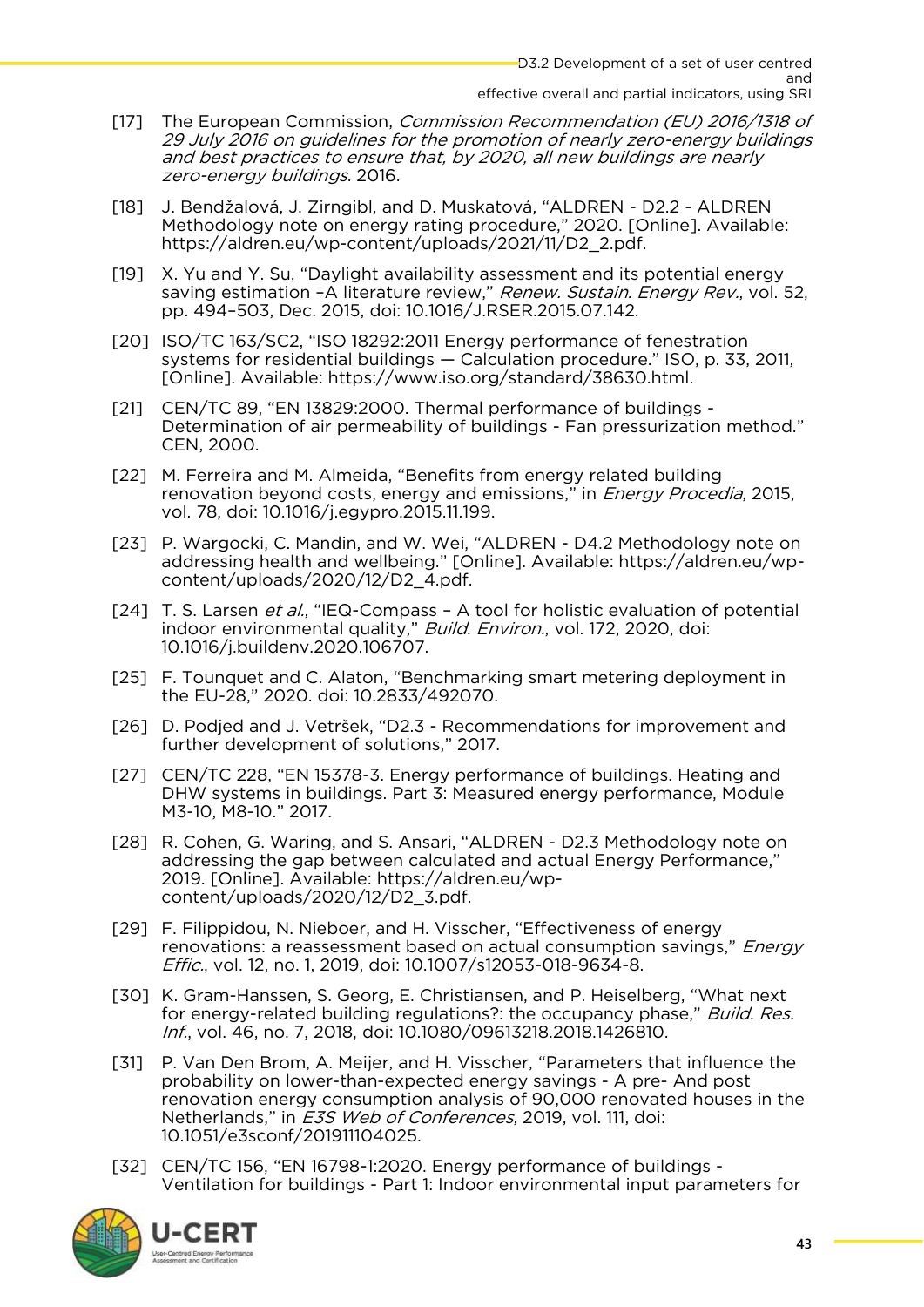design and assessment of energy performance of buildings add scould component indoor air quality, thermal environment. I lighting and acould CFN, 2019.

- indoor air quality, thermal environment, lighting and acou." CEN, 2019. [33] B. W. Olesen, J. J. Aguilera, O. B. Kazanci, and D. Coakley, "Whole year<br>evaluation of thermal comfort using international standards EN16798-1 and evaluation of the thermal component using international state international state international standards EN16 TRIFFIC - 2, 2020.
- [34] S. Verbeke, A. D, G. Reynders, Y. Ma, and P. Waide, "Experimental calculation sheet for SRI assessment method A and/or B (version 3.0A and 3.0B)." SRI technical support study, 2021.  $\mathbf{3.0}$ . Sri technical support study, 2021.
- [35] S. Verbeke, D. Aerts, G. Reynders, Y. Ma, and P. Waide, "Final report on the technical support to the development of a smart readiness indicator for  $t_{\text{h}}$  buildings." 2020, doi: 10.2833/41100. buildings," 2020. doi: 10.2833/41100.
- [36] The European Commission, "EU Buildings Database," *Energy*, 2021.<br>https://ec.europa.eu/energy/eu-buildings-database\_en (accessed I  $\frac{1}{2021}$ 2021).
- [37] W. O'Brien *et al.*, "An international review of occupant-related aspects of<br>building energy codes and standards " *Build. Environ*, vol. 179, no. April, r building energy codes and standards," *Build. Environ.*, vol. 179, no. April, p. 106906, 2020, doi: 10.1016/j.buildenv.2020.106906.<br>[38] CEN/TC 156, "EN 16798-7. Energy performance of buildings - Ventilation for
- buildings Part 7: Calculation methods for the determination of air flow rates in buildings including infiltration (Modules M5-5)." CEN, p. 59, 2017. rates in buildings including infiltration (Modules M5- 5)." CEN, p. 59, 2017.
- [39] S. C. Turner *et al.*, "ASHRAE STANDARD 55," *Am. Soc. Heating, Refrig. Air-*<br>*Conditioning Fng. Inc.*, vol. 2, no. 1, 2010. Conditioning Eng. Inc., vol. 2, no. 1, 2010.
- [40] F. G. H. Koene et al., "User Behavioral Models and their Effect on Predicted Energy Use for Heating in Dwellings," Energy Procedia, vol. 78, pp. 615–620, Nov. 2015, doi: 10.1016/J.EGYPRO.2015.11.788.

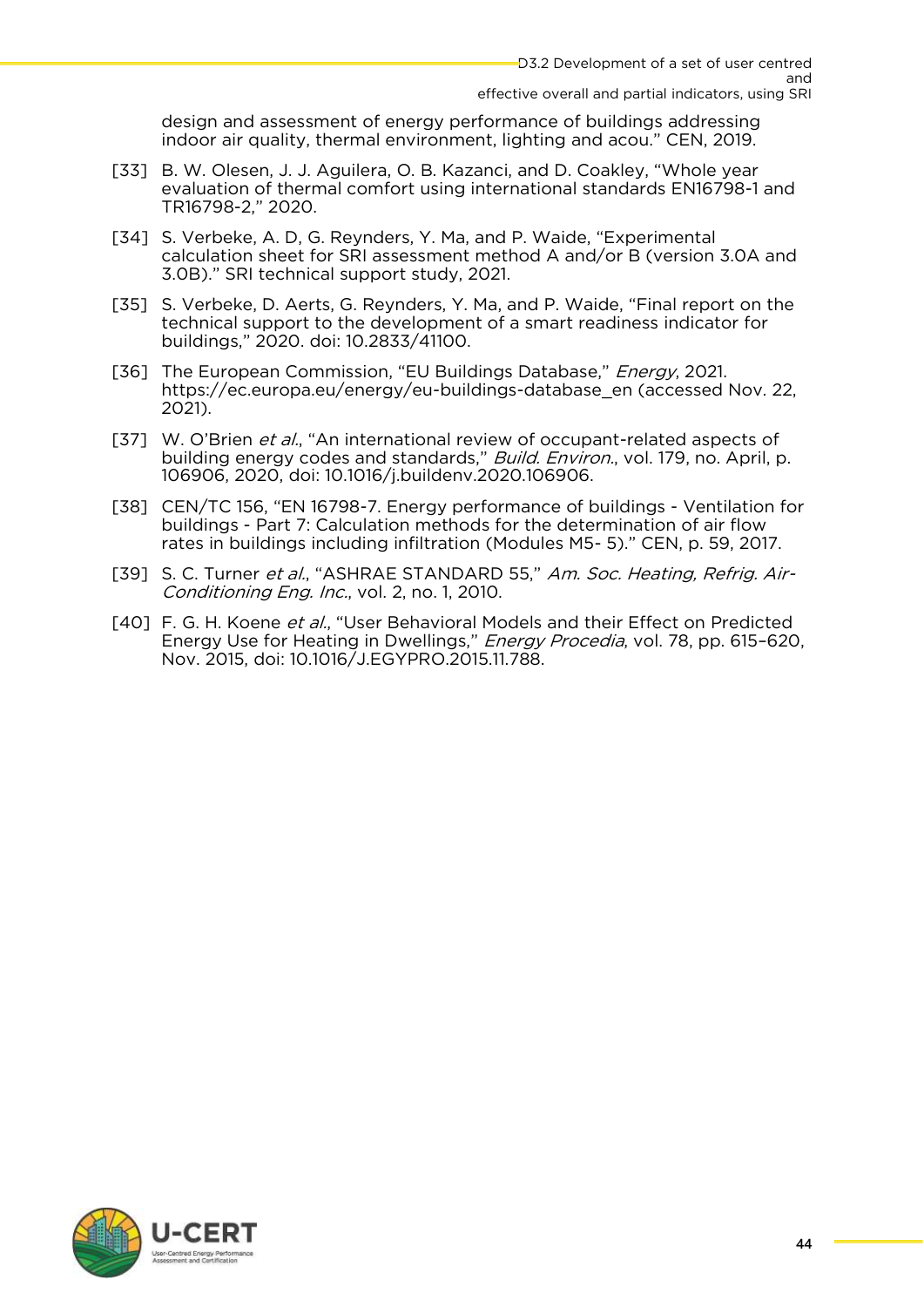# <span id="page-45-0"></span>I. Annex A. EPC report. U-CERT Calculated EPB

This section contains the EPC report resulting from U-CERT's Calculated EPB Assessment both in its expert and non-expert version. It can be found at the end Assessment, both in its expert and non-expert version. It can be found at the end of the document.

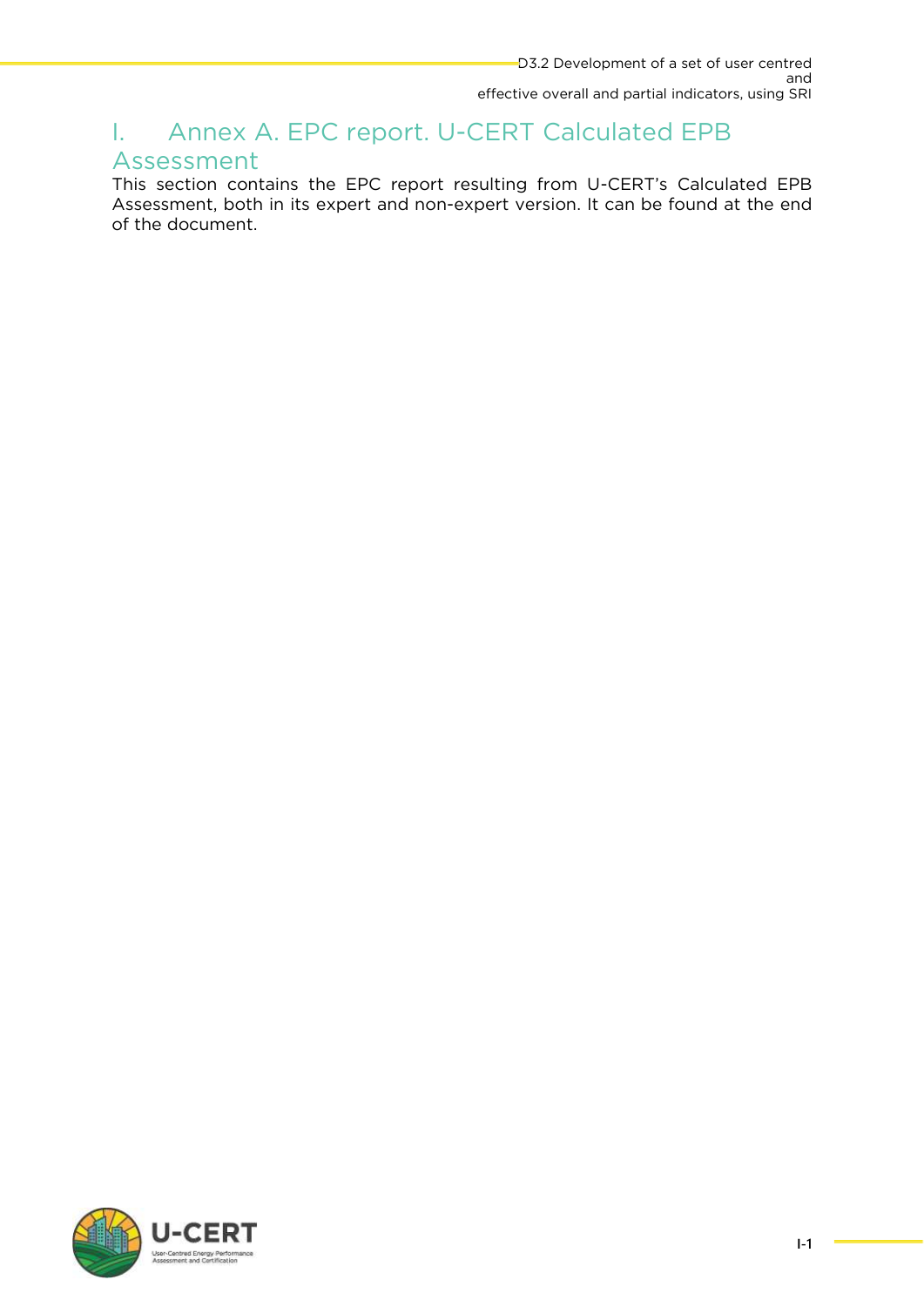## <span id="page-46-0"></span>effective overall and partial indicators, using SRI II. Annex B. EPC report. U-CERT Measured EPB<br>Assessment

This section contains the EPC report resulting from U-CERT's Measured EPB Assessment, both in its expert and non-expert version. It can be found at the end of the document. of the document.

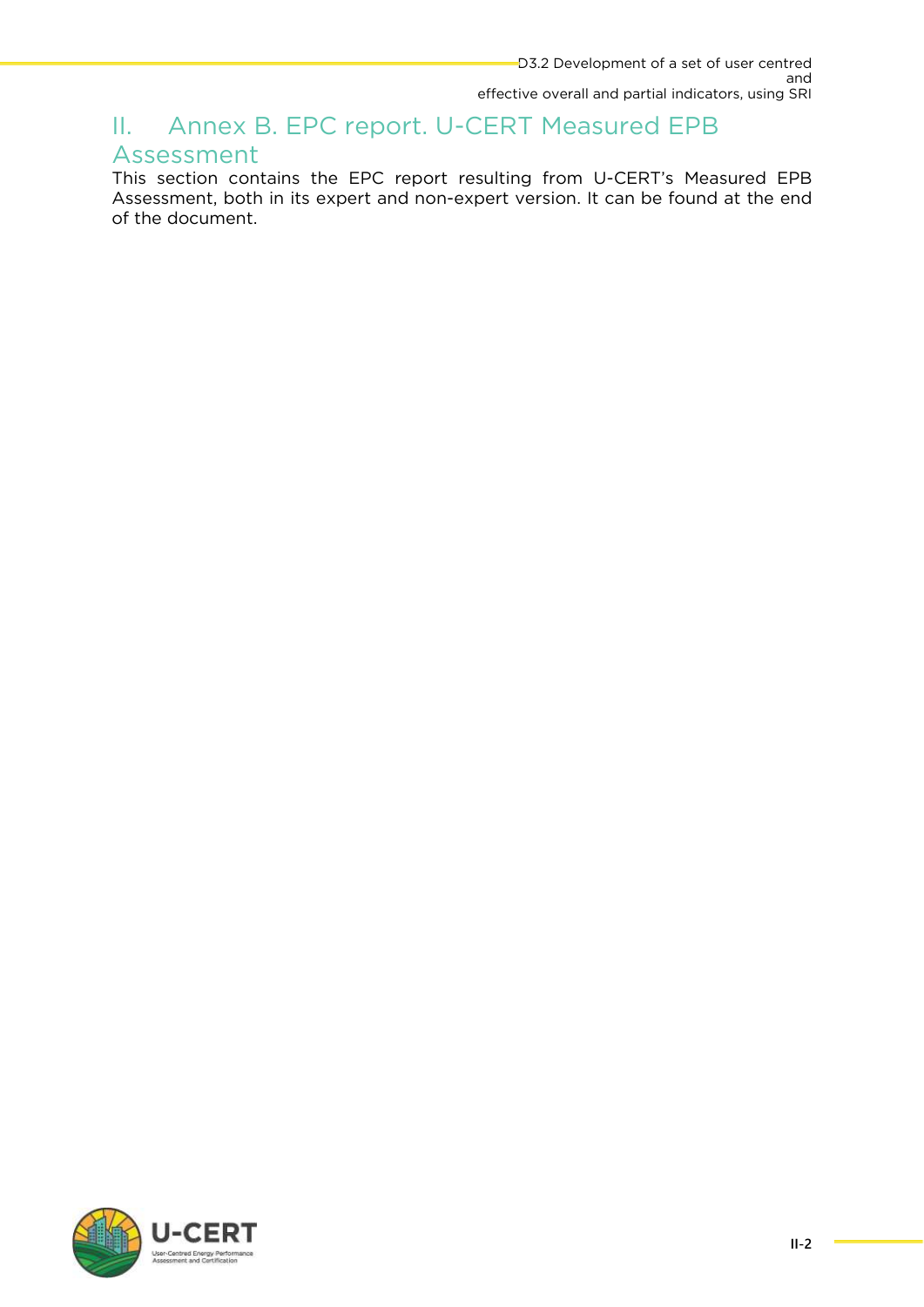### <span id="page-47-0"></span>effective overall and partial indicators, using SRI III. Annex C. Protocol for more user-centric calculation **FP**

This protocol constitutes a concrete method for a Calculated EPB Assessment under actual use. This protocol is meant as a first step towards a more realistic and more user centred energy performance calculation. more user centred energy performance calculation.

To be able to describe the steps concretely, the protocol has been designed for a specific theoretical calculation. Since all energy performance calculation methods that are used for the EPB Assessments differ among the Member States [15], the ISO 52016-1 standard [3] has been followed. This standard offers an physics-based Resistance-Capacitance (RC) model that allows for a fully-dynamic simulation of the energy use and the indoor temperature in buildings with different level of complexity, on an hourly basis. In addition, the standard offers the monthly method as a quasi steady-state alternative for the hourly method. We choose as a use case to work out the protocol for the hourly method in ISO 52016-1, as an example of how this could work in national hourly energy performance methods. This is in line with U-CERT's choice in Deliverable 3.1. with U-CERT's choice in Deliverable 3.1.

<span id="page-47-1"></span>Introduction<br>Despite their high potential to accurately predict the energy dynamics in buildings, RC models seem to underperform in practice. This is not so much caused by the RC models itself, but mainly due to the fact that some of the most influential parameters that the model needs to take in as inputs are often hard to determine or measure. An important example is the behaviour of the occupants (e.g., interaction with windows and with settings of HVAC facilities) which is challenging to predict and in energy performance methods are usually covered with fixed values or fixed time series. Although ISO 52016-1 clearly identifies how the occupant behaviour fits in the energy balance questions, and ISO 52016-1 itself might not prescribe fixed user behaviour values, for the energy performance label fixed values and times series are used [37]. These fixed user behaviour values can cause a significant deviation in model outcomes compared to the actual energy use. In addition, making the energy certificate more user-centred includes going from fixed behaviour values towards taking into account actual user behaviour. Not only to reduce the gap, but calculations based on actual use are better equipped to estimate the effect of measures [37]: if energy saving measures are suggested based on the theoretical calculations, the selection of these measures is sub-optimal based on the theoretical calculations, the selection of these measures is sub-optimal.<br>and the navhack time will on average he much longer than expected (e.g. [30] [31] and the payback time will one average be much longer than expected (e.g. [30], [31], ]<br>[20])  $\frac{1}{2}$ 

Assumptions in the method about user behaviour are known as the most important cause of the gap between theoretical and actual energy performance. Therefore we will focus the protocol on bringing these assumptions a bit closer to reality. Since this is a first step, the protocol limits to behavioural aspects that are relevant in the heating season in a moderate to cold climate. We also limit this use case to houses, since the hebavioural aspects in non-residential buildings are very different since the behavioural aspects in non-residential buildings are very different.

It should be noted that, in addition to the occupant behaviour, there might be significant uncertainties in building-related factors; such as infiltration, ventilation and thermal bridges if sufficient information about the buildings and the installation is not available. A possible solution would be to estimate such parameters via model calibration, an approach that has not been presented in ISO 52016. Model calibration serves to reduce the building-related uncertainties. It is described in section Model calibration as an optional part which can be used if there is sufficient section model calibration as an optional part military can be used in the cannot in sufficient. data available on the energy used in the building.

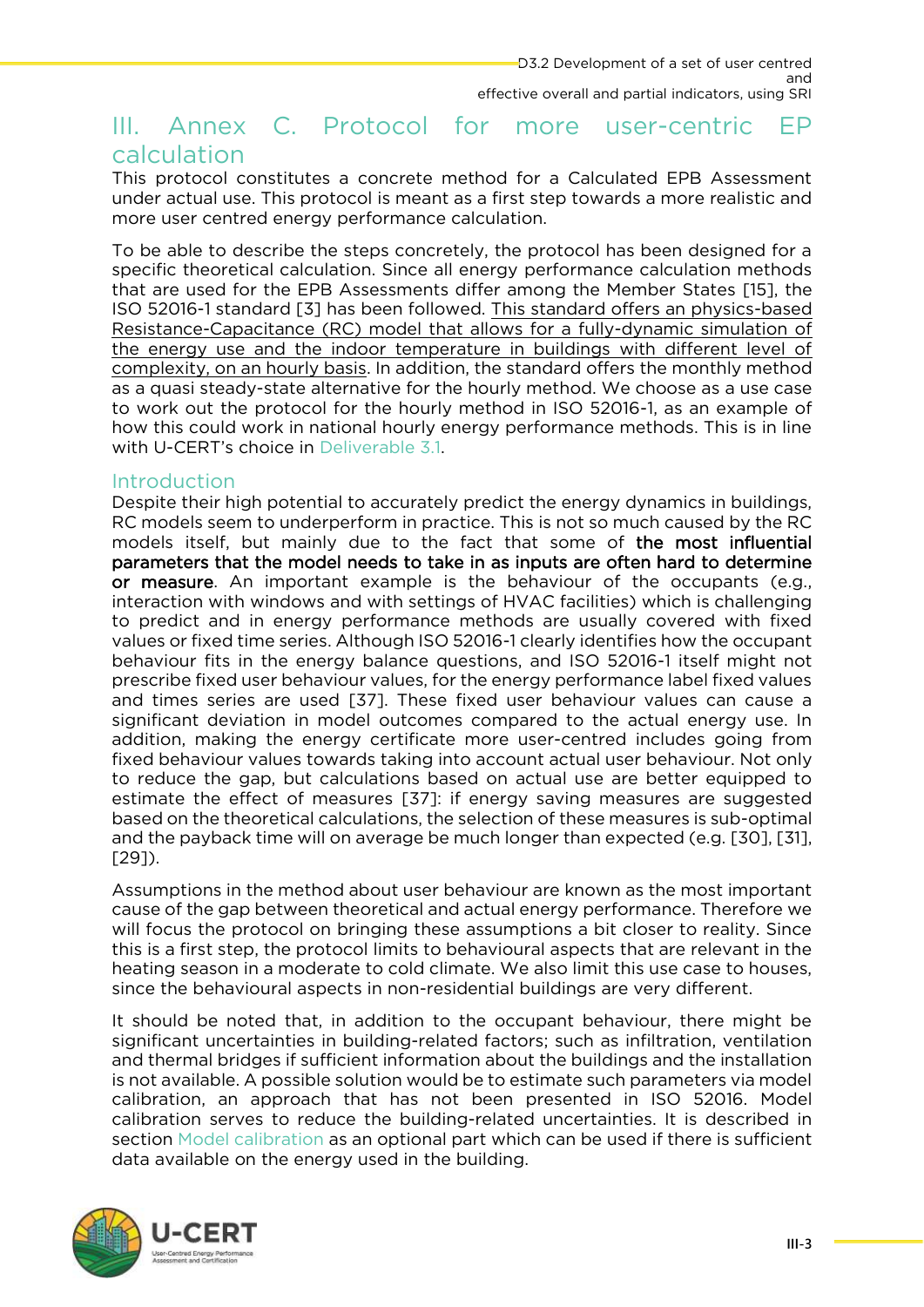effective overall and partial indicators, using SRI Moreover the Standard mainly focuses on a one-zone model, or thermally uncoupled multi-zone models, while under certain circumstances using a thermally coupled multi-zone model is necessary to reach an acceptable accuracy. Therefore the protocol will also contain a section on how to extend a one-zone RC model of ISO 52016-1 into a thermally coupled multi-zone model. ISO 52016-1 into a thermally coupled multi-zone model.

The goal of this report is to improve the predictive power of the RC model in ISO<br>52016 by providing a protocol which aims to mitigate the above-mentioned challenges. The report is organized as follows. The protocol is organized in four separate subsections. The data collection protocol, with a focus on characterizing occupants behaviour via questionnaires, is outlined in section Data collection protocol - occupants' behaviour. Translation of occupants data to model input describes how the collected data on occupants behaviour can be transformed in a way which can be inputted to the RC model of ISO 52016-1. Section Model construction and zoning focuses on the model construction, describing how and under which circumstances a one-zone model should be replaced by a thermally coupled two-zone model. Section Model calibration discusses the optional model calibration process and the estimation of the uncertain parameters. Finally, section Concluding remarks gives some concluding remarks. [Concluding remarks](#page-55-0) gives some concluding remarks.

### <span id="page-48-0"></span>Protocol

This chapter describes the protocol for improving the accuracy of model calculations for ISO 52016-1. The procedures described in the first 3 sections are indispensable parts of the protocol and shall be performed sequentially. The section on model calibration is optional and might be performed if sufficient measured data is available, and if the discrepancy between the model predictions and the measurements exceeds an acceptable tolerance. measurements exceeds an acceptable tolerance.

As mentioned in the introduction, this protocol is designed for calculations of the heating season in a moderate to cold climate. This means that the focus lies on the important user behaviour factors related to the heating season.

### <span id="page-48-1"></span>Data collection protocol - occupants' behaviour

This chapter describes the procedure to obtain information on occupants' behaviour. The source of information can be questionnaires and monitoring data. In case the information is obtained from questionnaires, several alternatives are presented when applicable (i.e., detailed, simple and basic) depending on the level of details required in characterizing the occupant behaviour. Which level of detail is used is up to the user of the protocol. In principle, a higher level of detail gives a higher level of accuracy. However, there is always a trade off with the time it takes for filling in the questionnaire and the quality of the provided data if too much is asked or the questions are too difficult to fill in. To improve the quality of questionnaire data, it is suggested to ask occupants to fill in the questionnaire on their heating season behaviour in the heating season.

### <span id="page-48-2"></span>Occupants presence

Information on occupants' presence is obtained from questionnaires.

- 
- Detailed questionnaire:<br>• Detailed questionnaire:<br>• Number of occupants that use (e.g. live visit or work) t Number of occupants that use (e.g., live, visit or work) the building is provided.
	- The schedule of the presence of each occupant is provided in [Table III-1.](#page-48-3)

## Table III-1. Presence schedule of each occupant

<span id="page-48-3"></span>

| $6.00 - 9.00$ | ime | Mondav | Tuesdav I | Wednesday | Thursday   Friday   Saturday |  | Sundav |
|---------------|-----|--------|-----------|-----------|------------------------------|--|--------|
|               |     |        |           |           |                              |  |        |

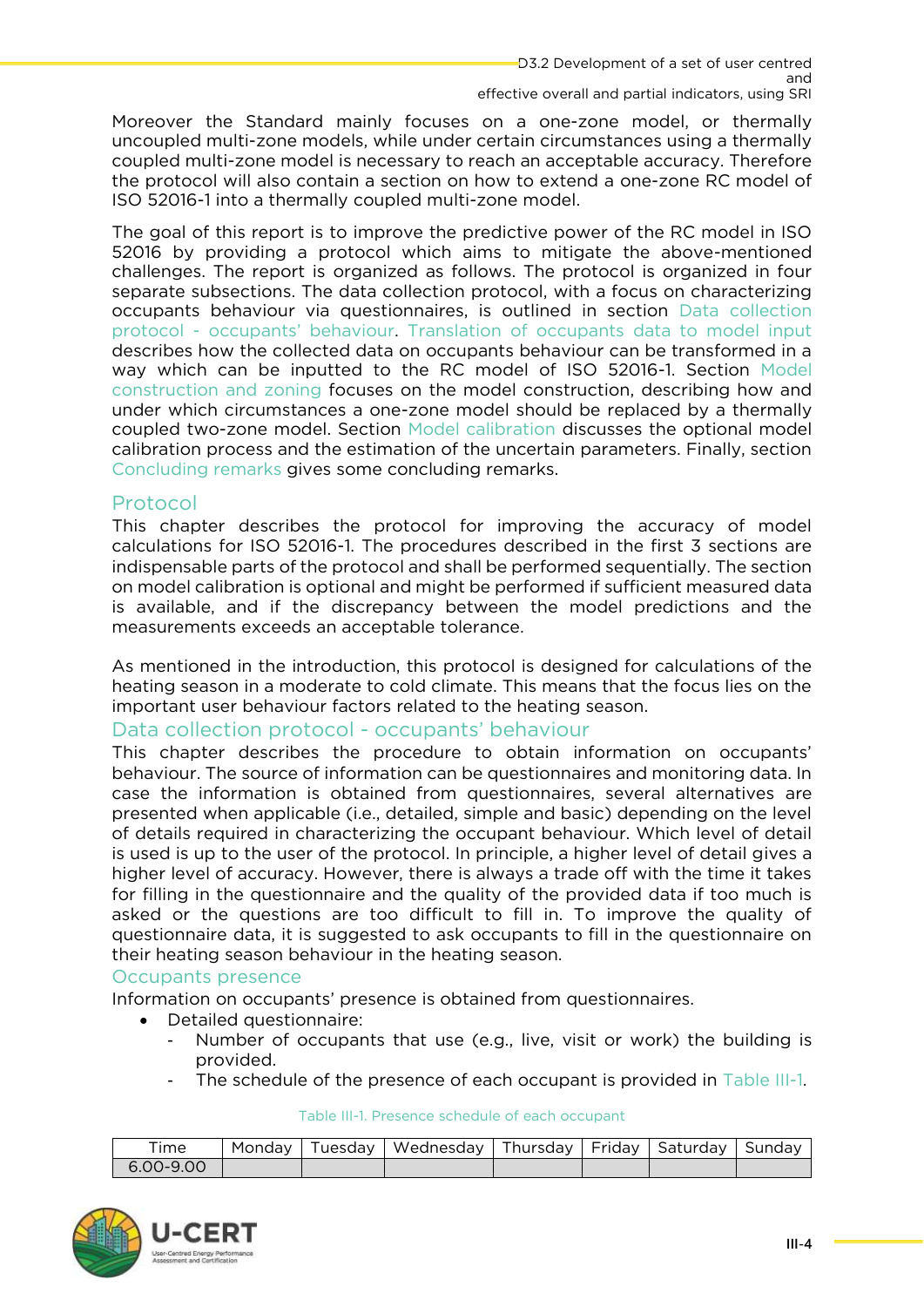| 9.00-13.00  |  |  |  |  |
|-------------|--|--|--|--|
| 13.00-18.00 |  |  |  |  |
| 18.00-23.00 |  |  |  |  |
| 23.00-6.00  |  |  |  |  |

- Simple questionnaire:<br>• Simple questionnaire:<br>• Number of occupa
	- Number of occupants that use the building is provided.
	- The time intervals in **iError! No se encuentra el origen de la referencia. Error! No se encuentra el origen de la referencia.** can be merged into larger intervals, and the days grouped into weekdays and merged into larger intervals, and the days grouped into weekdays and
	- Basic questionnaire:<br>• Number of occur
		- Number of occupants that use the building is provided.
		- Instead of providing **iError! No se encuentra el origen de la referencia.**, each occupant identifies on what days they work or perform other activities outdoor, how many hours per day on average they spend out of the building during the weekdays, and whether or not they spend most of weekend at home.

### <span id="page-49-0"></span>Setpoint profiles for heating systems.

Information on the heating setpoint is obtained from questionnaires.

- 
- Detailed questionnaire:<br>• Detailed questionnaire:<br>• for each of the controlled heating systems the setpoint for each of the controlled heati[ng systems,](#page-49-2) the setpoint schedule in a typical winter week is provided in Table III-2.

#### <span id="page-49-2"></span>Table III-2. Schedule of the setpoint for heating systems for every day of a typical winter week

| Time        | Monday | Tuesday | Wednesday | Thursday I | Friday   Saturday | Sunday |
|-------------|--------|---------|-----------|------------|-------------------|--------|
| 6.00-9.00   |        |         |           |            |                   |        |
| 9.00-13.00  |        |         |           |            |                   |        |
| 13.00-18.00 |        |         |           |            |                   |        |
| 18.00-23.00 |        |         |           |            |                   |        |
| 23.00-6.00  |        |         |           |            |                   |        |

- Simple questionnaire:<br>• Only the typical so
	- O[nly the typi](#page-49-3)cal schedules for a week day and a weekend day is provided in Table III-3.

<span id="page-49-3"></span>Table III-3. Schedule of the setpoint for heating and ventilation systems for a typical winter weekday

| Time                         | $6.00 -$<br>9.00 | $9.00 -$<br>13.00 | $13.00 -$<br>18.00 | $18.00 -$<br>23.00 | 23.00-<br>6.00 |
|------------------------------|------------------|-------------------|--------------------|--------------------|----------------|
| Setpoint values<br>(weekday) |                  |                   |                    |                    |                |
| Setpoint values<br>(weekend) |                  |                   |                    |                    |                |

• Basic questionnaire:<br>The occupants indicate

The occupants indicate their preferred values for the daily setpoints during the<br>day when occupants are present during the day when occupants are away, and during the night when present, during the day when  $\frac{1}{2}$  when  $\frac{1}{2}$  are away, and a distribution of the day when  $\frac{1}{2}$ during the night.<br>Terminal heating unit

<span id="page-49-1"></span>It is assumed that the living area is always heated when the thermostat is high; this is, the terminal heating unit (THU) valves in the living room are opened. The occupants indicate in the questionnaire whether the terminal heating unit in the main bedroom and the other bedroom(s) (if applicable) are often on. Also, the approximate floor area of each bedroom is also required. In the case the living area is not always heated when the thermostat is high, it could also be included in Table III-4. is not always heated when the thermostat is high, it could also be included in [Table III-4.](#page-50-3)

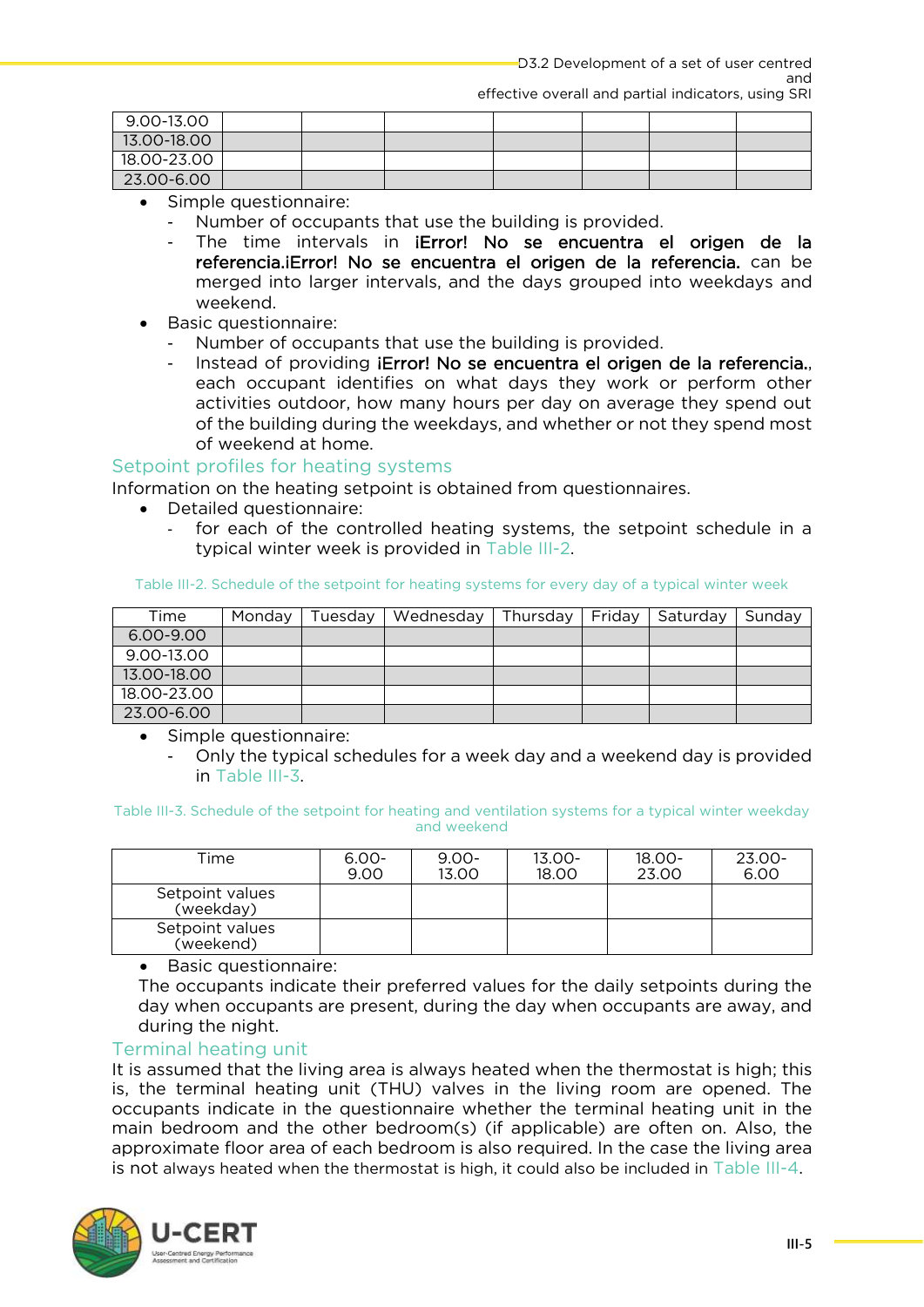|  |  |  | Table III-4. State of terminal heating unit in bedrooms |
|--|--|--|---------------------------------------------------------|
|  |  |  |                                                         |

| Room             | THU often on $ $ Floor area (m <sup>2</sup> ) |
|------------------|-----------------------------------------------|
| Main bedroom     |                                               |
| Other bedroom #1 |                                               |
| Other bedroom #2 |                                               |

<span id="page-50-3"></span>If the building has an attic, it is also indicated whether the attic is heated or not. If the building has an attic, it is also indicated whether the attice is heated or not.

## This information is required to determine whether [or not a two-zone model should](#page-52-2) be used. More information can be found in section Model construction and zoning. Interaction with windows

<span id="page-50-0"></span>This information is needed only if the method to calculate the ventilation flows explicitly takes the window positions into account. Otherwise this section shall be ignored. ISO 52016-1 refers to EN 16798-7 [38] for the calculation of ventilation flows, in which indeed window positions are taken into account. flows, in which indeed window positions are taken into account.

The information about interaction of occupants with the windows is obtained from que stion naires.

- <span id="page-50-4"></span>• Detailed questionnaire<br>For a typical winte
	- For a typical winter day the ti[me intervals](#page-50-4) during which each window is fully open or ajar is indicated in  $Table III-5$ . fully open or ajar is indicated in Table III-5.

Table III-5. Occupants' interaction with each window in a typical winter day

| Room       | Hours window fully open | Hours window ajar |
|------------|-------------------------|-------------------|
| Livingroom |                         |                   |
| kitchen    |                         |                   |
| Bathroom   |                         |                   |
| Bedroom #1 |                         |                   |
| Bedroom #2 |                         |                   |
| Bedroom #3 |                         |                   |

- Simple questi[onnaire](#page-50-4)<br>• Instead of Table II
	- - Instead of Table III-5, the occupants answer the following questions:<br>1. In a typical winter day, how many hours do you open the windows in vour living area during the day?
		- your mang area during the day? 2. Do you keep the windows in your bedroom partially open during the windows open during the windows open during the windows of the windows of the windows of the windows of the windows of the windows of the windows of the
		- night.<br>How n 3. How many hours do you open the windows in your bedroom during

### <span id="page-50-1"></span>Shading devices

If the building is equipped with external shading devices, information about the use of these devices is provided in a questionnaire.

- of these devices is provided in a questionnaire.<br>The occupants indicate which windows are equipped with shading<br>devices
	- The occupants also indicate how many days per week on average they<br>use the shading devices in the winter period, and to what purpose
- If such information is not available, it is assumed that the shading devices<br>are not used during winter. are not used during winter.<br>Appliances use

<span id="page-50-2"></span>The appliance use can be directly estimated from the electricity use data, assuming that the electricity is not used for heating. Only a fraction of the used electricity is turned into heat. A typical value of 90% is assumed (note that the value of 90% is turned into the student into the state. The value of 90% is a typical value of 90% is a typical value of 90% is an expected of 90% is an expected of 90% is an expected of 90% is an expected of 90% is a 40% in the value of an expert best guess, based on some use cases where is estimated how much of

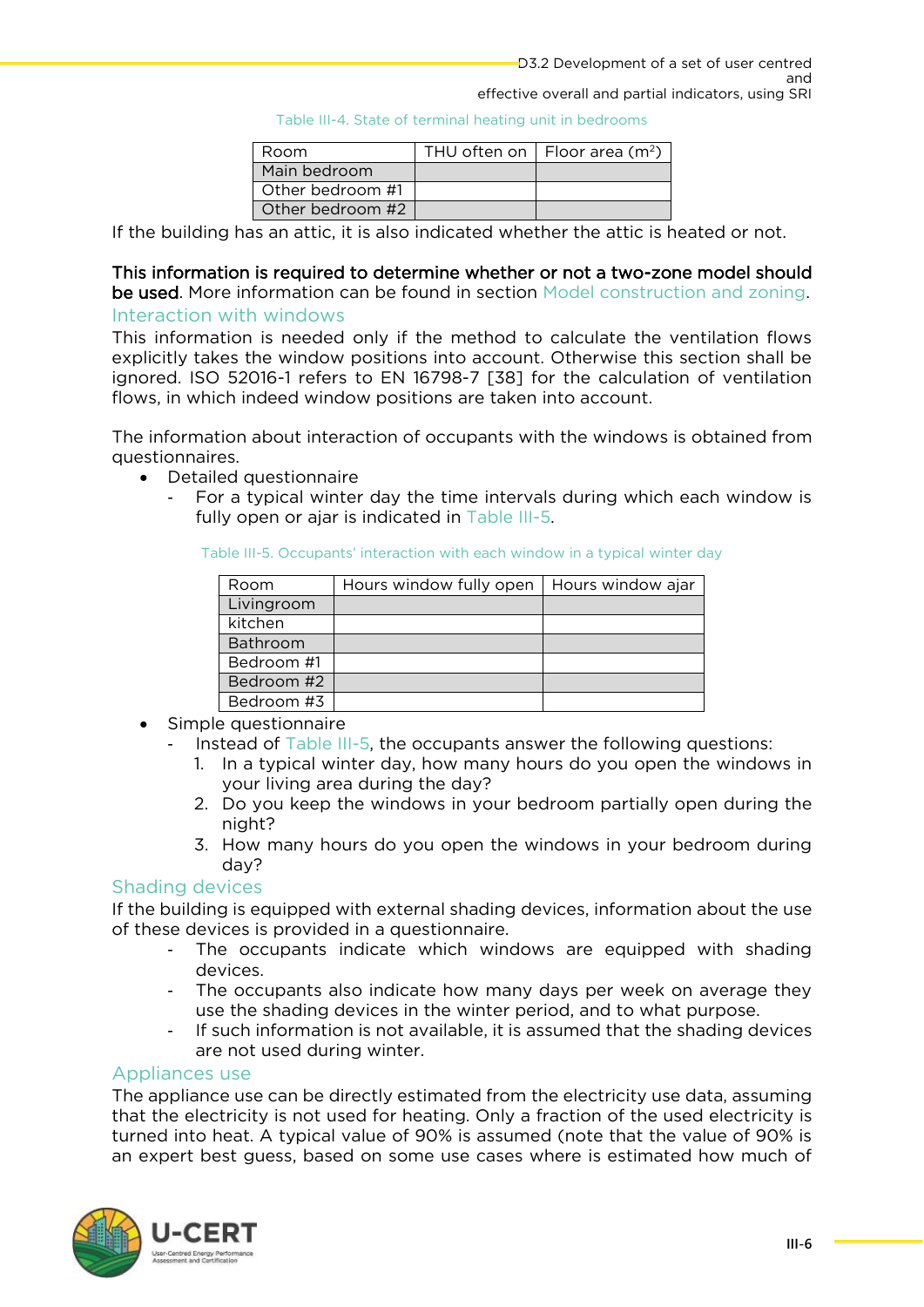the electricity used is released in the building and how much is leaving the building via the sewer (e.g., washing machine, dish washer etc)).

- If electricity is used for heating the following procedure can be applied:
	-
- Use at least data on monthly level<br>• Calculate the average electricity use per month outside the heati • Calculate the average electricity use per month outside the heating season.
	- Use this value (times 90%) as the internal heat gain from appliances for every

### <span id="page-51-0"></span>Translation of occupants data to model input

Collected data on occupants behaviour should be converted to hourly timeseries for the whole simulation period. These hourly timeseries replace the default values that are used normally in standardised calculated EPB Assessments. The procedure to determine a more realistic hourly timeseries for a typical week is described below. The timeseries of this typical week can be repeated for the whole calculation period, or divided into typical weeks per season.

### <span id="page-51-1"></span>Occupants presence.

Occupants presence is used to calculate a value for the internal heat gain from people that represents actual building use.

- [If th](#page-48-3)e detailed or simple questionnaire is used the information in Table<br>III-1 is directly converted to hourly occupancy timeseries for each III-1 is directly converted to hourly occupancy timeseries for each occupant.
	- If the basic questionnaire is used, for each occupant a daily profile<br>distinguishing between weekdays and weekends is first created based on distinguishing between weekdays and weekends is first created based on the occupant's answers to the specified questions. This profile is then converted to a hourly occupancy timeseries.
- The people gain is then calculated by summing the occupancy timeseries<br>of all occupants multiplied by a typical value of 70 W [39] of all occupants multiplied by a typical value of 70 W [39].<br>Setpoint profiles for heating systems

- <span id="page-51-2"></span>[If th](#page-49-2)e d[etailed or s](#page-49-3)imple questionnaire is used the information in Table<br>III-2 and [Table](#page-49-2) III-3 is directly converted to an hourly setpoint timeseries
	- III-2 and Table III-3 is directly converted to an increasing the annual timeseries.<br>hased on the combination of the provided answers and the occupant based on the combination of the provided answers and the occupant presence. The presence of all occupants is combined as follows:
		- o For each hour between 7:00h and 23:00h, when nobody is present,<br>the setpoint is used 'when occupants are away during the day'
			- $\circ$  For each hour between 7:00h and 23:00h, when one or more occupants are present the setpoint is used 'when occupants are present during the day'.
- $\circ$  For each hour between 23:00h and 7:00h the setpoint is used that<br>the occupants use 'during the pight' the occupants use 'during the night'.<br>Interaction with windows

- <span id="page-51-3"></span>If the detailed questionnaire is used, the information in [Table III-5](#page-50-4) is<br>directly converted to bourly timeseries of the position of each window. directly converted to hourly timeseries of the position of each window with open=1, ajar=0.5 or closed=0.
	- If the simple questionnaire is used, the following assumptions are made<br>to generate the window position timeseries:
		- o Based on the answer to question 1, it is assumed that the window (s) in the living area are opened every day in the middle of window(s) in the living area are opened every day in the middle of the day, for the duration of time given in the questionnaires.
			- o If the answer to question 2 is positive, it is assumed that the window  $(s)$  in the bedroom are set to the aiar position during the window(s) in the bedroom are set to the ajar position during the night periods. night periods.

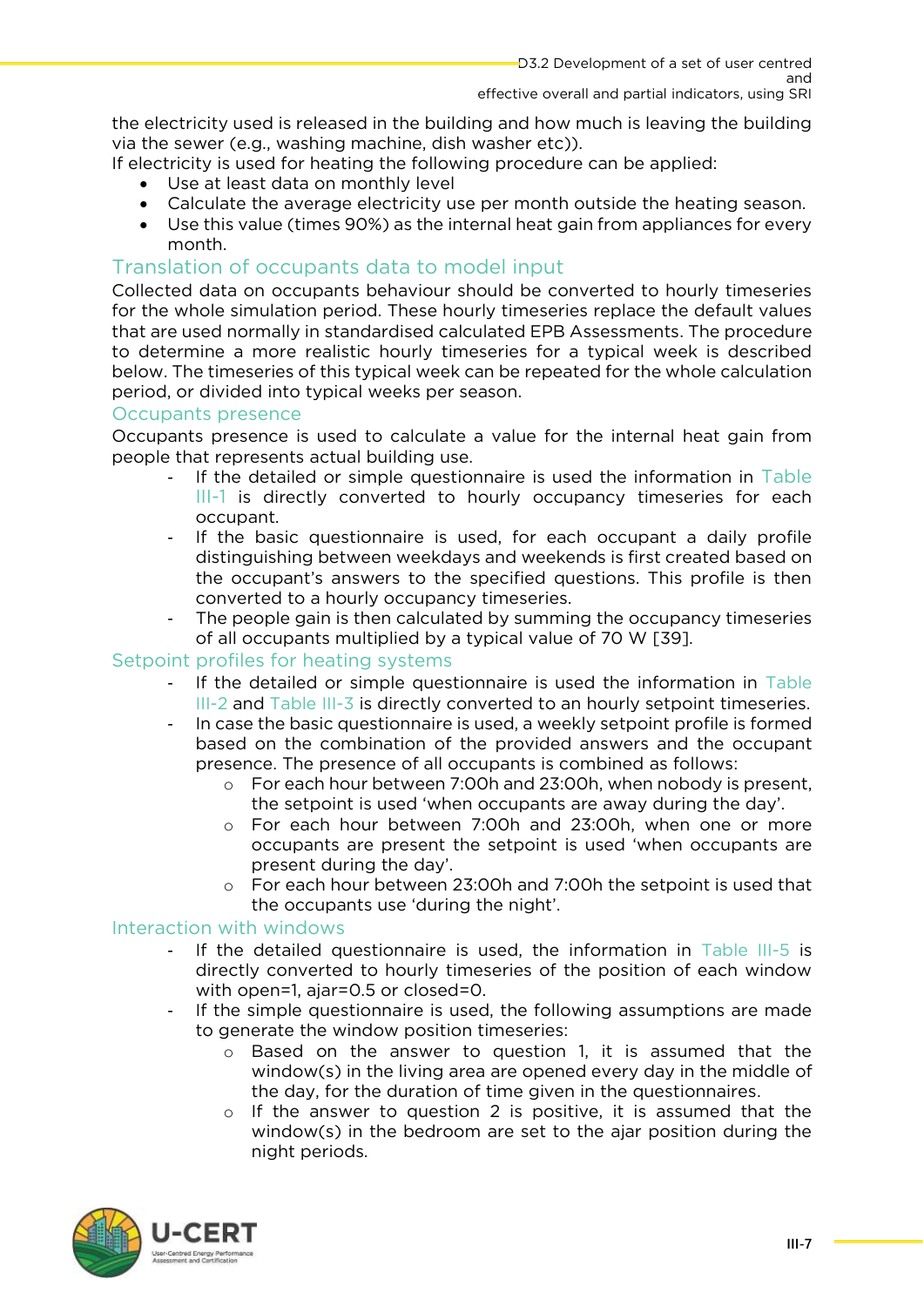$\circ$  Based on the answer to question 3, it is assumed that the window(s) in the living area are opened every morning, for the duration of time given in the questionnaires

The procedure above is needed only if the method to calculate the ventilation flows explicitly takes the windows positions into account. Otherwise questionnaire data on interaction with the windows shall be ignored/not asked. In case Calculation Method 1 in EN 16798-7 is applied, the hourly timeseries for the positions of the windows shall be used as windows' opening fractions.

### <span id="page-52-0"></span>Shading devices

If shading devices are used, a threshold on the solar radiation is used to determine when shading is applied. If the solar radiation on a certain window exceeds this threshold, it is assumed that the shading is closed and it will remain closed as long as the solar radiation is higher than 70% of the calculated threshold<sup>1</sup>. This will result<br>in a hourly timeseries for the state of the shading devices. To determine the in a hourly timeseries for the state of the shading devices. To determine the a poropriate threshold, the following procedure is performed:

- 1. The solar radiation on each window is calculated at each hour of the simulation period.
- 2. A set of thresholds are chosen. For each threshold in the set, and for each day in the simulation period, it is checked whether the solar radiation on one or more windows exceeds the threshold value during one or more hours on that day. If this happens it is assumed that the shading devices were used on  $\frac{1}{\sqrt{2}}$  that day.
- that day.<br>3. Following step 2, the number of days in which the shading devices were used is calculated for all the chosen thresholds.
- 4. Based on step 3 a table is created which relates each value of the threshold to the fraction of days (in terms of number of days per week) in which the shading devices have been activated during the simulation period.
- 5. A suitable threshold is chosen from the table, so that the frequency of use of shading devices during the simulation period matches the frequency indicated in the question naire.

### <span id="page-52-1"></span>Appliances use

If no electricity is used for heating, the average hourly electricity use is calculated from available data and multiplied by a typical factor 90% to represent a constant value for the appliances heat gain. If hourly data is available, that can be used directly (after multiplying it with the factor of 90%). Otherwise a constant average hourly value can be used per available data period.

If electricity is used for heating, the following procedure can be applied:

- 
- Use at least data on monthly level<br>• Calculate the average electricity use per month outside the heating • Calculate the average electricity use per month outside the heating season.
	- Use this value (times 90%) as the internal heat gain from appliances for every month.

Note: The energy use for heating per month can be assessed by subtracting the average electricity use calculated above.

### <span id="page-52-2"></span>Model construction and zoning.

Depending on the type of the building and the state of the terminal heating units different modelling approaches are considered: different modelling approaches are considered:

<sup>&</sup>lt;sup>1</sup> There have been a lot of studies done on the triggers for solar shading use, with very different outcomes. So underpinning any value is not easy. The use of solar shading in the heating season for residential building in cold to moderate climates is not that big. If people think this is more important, than it might be better to extend the questionnaire on this aspect to get better actual shading use  $\frac{1}{2}$  in  $\frac{1}{2}$  is associated to extend the questionnaire on the get better actual shading use  $\frac{1}{2}$ input.

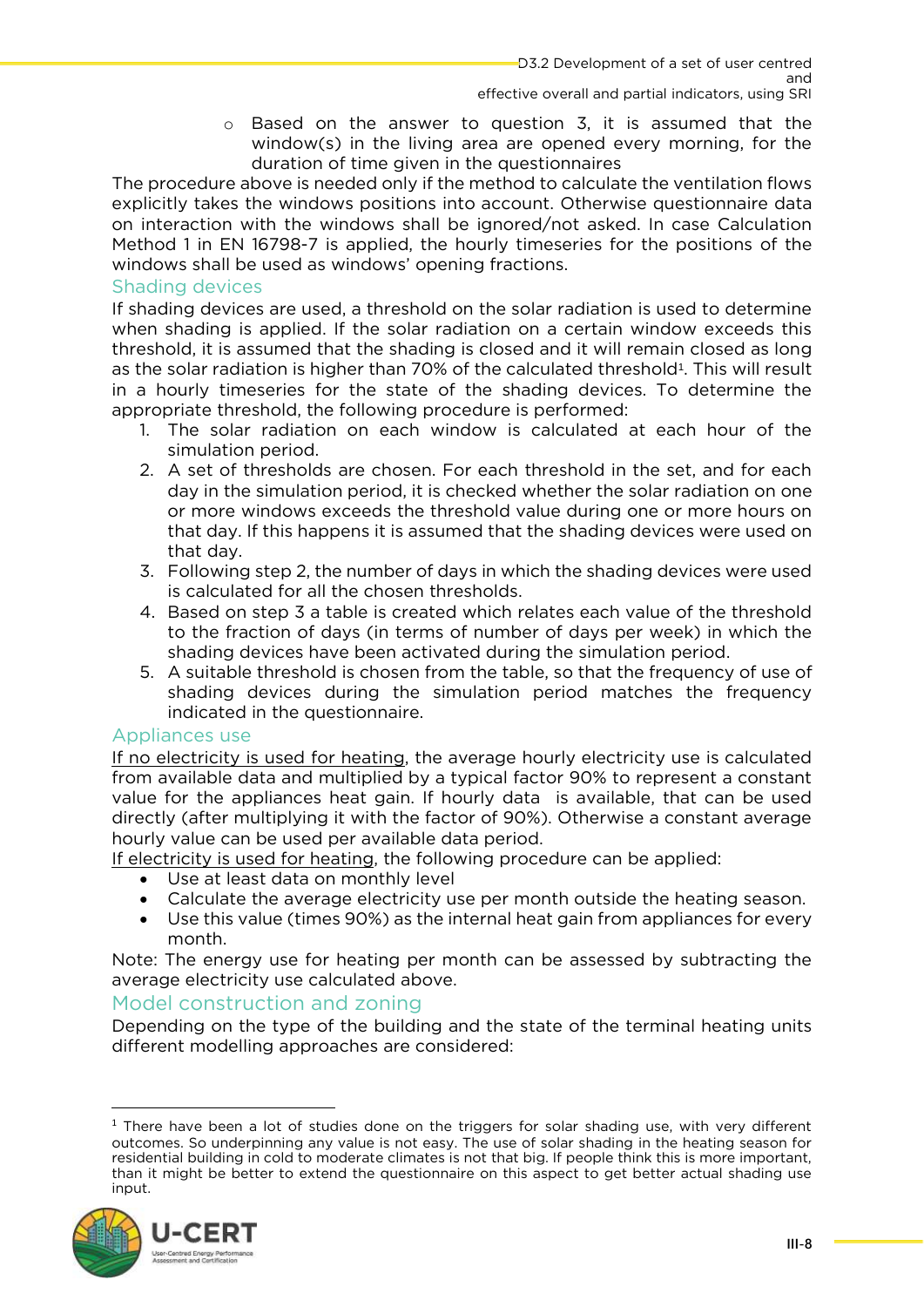- effective overall and partial indicators, using SRI 1 The building is an apartment (all rooms are at the same floor). In this case, it is assumed that there is a uniform temperature over the apartment. Therefore a one-zone model is considered and no setpoint correction is applied.
- 2 The building is a multi-story house. In this case, one might expect more<br>temperature division over the floors depending on the amount of rooms that temperature division over the floors, depending on the amount of rooms that are heated. Therefore, in this case, the fraction of the area of the first floor plus attic (if applicable, see the Note below) which is heated is calculated. The value of the heated area fraction determines the zoning of the model:
	- a. If the heated area fraction is larger than 75%, a one-zone model is chosen and it can be assumed that the whole area is heated; this is the terminal heating unit's valves are open and heating is provided conform the setpoint schedule.
	- b. Otherwise a two-zone model is chosen, where the first zone includes the living room and is assumed to be heated; this is the terminal heating unit's valves are open and heating is provided conform the setpoint schedule. The second zone includes the rest of the building and is assumed to be unheated (i.e., free floating). If precise geometric information on the individual zones is not available, the average floor-to-roof height is calculated, and the horizontal plain which cuts the height in half is used to divide the building (i.e. the interior space as well as the bounding walls) into two parts, each corresponding to one of the zones. An exchange conductivity  $U_{exch}$  is used to model the heat exchange between the two zones. An initial value of 5 W per squared meter of floor area is assumed zones. An initial value of 5  $W$  per squared meter of floor area is assumed  $[40]$ , which can be refined during the calibration process (see section Model construction and zoning). If the area of the construction between the two zones is unknown, the area can be estimated by averaging the ground floor area and the roof area. The energy balance equation at the zone level, as given in ISO 52016-1, should be replaced by two coupled zonations as follows, one for each zone:

$$
\left[\frac{C_{\text{int};z1}}{\Delta t} + \sum_{\substack{ell=1 \ 21}}^{\ell ln} (A_{ell} \cdot h_{\text{ci};ell}) + \sum_{\substack{vel=1 \ 21}}^{\ell en} H_{\text{ve};veit} + H_{\text{tr;tb};z1} + U_{exch} \right] \cdot \theta_{\text{int};a;z1;t} - \sum_{\substack{ell=1 \ 21}}^{\ell ln} (A_{ell} \cdot h_{\text{ci};eli} \cdot \theta_{\text{pln};eli;t}) - U_{exch} \cdot \theta_{\text{int};a;z2;t} \n= \frac{C_{\text{int};z1}}{\Delta t} \cdot \theta_{\text{int};a;z1;t-1} + \sum_{\substack{vel=1 \ 221}}^{\ell en} (H_{\text{ve};veit} \cdot \theta_{\text{sup};vei;t}) + H_{\text{tr;tb};z1} \cdot \theta_{\text{e};a;t} + f_{\text{int}} \cdot \phi_{\text{int};z1;t} + f_{\text{sol}} \cdot \phi_{\text{sol};z1;t} + f_{\text{H/C}} \cdot \phi_{\text{HC};z1;t}.
$$

<span id="page-53-1"></span><span id="page-53-0"></span>
$$
\left[ \frac{C_{\text{int};z2}}{\Delta t} + \sum_{\substack{ell=1 \ z2}}^{eln} (A_{eli} \cdot h_{\text{ci},eli}) + \sum_{\substack{vel=1 \ z2}}^{ven} H_{\text{ve};veit} + H_{\text{tr;tb};z1} + U_{exch} \right] \cdot \theta_{\text{int};a;z2;t} - \sum_{\substack{ell=1 \ z2}}^{eln} (A_{eli} \cdot h_{\text{ci},eli} \cdot \theta_{\text{pln};eli;t}) - U_{exch} \cdot \theta_{\text{int};a;z1;t}
$$

$$
= \frac{C_{\text{int};z2}}{\Delta t} \cdot \theta_{\text{int};a;z2;t-1} + \sum_{\substack{vel=1 \ z2}}^{ven} (H_{\text{ve};veit} \cdot \theta_{\text{sup};vei;t}) + H_{\text{tr;tb};z2} \cdot \theta_{\text{e};a;t} + f_{\text{int}} \cdot \phi_{\text{int};z2;t} + f_{\text{sol}} \cdot \phi_{\text{sol};z2;t},
$$

Where the subscripts  $z1$  and  $z2$  are used to denote the properties related to the first and the second zones respectively. In particular  $\theta$  is a small  $\theta$  is a second zones respectively. In particular  $\theta$  is a small the first and the second zones respectively. In particular  $\theta_{\text{int};a;z1;t}$  and  $\theta_{\text{int};a;z2;t}$  refer to the internal air temperatures in the first and the second zones at time t. The terms containing  $U_{exch}$  couple the temperature dynamics in the two<br>zones The definition of other variables is given in ISO 52016-1. The term  $f_{H/C,C} \cdot \Phi_{H C; z2;t}$  does not appear in Equation III-2 as the second zoon is assumed<br>to be upheated

Note: If the building has an attic, it is included in the model only if it is considered note: If the building has an attic, it is included in the model only if it is considered.<br>As a part of thermal envelope. Otherwise the attic is not included in the second as a part of thermal envelope. Otherwise the attic is not included in the second zone.

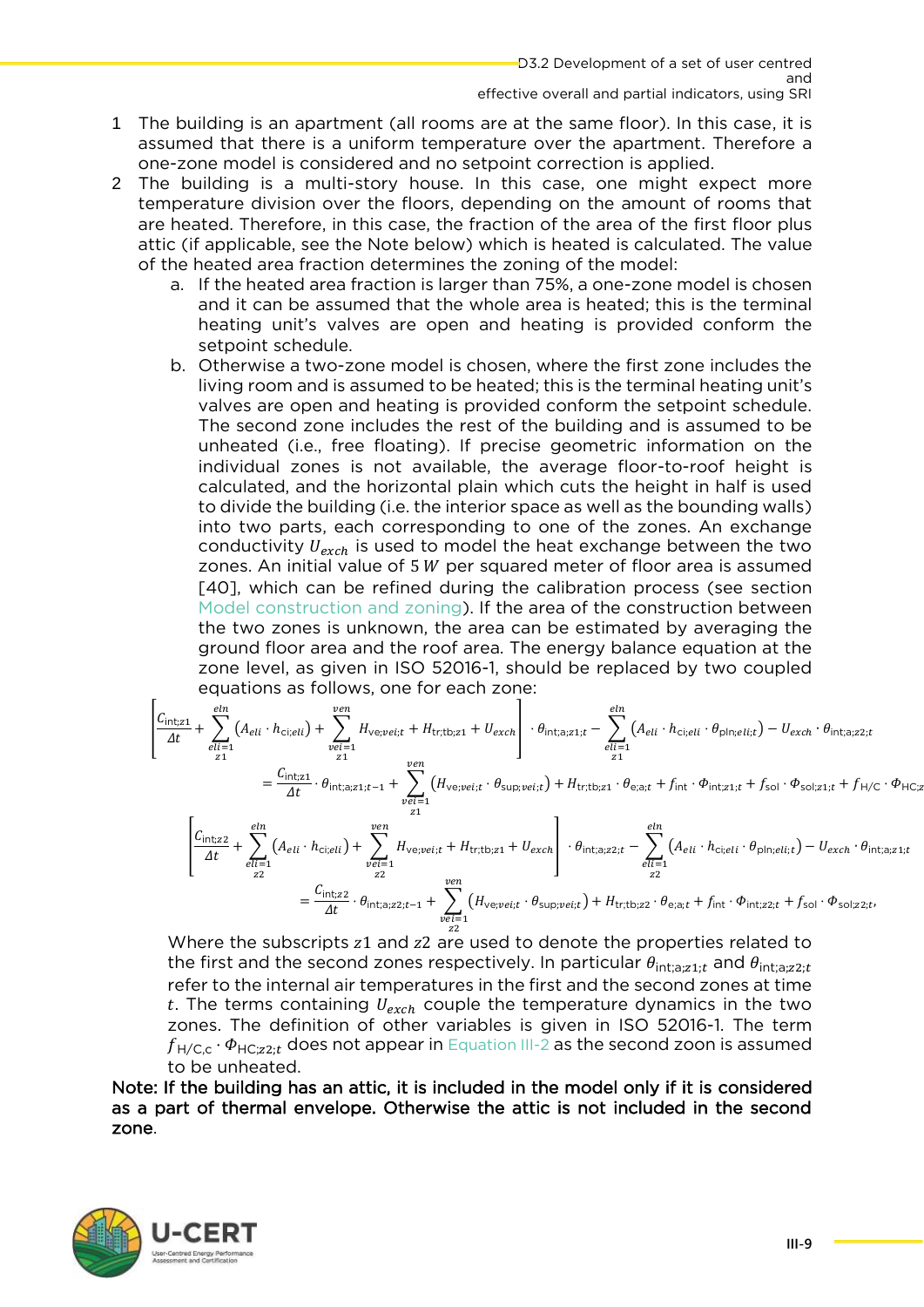<span id="page-54-0"></span>Model calibration<br>Model calibration against measured data can be used to estimate uncertain model parameters and to reduce the discrepancy between model predictions and the measured data. In this section the procedure to estimate the residual loss and the exchange coefficient between the zones is described. The procedure can be easily generalized to estimate other parameters. Caution is required, however, if model calibration involves a large number of uncertain parameters, as the procedure might yield unrealistic estimations due to overfitting. might yield unrealistic estimations due to overfitting.

Note: The calibration procedure is optional, and can be ignored, for instance if the deviation of the model predictions from the measurements are within the acceptable range.

### <span id="page-54-1"></span>Data for model calibration

If the building is heated by gas (or another source not being electricity):

- If the building is heated by gas (or another course the bang electricity):<br>- Data on gas usage (or other source, except electricity) is required. The<br>lowest required resolution is per month. The average gas use in the lowest required resolution is per month. The average gas use in the summer period is subtracted from the data to obtain the energy use for space heating.
	- space heating.<br>Energy use data with higher temporal resolution and data on hourly<br>indoor temperature (if available) are optional but can improve the model indoor temperature (if available) are optional, but can improve the model calibration process and can lead to more accurate model predictions.

If the building is heated by electricity:

- If the building is required. The lowest required resolution is per<br>month. The average electricity use in the summer period is subtracted month. The average electricity use in the summer period is subtracted from the data to obtain the energy use for space heating.
	- from the data to obtain the energy use data with higher temporal resolution and data on hourly<br>indoor temperature (if available) are optional but can improve the model indoor temperature (if available) are optional, but can improve the model

### <span id="page-54-2"></span>Model calibration procedure

To capture the uncertainty in model parameters such as thermal conductivities of the constructions, air infiltration and contribution of thermal bridges, as well as the ventilation through open windows, a term of the form ventilation through open windows, a term of the form

$$
H_{res}(\theta_{e;a;t} - \theta_{int;a;zi;t}),
$$

## <span id="page-54-3"></span>Equation III-3

is added to the energy balance equation of the zone(s). In [Equation III-3](#page-54-3),  $\theta_{\rm e;aj}$ <br>represents the outdoor air temperature at time t.  $\theta_{\rm e}$ , ... is the internal air represents the outdoor air temperature at time t,  $\theta_{\text{int}:a:zt:t}$  is the internal air temperature in zone  $i$  at time  $t$ , and  $H_{res}$  is the residual loss coefficient which is estimated via model calibration

estimated via model calibration.<br>If a two zone model is considered, the heat exchange between the two zones is represented by represented by

$$
U_{exch}(\theta_{\text{int};a;z1;t} - \theta_{\text{int};a;z2;t}),
$$

<span id="page-54-4"></span>Equation III-4

according to Equation III-1 and Equation III-2.

The residual loss  $H_{res}$  and the exchange coefficient (if included in the model) can<br>be estimated via model calibration by minimizing the least square penalty which be estimated via model calibration by minimizing the least square penalty which calculates the sum of squared differences between the model predictions and the measurements. denoting the measured energy for heating during month  $j$  by  $E_j$ ,<br>and the prodicted energy for the same month with the particular choice of  $H_{\alpha}$  and and the predicted energy for the same month with the particular choice of  $H_{res}$  and  $H_{res}$  and  $H_{res}$  and the least square penalty can be written as  $U_{exch}$  by  $\hat{E}_j|_{H_{res},U_{exch}}$ , the least square penalty can be written as

$$
\text{LS}(H_{res}, U_{exch}) = \sum_{j} \left( E_j - \hat{E}_j \vert_{H_{res}, U_{exch}} \right)^2, \tag{Equation III-5}
$$

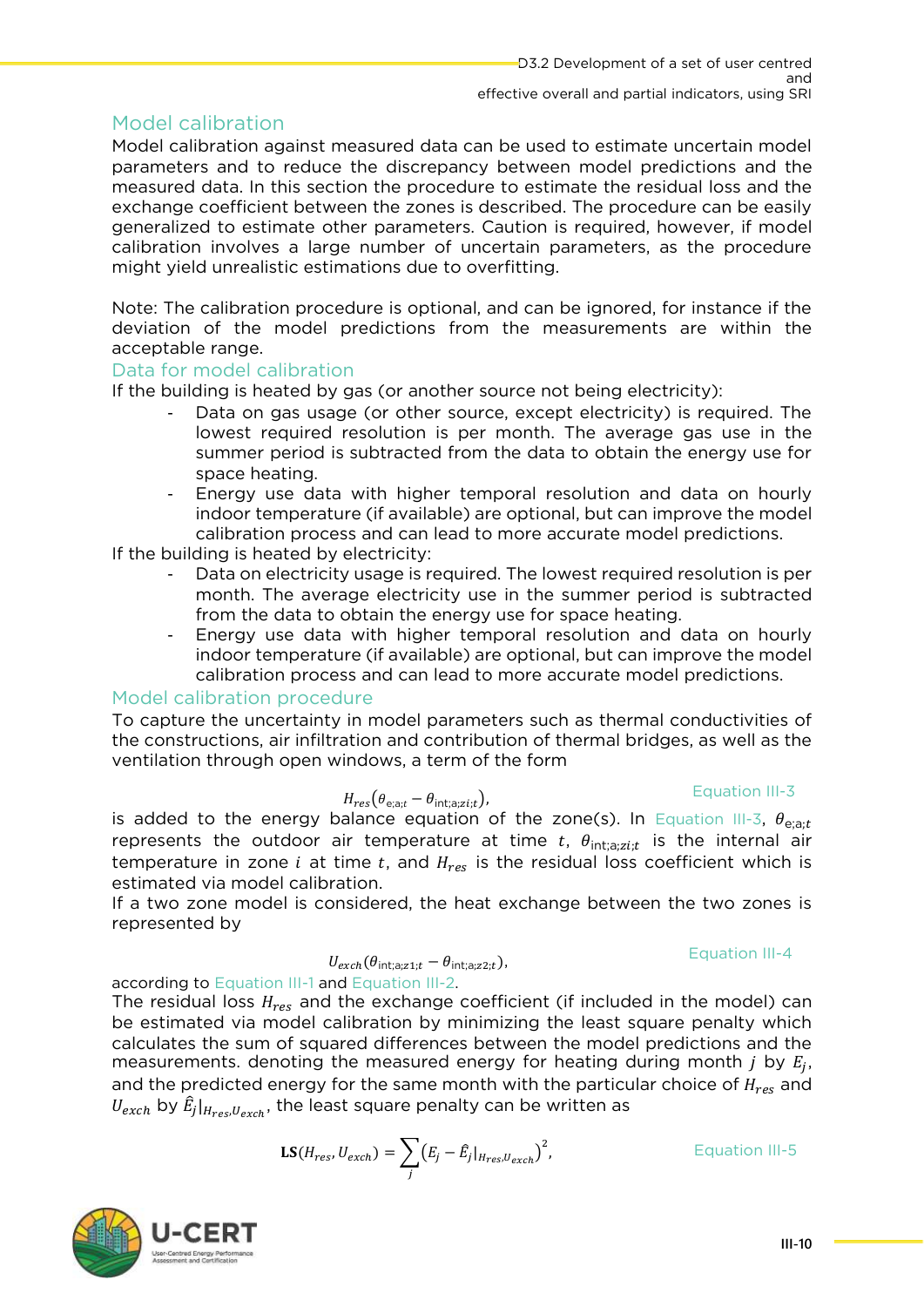effective overall and partial indicators, using SRI where the sum in [Equation III-5](#page-54-4) runs over all the months for which the data is available. The minimization of the least square penalty can be performed using a variety of commercial and open-source software programs which offer multiple functionalities for nonlinear optimization. Examples are scipy.optimize.least squares function in Python and fmincon function in MATLAB. Concluding remarks

<span id="page-55-0"></span>When the energy performance calculation is done using more realistic timeseries for the user behaviour related to heating of the building (as described in sections Data collection protocol - occupants' behaviour and Translation of occupants data to model input) and a multi-zone model is applied, when appropriate (as described in section Model construction and zoning), we expect that the difference between the calculated performance and the actual energy use is decreased.

The deviation will reduce the difference further if the optimization procedure (conform section Model calibration) is performed.

(comment commenced called called portomnoments) is performed. Note that a worked-out example of a worked-out example of a use case will be added to the chapter in a use of the chapter in a use of the chapter in a use of the chapter in a use of the chapter in a use of the chapter in a later stage.